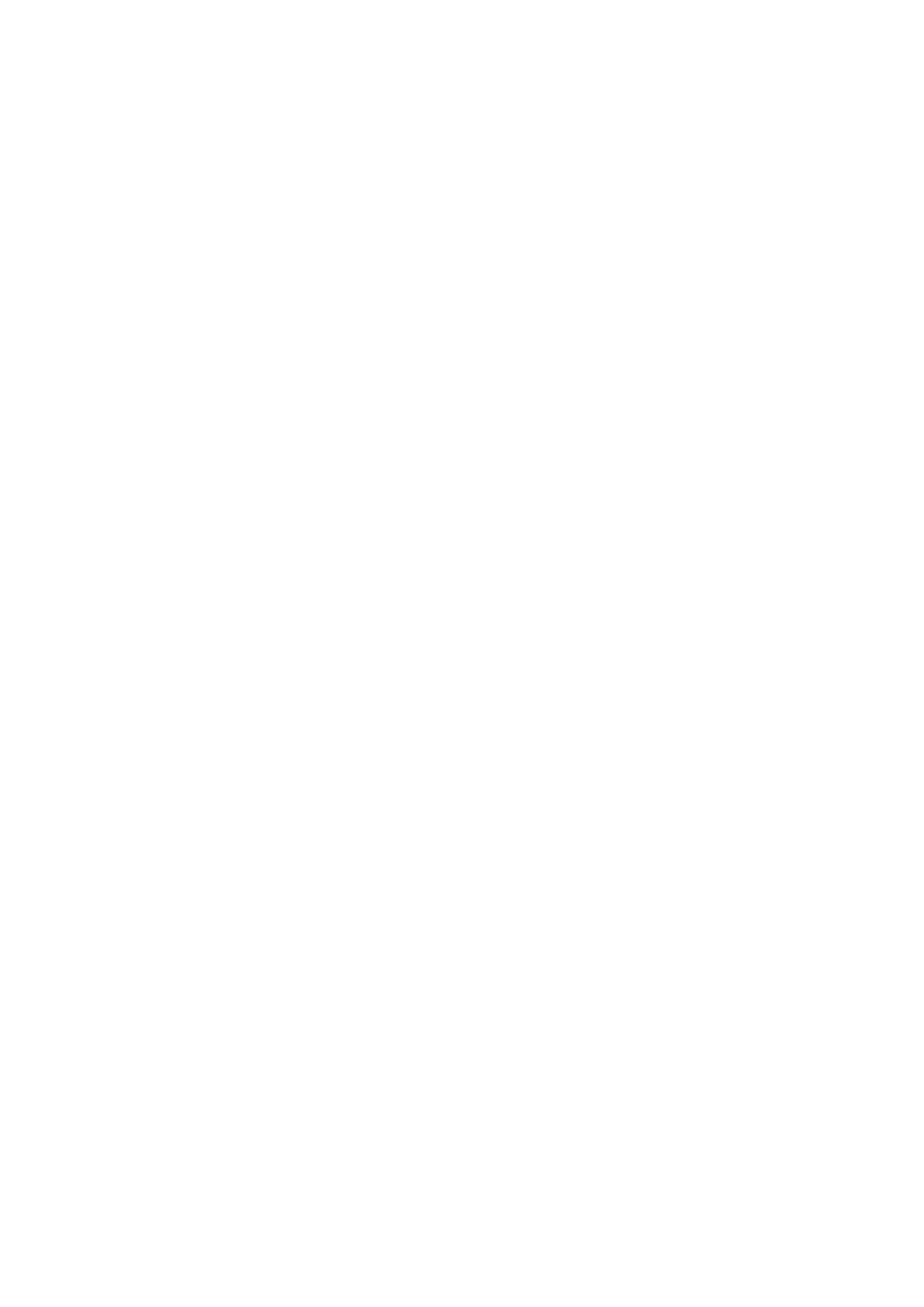# **CITY OF COCKBURN**

# **SUMMARY OF AGENDA TO BE PRESENTED TO THE ORDINARY COUNCIL MEETING TO BE HELD ON TUESDAY, 17 JULY 2001 AT 7:30 P.M.**

# **Page**

 $\equiv$ 

| 1 <sub>1</sub> |                                                                                                         |                                                                                                                                    |   |
|----------------|---------------------------------------------------------------------------------------------------------|------------------------------------------------------------------------------------------------------------------------------------|---|
| 2.             |                                                                                                         |                                                                                                                                    |   |
| 3.             |                                                                                                         |                                                                                                                                    |   |
| 4.             | ACKNOWLEDGEMENT OF RECEIPT OF WRITTEN DECLARATIONS                                                      |                                                                                                                                    |   |
| 5.             |                                                                                                         |                                                                                                                                    |   |
| 6.             | ACTION TAKEN ON PREVIOUS PUBLIC QUESTIONS TAKEN ON                                                      |                                                                                                                                    |   |
| 7.             |                                                                                                         |                                                                                                                                    |   |
| 8.             |                                                                                                         |                                                                                                                                    |   |
|                | 8.1                                                                                                     | (Ocm1_7_2001) - ORDINARY COUNCIL MEETING - 19/6/2001                                                                               | 2 |
| 9.             |                                                                                                         |                                                                                                                                    |   |
| 10.            |                                                                                                         |                                                                                                                                    |   |
| 11.            |                                                                                                         | BUSINESS LEFT OVER FROM THE PREVIOUS MEETING (If                                                                                   |   |
| 12.            | DECLARATION BY COUNCILLORS WHO HAVE NOT GIVEN DUE<br>CONSIDERATION TO MATTERS CONTAINED IN THE BUSINESS |                                                                                                                                    |   |
| 13.            |                                                                                                         |                                                                                                                                    |   |
|                | 13.1                                                                                                    | (Ocm1 7 2001) - APPOINTMENT OF DELEGATE/ REPRESENTATIVE TO<br>COMMITTEES/EXTERNAL ORGANISATIONS (1701) (DMG)                       | 3 |
|                | 13.2                                                                                                    | (Ocm1 7 2001) - PROPOSED NEW DELEGATED AUTHORITY - DA<br>LGAES6 "AUTHORITY TO CALL PUBLIC MEETINGS" (1054) (DMG)<br>(ATTACH)       | 5 |
|                | 13.3                                                                                                    | (Ocm1 7 2001) - PROPOSED AMENDMENT TO COUNCIL POLICY AC3 -<br>ELECTED MEMBER REQUESTS (1054) (DMG) (ATTACH)                        | 6 |
|                | 13.4                                                                                                    | (Ocm1_7_2001) - PROPOSED NEW POLICY SC22 "AUTHORITY TO<br>ATTEND FUNCTIONS EVENTS AND INFORMATION FORUMS" (1054)<br>(DMG) (ATTACH) | 7 |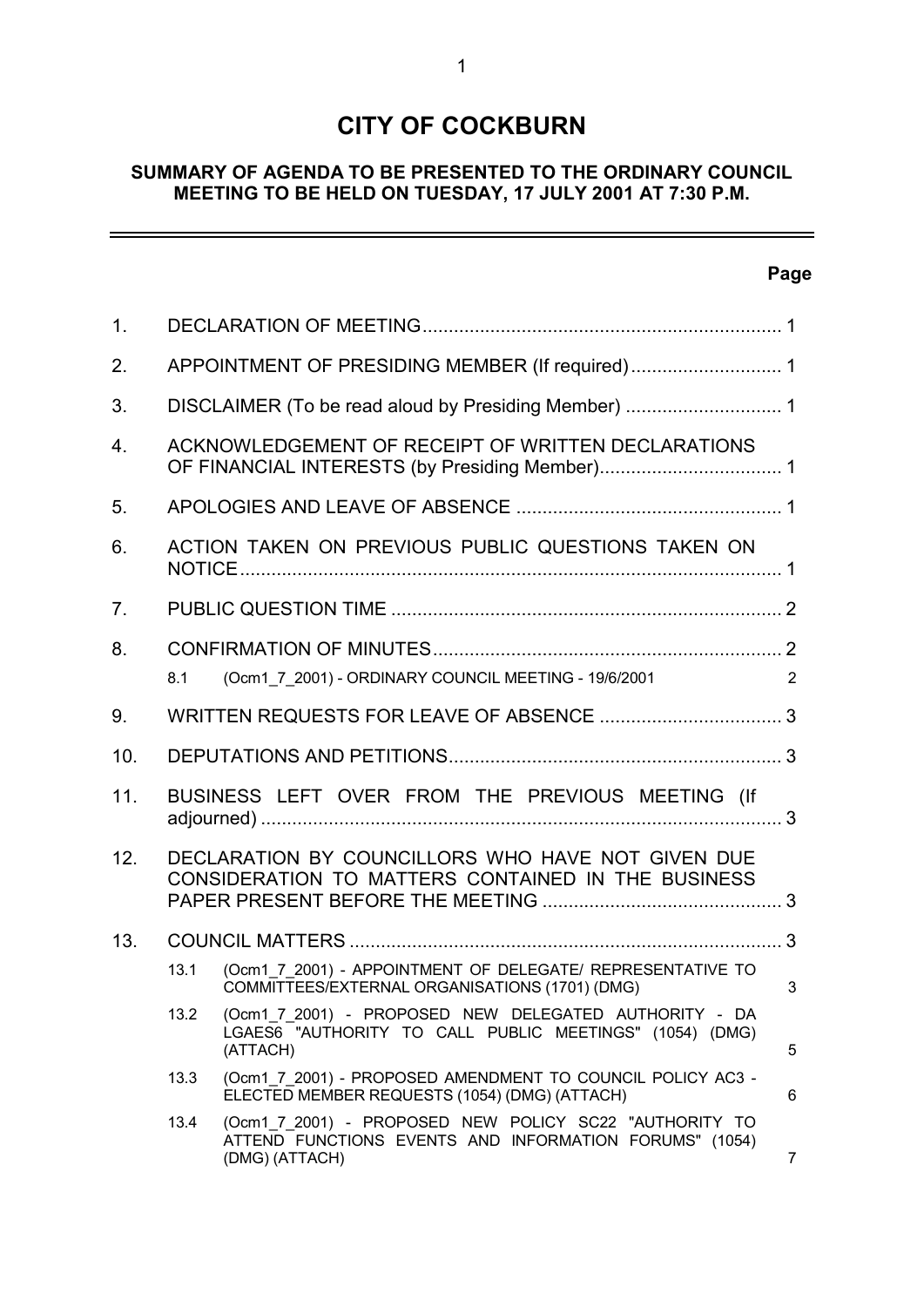|     | 13.5  | (Ocm1 7 2001) - PROPOSED NEW POSITION STATEMENT PSCS15<br>"GRAFFITI AND VANDALISM RESPONSE - NON COUNCIL OWNED<br>PUBLIC PROPERTY" (1054) (DMG) (ATTACH)                                                                                                     | 8  |
|-----|-------|--------------------------------------------------------------------------------------------------------------------------------------------------------------------------------------------------------------------------------------------------------------|----|
|     | 13.6  | (Ocm1 7 2001) - PROPOSED AMENDED POSITION STATEMENT PSEW10<br>"GRAFFITI AND VANDALISM RESPONSE - COUNCIL PROPERTY" (1054)<br>(DMG) (ATTACH)                                                                                                                  | 9  |
|     | 13.7  | (Ocm1 7 2001) - CITY OF COCKBURN (LOCAL GOVERNMENT ACT)<br>LOCAL LAWS 2000 - AMENDMENTS (1116) (LJCD) (ATTACH)                                                                                                                                               | 10 |
|     | 13.8  | (Ocm1 7 2001) - LOCAL GOVERNMENT WEEK CONFERENCE - 5-7<br>AUGUST 2001 - COUNCIL DELEGATE ATTENDANCE (1332) (RWB)                                                                                                                                             | 12 |
| 14. |       |                                                                                                                                                                                                                                                              | 14 |
|     | 14.1  | (Ocm1 7 2001) - PROPOSED EARTHWORKS AND LAND FILL, LOT 61;<br>BARTRAM ROAD, ATWELL (5519061) (SC) (ATTACH)                                                                                                                                                   | 14 |
|     | 14.2  | (Ocm1 7 2001) - DEVELOPMENT COMPLIANCE PROCESS - POLICY<br>APD29 (9001) (MR) (ATTACH)                                                                                                                                                                        | 18 |
|     | 14.3  | (Ocm1 7 2001) - HERITAGE LISTING - NAVAL BASE CARAVAN PARK,<br>COCKBURN ROAD, HENDERSON (1911; 9136) (MR)(ATTACH)                                                                                                                                            | 21 |
|     | 14.4  | (Ocm1 7 2001) - SOUTH FREMANTLE POWER<br><b>STATION</b><br>RECLASSIFICATION FROM PARKS AND RECREATION RESERVE TO<br><b>URBAN (1048) (SMH)</b>                                                                                                                | 25 |
|     | 14.5  | (Ocm1 7 2001) - DELEGATED AUTHORITY TO APPROVE DETAILED<br>AREA PLANS (92229) (MR) (ATTACH) (ATTACH)                                                                                                                                                         | 29 |
|     | 14.6  | CLOSURE OF<br>(Ocm1 7 2001) - PARTIAL<br>ANDERSON<br>ROAD.<br>HENDERSON -<br><b>PURSUANT</b><br>TO SECTION<br>58 OF<br><b>THE</b><br>LAND<br>ADMINISTRATION ACT 1997. (45108) (KJS)(ATTACH)                                                                  | 31 |
|     | 14.7  | (Ocm1 7 2001) - DRAFT STATE LIME SUPPLY STRATEGY (9114) (CC)<br>(ATTACH)                                                                                                                                                                                     | 32 |
|     | 14.8  | (Ocm1 7 2001) - 7 AGED OR DEPENDENT PERSONS UNITS AND 6<br>SINGLE BEDROOM UNITS - LOT 1526; 2 BIRKETT AVENUE, BEELIAR<br>(4413453) (SC) (ATTACH)                                                                                                             | 35 |
|     | 14.9  | (Ocm1 7 2001) - PROPOSED RELOCATION OF WESTERN POWER<br>SUBSTATION SITE - Pt LOT MIGUEL ROAD, BIBRA LAKE (4413025) (MR)                                                                                                                                      | 39 |
|     | 14.10 | (Ocm1 7 2001) - ADOPTION OF REVISED MIDGE BUFFER POLICY (6303)<br>(KS) (ATTACH)                                                                                                                                                                              | 42 |
|     | 14.11 | (Ocm1_7_2001) - REVIEW OF THE WATER AND RIVERS COMMISSIONS<br>DRAFT POLICY AND GUIDELINES FOR RECREATION AND GENERAL<br>ACCESS ON CROWN LAND WITHIN PUBLIC DRINKING WATER SOURCE<br>AREAS (PDWSAs) AND OTHER WATER SOURCE CATCHMENTS (9119)<br>(KS) (ATTACH) | 45 |
|     | 14.12 | (Ocm1_7_2001) - REVIEW OF HEALTH ACT 1911 FEES SET BY<br>REGULATION (6003) (WJH)(ATTACH)                                                                                                                                                                     | 49 |
|     | 14.13 | (Ocm1 7 2001) - SAND MINING - FRANKLAND RESERVE WATTLEUP<br>(4412178) (AJB) (ATTACH)                                                                                                                                                                         | 51 |
| 15. |       | FINANCE AND CORPORATE SERVICES DIVISION ISSUES                                                                                                                                                                                                               | 58 |
|     | 15.1  | (Ocm1 7 2001) - LIST OF CREDITORS PAID (5605) (KL) (ATTACH)                                                                                                                                                                                                  | 58 |
| 16. |       |                                                                                                                                                                                                                                                              |    |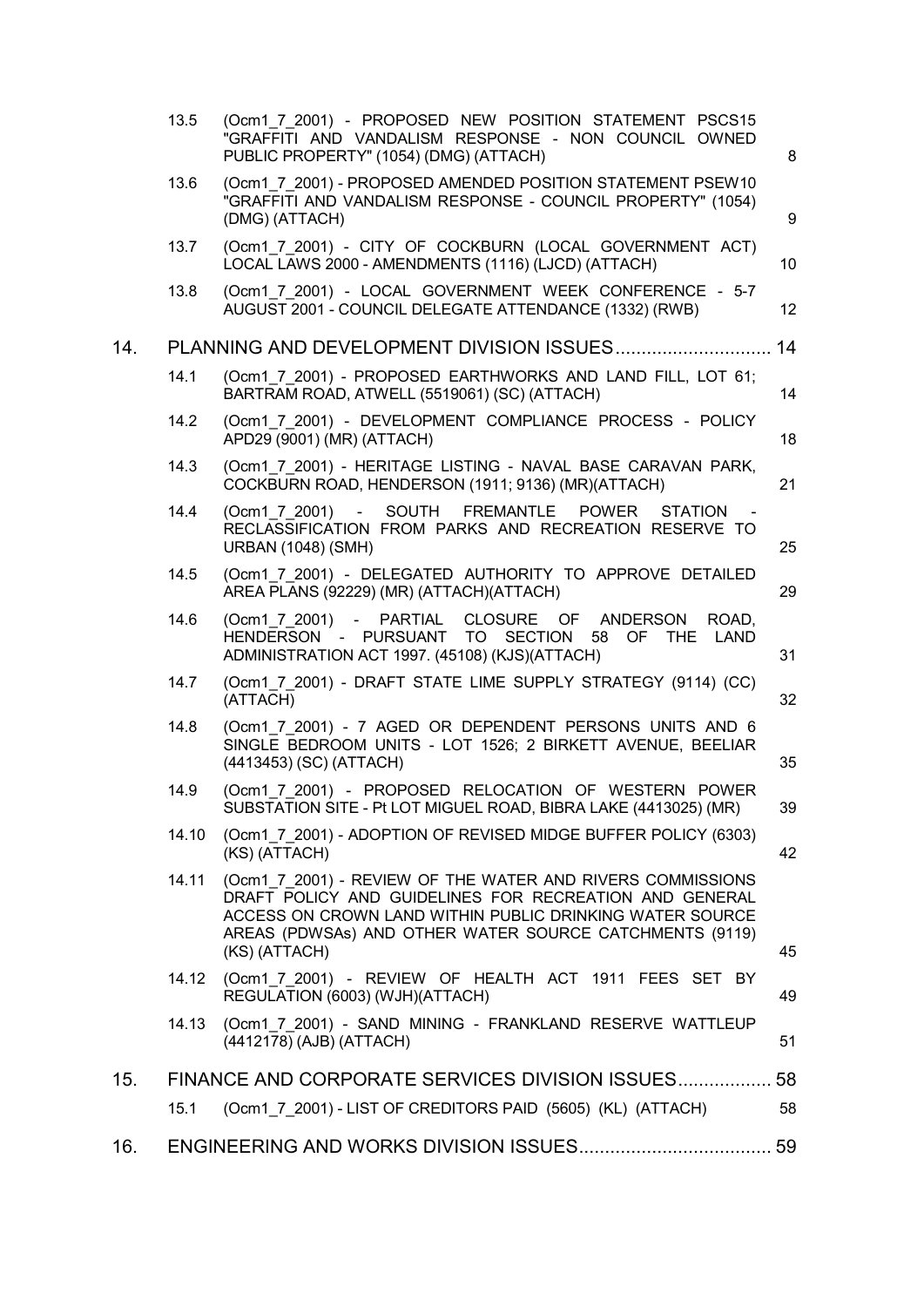|     | 16.1 | (Ocm1 7 2001) - TENDER NO.34/2001 - SUPPLY AND LAYING OF HOT<br>ASPHALT ROAD SURFACING (4437) (IS) (ATTACH) | 59 |
|-----|------|-------------------------------------------------------------------------------------------------------------|----|
|     | 16.2 | (Ocm1 7 2001) - DEPROCLAMATION OF COCKBURN ROAD AS A MAIN<br>ROAD (450002) (JR)                             | 61 |
| 17. |      |                                                                                                             |    |
| 18. |      |                                                                                                             |    |
| 19. |      | MOTIONS OF WHICH PREVIOUS NOTICE HAS BEEN GIVEN 63                                                          |    |
| 20. |      | NOTICES OF MOTION GIVEN AT THE MEETING FOR                                                                  |    |
| 21. |      | NEW BUSINESS OF AN URGENT NATURE INTRODUCED BY<br>DECISION OF MEETING BY COUNCILLORS OR OFFICERS 63         |    |
| 22. |      | MATTERS TO BE NOTED FOR INVESTIGATION, WITHOUT                                                              |    |
| 23. |      |                                                                                                             |    |
| 24. |      | RESOLUTION OF COMPLIANCE (Section 3.18(3), Local Government                                                 |    |
|     |      |                                                                                                             |    |
|     |      |                                                                                                             |    |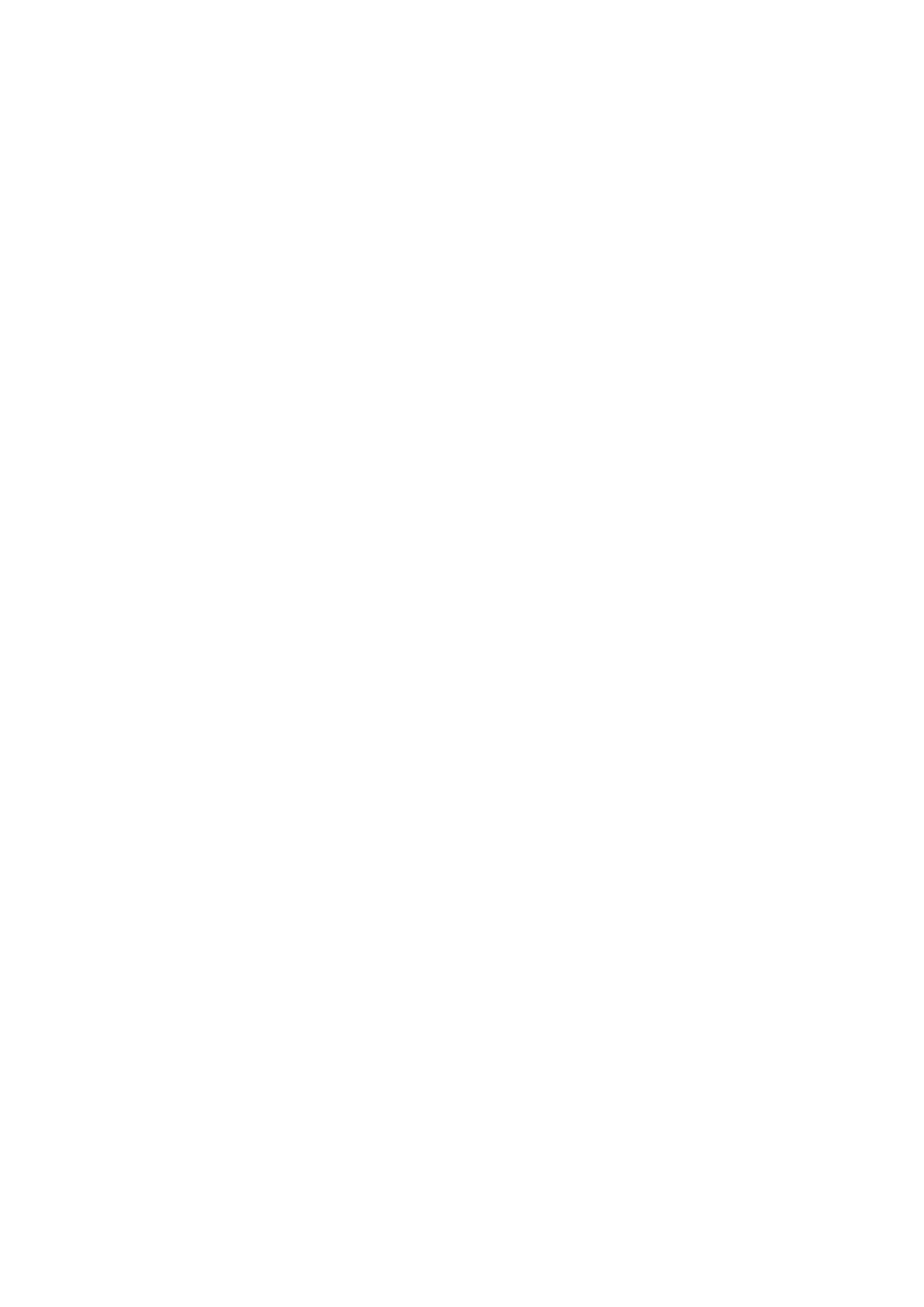# **CITY OF COCKBURN**

# **AGENDA TO BE PRESENTED TO THE ORDINARY COUNCIL MEETING TO BE HELD ON TUESDAY, 17 JULY 2001 AT 7:30 P.M.**

# **1. DECLARATION OF MEETING**

# **2. APPOINTMENT OF PRESIDING MEMBER (If required)**

#### **3. DISCLAIMER (To be read aloud by Presiding Member)**

Members of the public who attend Council Meetings, should not act immediately on anything they hear at the Meetings, without first seeking clarification of Council's position. Persons are advised to wait for written advice from the Council prior to taking action on any matter that they may have before Council.

# **4. ACKNOWLEDGEMENT OF RECEIPT OF WRITTEN DECLARATIONS OF FINANCIAL INTERESTS (by Presiding Member)**

# **5. APOLOGIES AND LEAVE OF ABSENCE**

| Deputy Mayor R. Graham - |   | Apologies |
|--------------------------|---|-----------|
| Clr K. Allen             | - | Apologies |
| Clr S. Rennie            | - | Apologies |

#### **6. ACTION TAKEN ON PREVIOUS PUBLIC QUESTIONS TAKEN ON NOTICE**

**Bert Renner - Public Question Time - Ordinary Council Meeting - 19 June 2001 -** was concerned about the increase in moss growth in the area and requested reasons why this has occurred.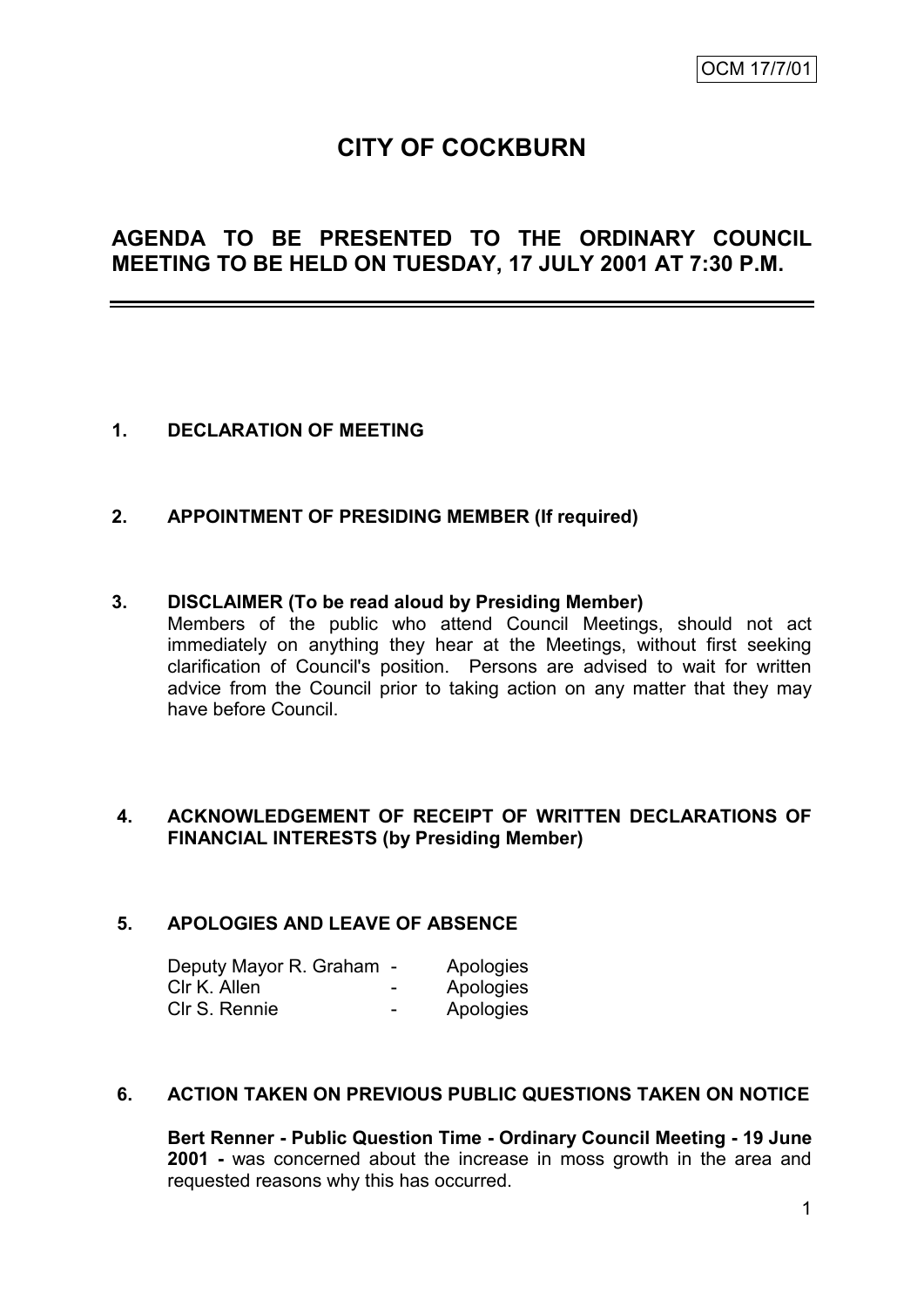A letter dated 29 June 2001 advised that the Perth region moss growth is seasonal as it depends on moisture and humidity and tends to appear as the temperature drops concurrent with the onset of the first rains and tends to grow through the rainy season. It can be expected that it will die off at the end of the rainy period. Also, the use of reticulation will allow moss to grow for a longer period through the year however, it tends to be more prolific in the wetter months.

**Allan Beets - Public Question Time - Ordinary Council Meeting - 19 June 2001 -** queried whether Council had a policy regarding billboards, hoardings or sandwich boards on verges or roadsides and if so, who controls the policy and was it being enforced.

A letter dated 26 June 2001 advised that Council has Local Laws to control such matters. Council staff respond to calls from the community to address individual cases of concern therefore taking a reactive approach to such issues but do not actively seek out breaches of legislation for which it is responsible. Council will not tolerate any breaches of its legislation which would create any potential safety hazards such as signage or other obstructions on verges which impede the line of sight and in such circumstances, staff are quick to ensure compliance with Council's requirements. This issue is not a simple one and Council currently tends to adopt a more flexible and tolerant attitude, except in certain circumstances.

# **7. PUBLIC QUESTION TIME**

# **8. CONFIRMATION OF MINUTES**

# **8.1 (Ocm1\_7\_2001) - ORDINARY COUNCIL MEETING - 19/6/2001**

# **RECOMMENDATION**

That the Minutes of the Ordinary Council Meeting held on Tuesday, 19 June 2001 be confirmed as a true and accurate record.

# **COUNCIL DECISION**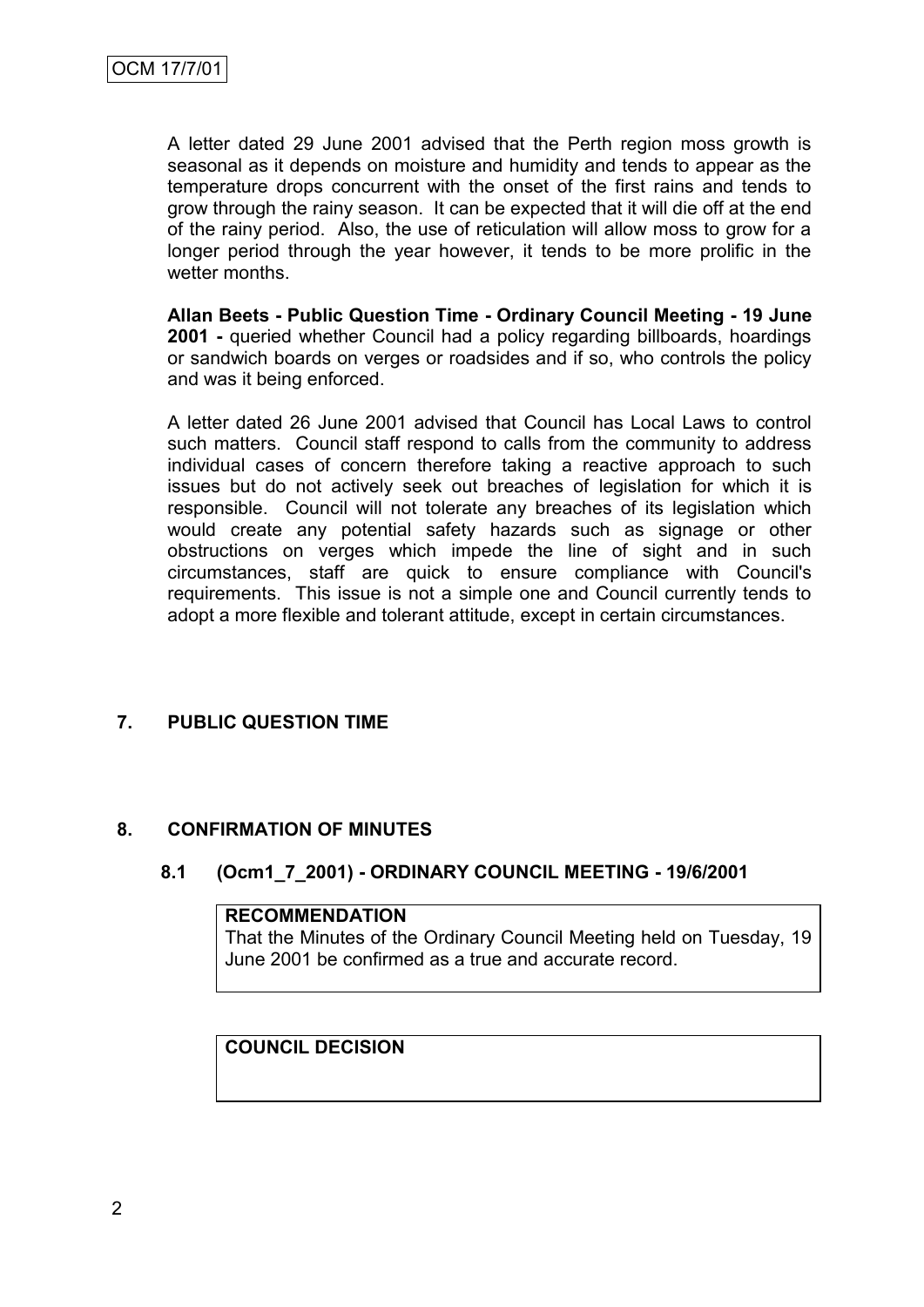# **9. WRITTEN REQUESTS FOR LEAVE OF ABSENCE**

# **10. DEPUTATIONS AND PETITIONS**

# **11. BUSINESS LEFT OVER FROM THE PREVIOUS MEETING (If adjourned)**

Nil

# **12. DECLARATION BY COUNCILLORS WHO HAVE NOT GIVEN DUE CONSIDERATION TO MATTERS CONTAINED IN THE BUSINESS PAPER PRESENT BEFORE THE MEETING**

# **13. COUNCIL MATTERS**

#### **13.1 (Ocm1\_7\_2001) - APPOINTMENT OF DELEGATE/**  TO **COMMITTEES/EXTERNAL ORGANISATIONS (1701) (DMG)**

# **RECOMMENDATION**

That due to the resignation of Clr Rennie as Councillor of the City of Cockburn, effective from and including 19 July 2001, Council appoints the following Council Delegates/Representatives to the Committees/ Organisations as listed below:-

#### **Community Services Division - Social Services Unit**

MUSEUM MANAGEMENT COMMITTEE (Meets 4th Tuesday - March each year - 5:30pm meeting followed by dinner) Delegate: \_\_\_\_\_\_\_\_\_\_\_\_\_\_\_\_\_\_\_\_\_\_\_

| COCKBURN SPORTS COUNCIL<br>(Meets 1st Wednesday each quarter - Feb, May, Aug, Nov - Old<br>Council Chambers at 8:00pm) |  |
|------------------------------------------------------------------------------------------------------------------------|--|
| Delegate:                                                                                                              |  |
| <b>Coordinator Recreation Services - Adrian Jarvis</b>                                                                 |  |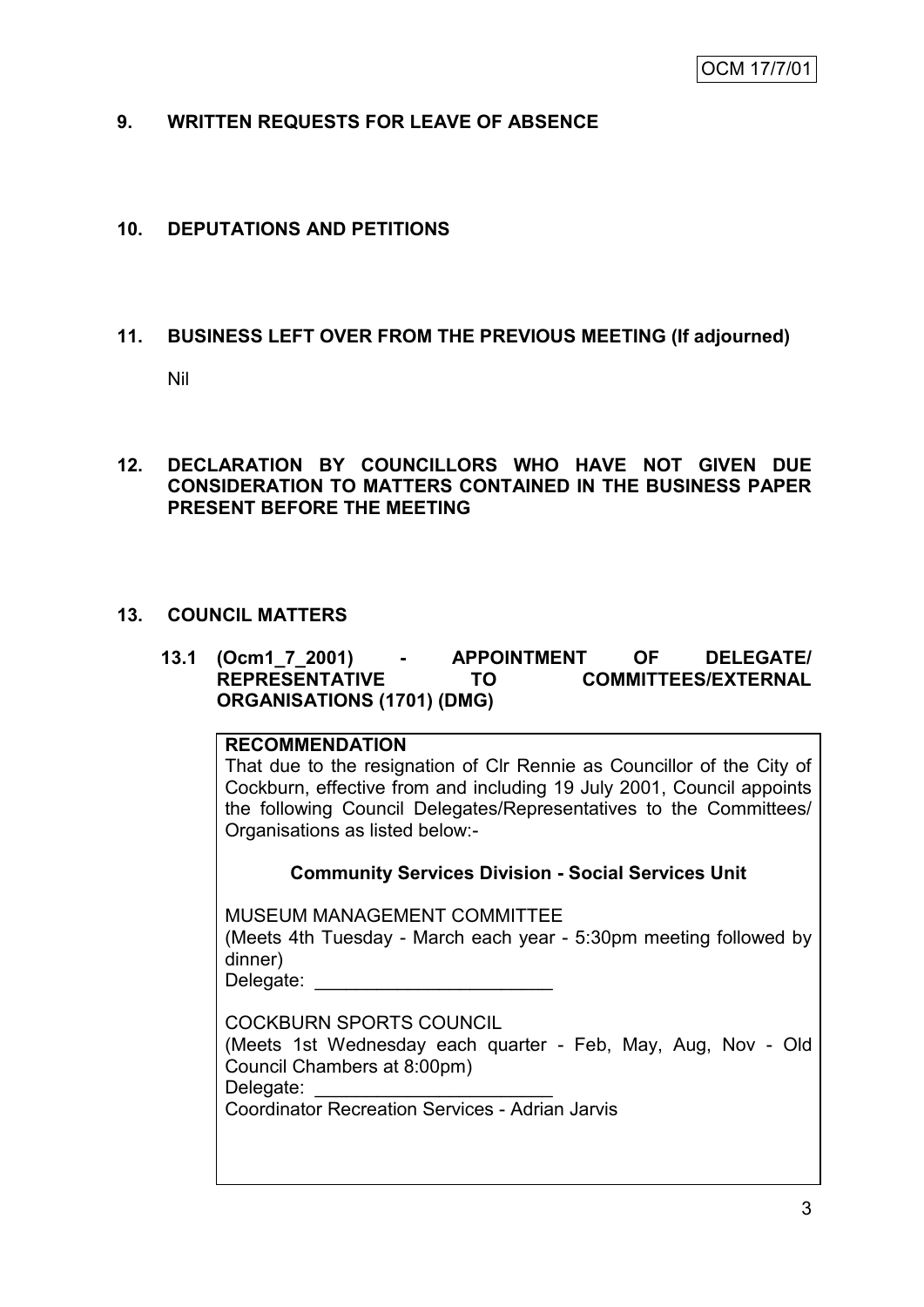# **Planning and Development Division - Environmental Services**

BEELIAR REGIONAL PARK ADVISORY COMMITTEE (Meets as necessary) Delegate:

**TO BE CARRIED BY AN ABSOLUTE MAJORITY OF COUNCIL**

#### **COUNCIL DECISION**

#### **Background**

Council, at its Special Meeting of 12 December 2000, appointed delegates/representatives to various Committees and Organisations.

#### **Submission**

N/A

#### **Report**

Clr Susan Rennie has resigned from Council, with such resignation taking effect from 18 July 2001.

Clr Rennie represented Council as delegate to the Cockburn Sports Council and Museum Management Committee. Clr Rennie was also Deputy Delegate to the Beeliar Regional Park Advisory Committee.

Council is to consider appointing another elected member to the Committees/Organisation as from and including 19 July 2001. The appointment will remain until May 2003 unless otherwise determined by Council.

It should be noted that it is the Mayor's prerogative to nominate to represent Council on the Museum Management Committee, which is a Committee established by Council.

In addition, it is appropriate to include Mr Adrian Jarvis as Council's delegate to the Cockburn Sports Council in his capacity as Council's Recreation Services Coordinator, owing to the resignation of the previous incumbent, Andrew Ward.

#### **Strategic Plan/Policy Implications**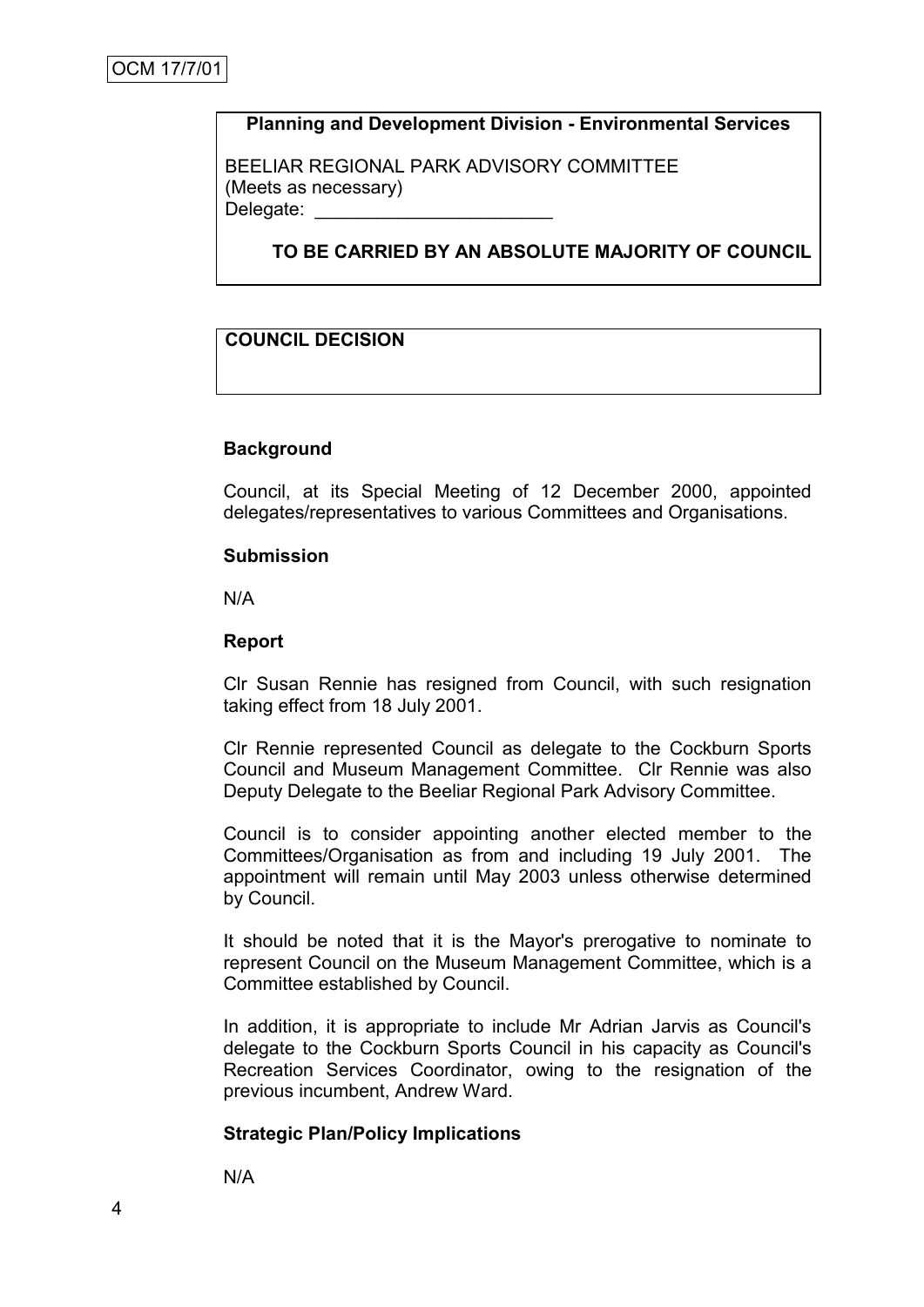# **Budget/Financial Implications**

Nil

**Implications of Section 3.18(3) Local Government Act, 1995**

Nil

# **13.2 (Ocm1\_7\_2001) - PROPOSED NEW DELEGATED AUTHORITY - DA LGAES6 "AUTHORITY TO CALL PUBLIC MEETINGS" (1054) (DMG) (ATTACH)**

# **RECOMMENDATION**

That Council adopts Delegated Authority Document DA LGAES6 "Authority to Call Public Meetings" as attached, for inclusion in Council"s Delegated Authority Register.

# **TO BE CARRIED BY AN ABSOLUTE MAJORITY OF COUNCIL**

# **COUNCIL DECISION**

# **Background**

On occasions, it is considered appropriate for Council to arrange Public Meetings for the purpose of conveying information or consulting with the general community on issues which may have an impact, or be of particular concern to Council or the community. Currently, Council does not have a specified process for achieving this and it is not always convenient for such meetings to be approved formally by Council decision through the monthly meeting process.

# **Submission**

N/A

# **Report**

It is considered appropriate for Council to delegate this function for the purposes of expediting the arrangement and notification of any public meetings for which reasons, consultation with the community is a suitable course of action to be taken. It is proposed that a condition of delegation would be for the Mayor to be aware and approve of the meeting being held.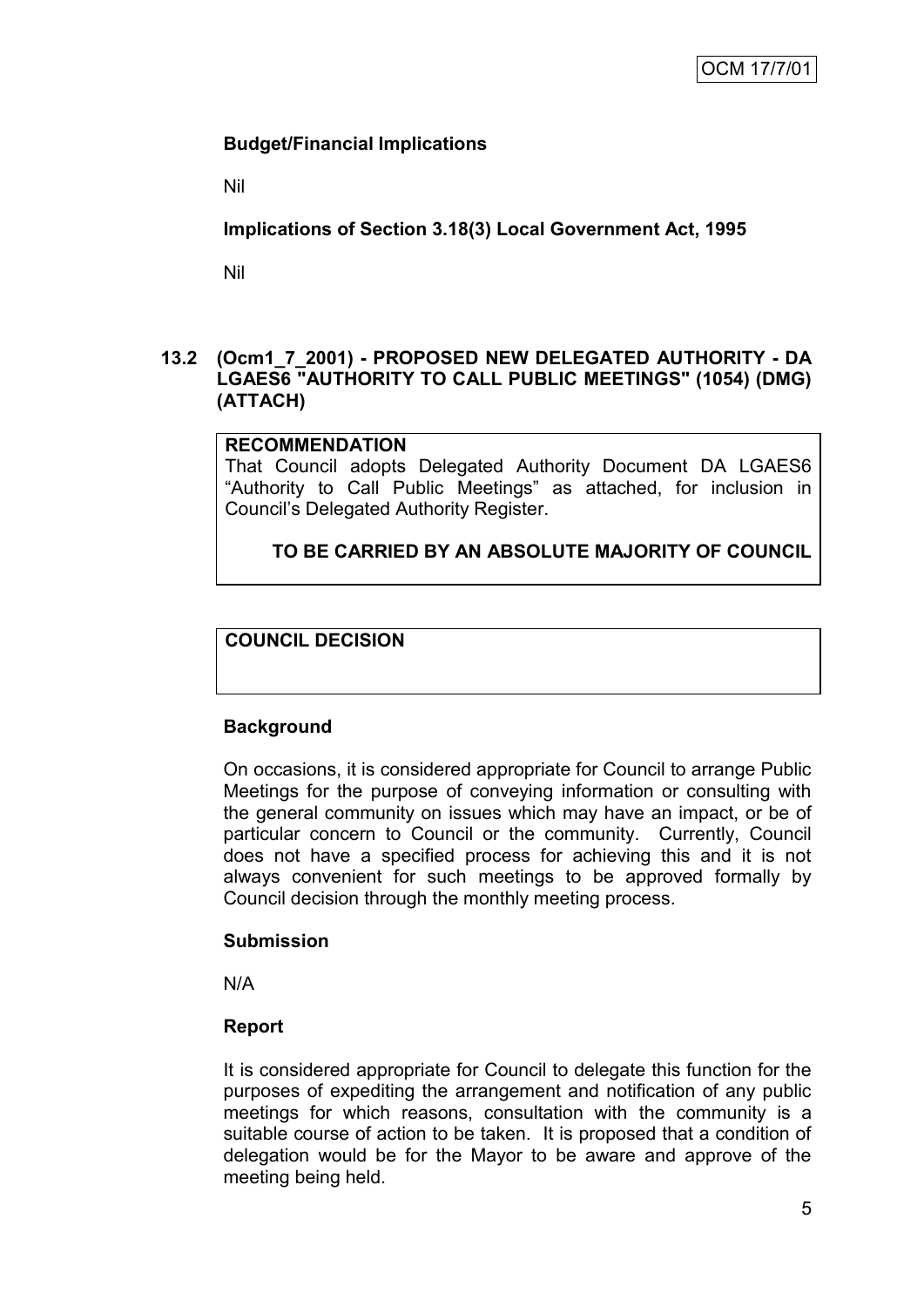# **Strategic Plan/Policy Implications**

Key Result Area "Meeting Community Needs" refers.

# **Budget/Financial Implications**

Nil

# **Implications of Section 3.18(3) Local Government Act, 1995**

Nil

# **13.3 (Ocm1\_7\_2001) - PROPOSED AMENDMENT TO COUNCIL POLICY AC3 - ELECTED MEMBER REQUESTS (1054) (DMG) (ATTACH)**

#### **RECOMMENDATION** That Council adopt Policy AC3 "Elected Member Requests" as attached to the Agenda.

# **COUNCIL DECISION**

# **Background**

At the Council meeting conducted on 19 June 2001, Council adopted numerous Policies following recommendation from the Committee established to review all Council Policies. During the review, Policy AC3 was amended to reflect that Elected Member requests for service be responded to in line with procedures associated with the Customer Request System which operates within Council.

# **Submission**

N/A

# **Report**

While the policy was amended to generally reflect the processes involved in integrating Elected Member requests into the Customer Request System, it did not delete the requirement for the Elected Members to be advised in writing of the outcome. The Customer Request System does not require that responses to actions taken be responded to necessarily in writing, and it is recommended that this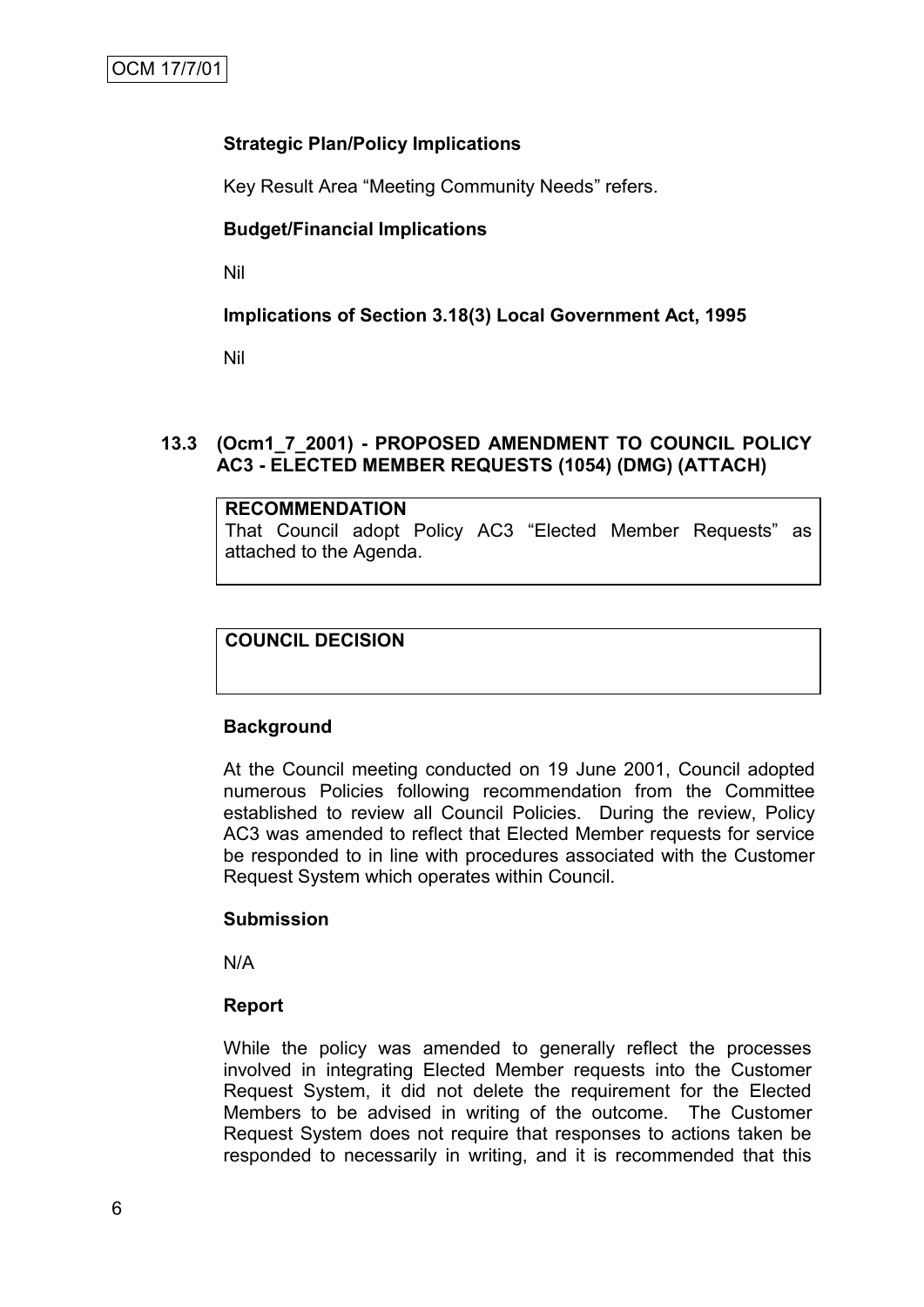imperative be deleted to enable more flexibility in the response process.

# **Strategic Plan/Policy Implications**

Key Result Area "Managing your City" refers.

# **Budget/Financial Implications**

Nil

# **Implications of Section 3.18(3) Local Government Act, 1995**

Nil

# **13.4 (Ocm1\_7\_2001) - PROPOSED NEW POLICY SC22 "AUTHORITY TO ATTEND FUNCTIONS EVENTS AND INFORMATION FORUMS" (1054) (DMG) (ATTACH)**

# **RECOMMENDATION**

That Council adopts Policy document SC22 "Authority to Attend Functions, Events and Information Forums" as attached, for inclusion in Council's Policy Manual.

# **COUNCIL DECISION**

# **Background**

Council frequently receives information from associated organisations publicising events which they are conducting together with an invitation for Council to be represented at such functions. The purpose of these forums can vary greatly from presentations by a guest speaker to more structured seminar style events. However, Council currently does not have a process in place to enable elected members to register for such functions as they do not relate to a specific Policy (eg. Attendance at Conferences).

# **Submission**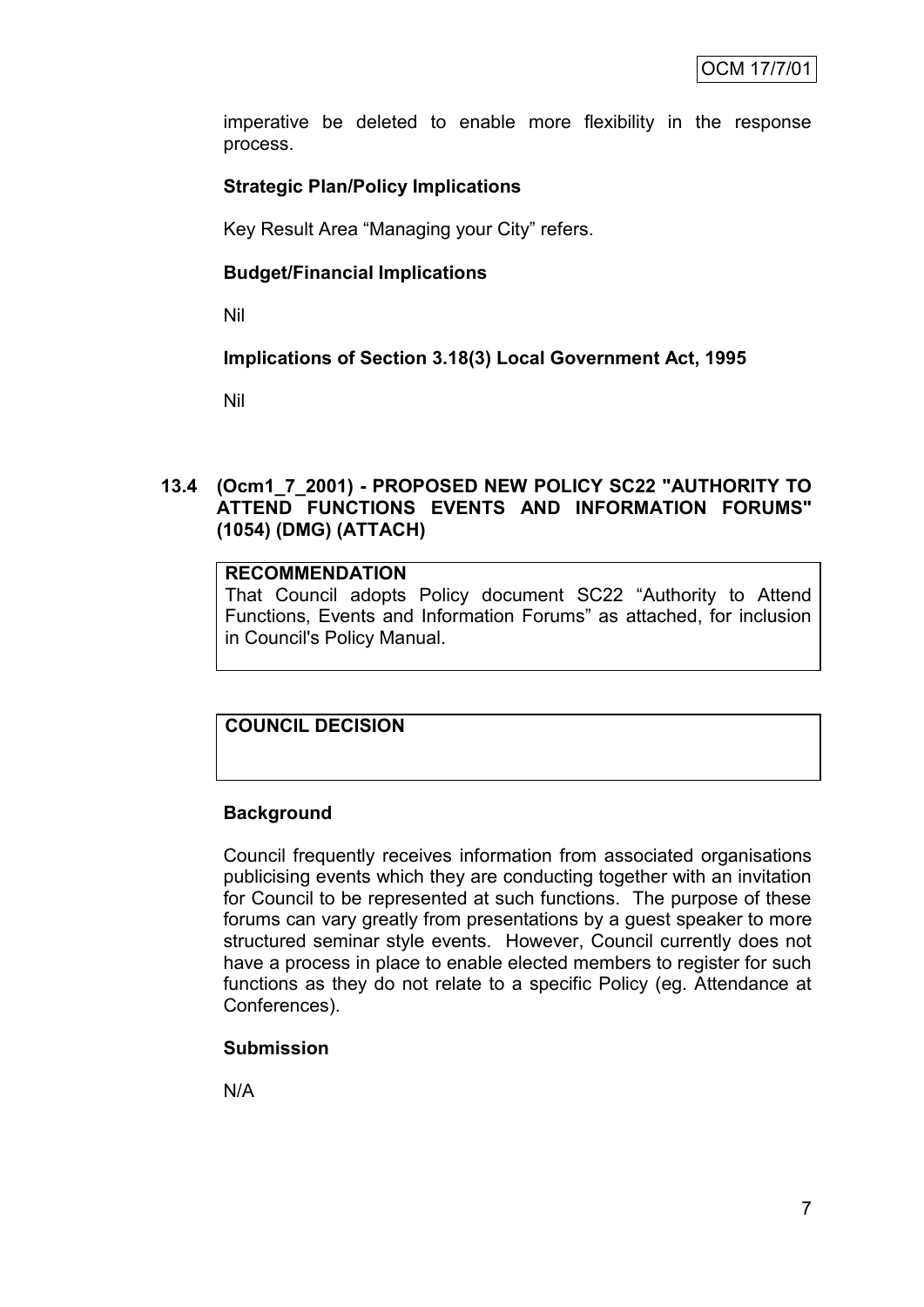It is proposed that a Policy be adopted which enables elected members to nominate to attend such functions on behalf of Council and for arrangements and associated costs, usually minor in detail, to be organised in advance through Council"s administrative processes.

#### **Strategic Plan/Policy Implications**

Key Result Area "Managing Your City" refers.

# **Budget/Financial Implications**

Associated costs to be debited to A/C 110290 "Conferences, Seminars, Training".

#### **Implications of Section 3.18(3) Local Government Act, 1995**

Nil

# **13.5 (Ocm1\_7\_2001) - PROPOSED NEW POSITION STATEMENT PSCS15 "GRAFFITI AND VANDALISM RESPONSE - NON COUNCIL OWNED PUBLIC PROPERTY" (1054) (DMG) (ATTACH)**

# **RECOMMENDATION**

That Council adopt Position Statement PSCS15 "Graffiti and Vandalism Response – Non Council Owned Public Property" as attached, for inclusion in Council"s Position Statement Manual.

# **COUNCIL DECISION**

# **Background**

Council has, in the past, only taken responsibility for maintaining its own property from the effects of graffiti and vandalism damage. With the Community Needs Survey 2000 identifying this as an issue of concern within the wider community, it is proposed that a new service targeting the removal of graffiti and vandal damage maintenance be applied to public property which would not otherwise be the responsibility of Council to address.

# **Submission**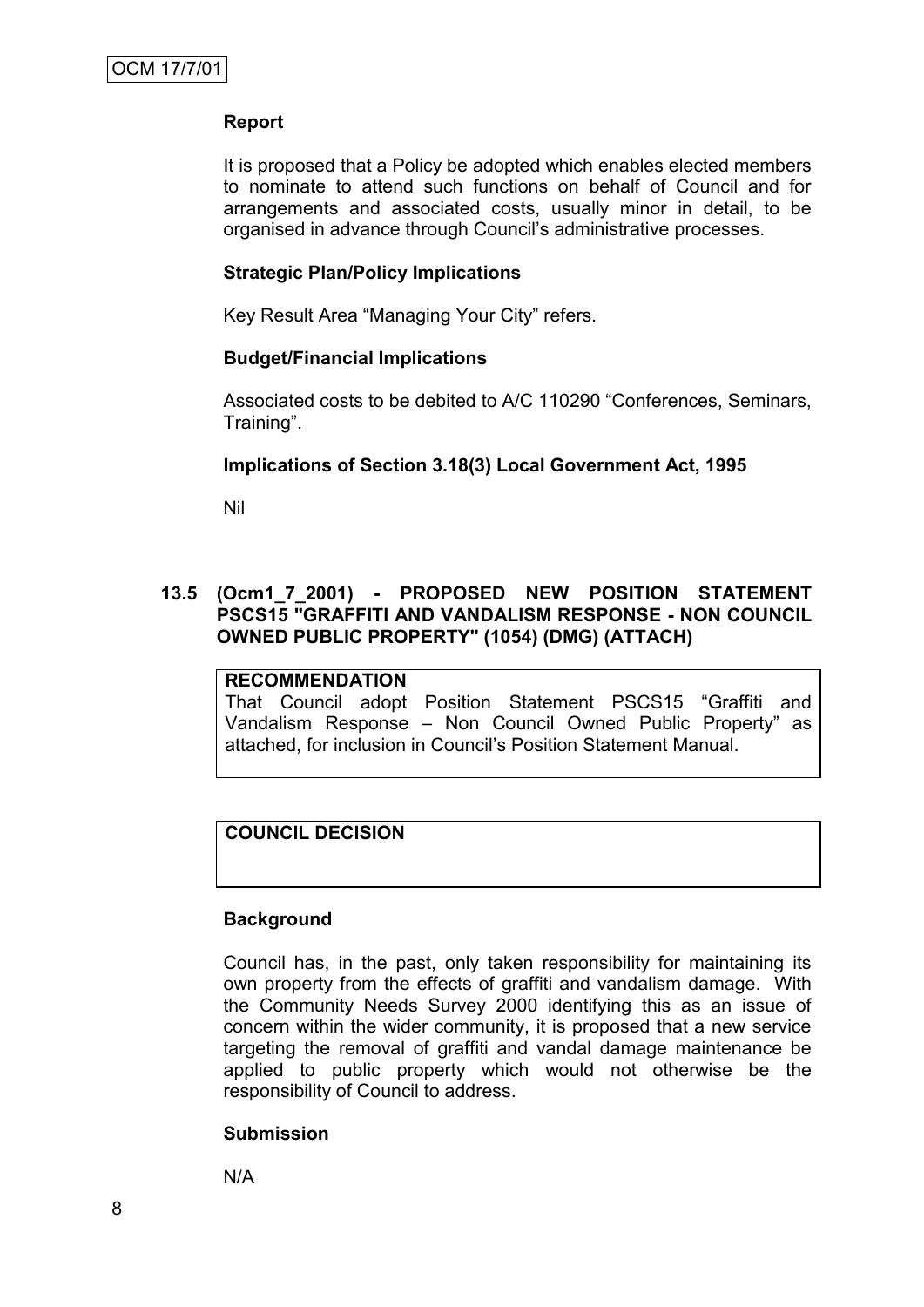For the service being proposed to function effectively, it is considered appropriate to separate the monitoring of the new service from the one which currently operates, while maintaining a consistent approach to maintenance standards. For this purpose, it is considered the operating procedure as outlined in the proposed Position Statement, would be most effective for implementation in the first instance.

# **Strategic Plan/Policy Implications**

Key Result Area "Maintaining Community Facilities" refers.

# **Budget/Financial Implications**

Funds of \$50,000 proposed to be allocated in 2001/02 Budget.

# **Implications of Section 3.18(3) Local Government Act, 1995**

Nil

# **13.6 (Ocm1\_7\_2001) - PROPOSED AMENDED POSITION STATEMENT PSEW10 "GRAFFITI AND VANDALISM RESPONSE - COUNCIL PROPERTY" (1054) (DMG) (ATTACH)**

# **RECOMMENDATION**

That Council adopts Position Statement PSEW10 "Graffiti and Vandalism Response – Council Property" as attached, for inclusion in Council"s Position Statements Manual.

# **COUNCIL DECISION**

# **Background**

Council"s current Position Statement on removal of graffiti is in need of review, due to the impending introduction and expansion of Council"s Graffiti Removal Program to non-Council owned public property. In addition, the proposed statement also addresses vandal damage to Council property.

# **Submission**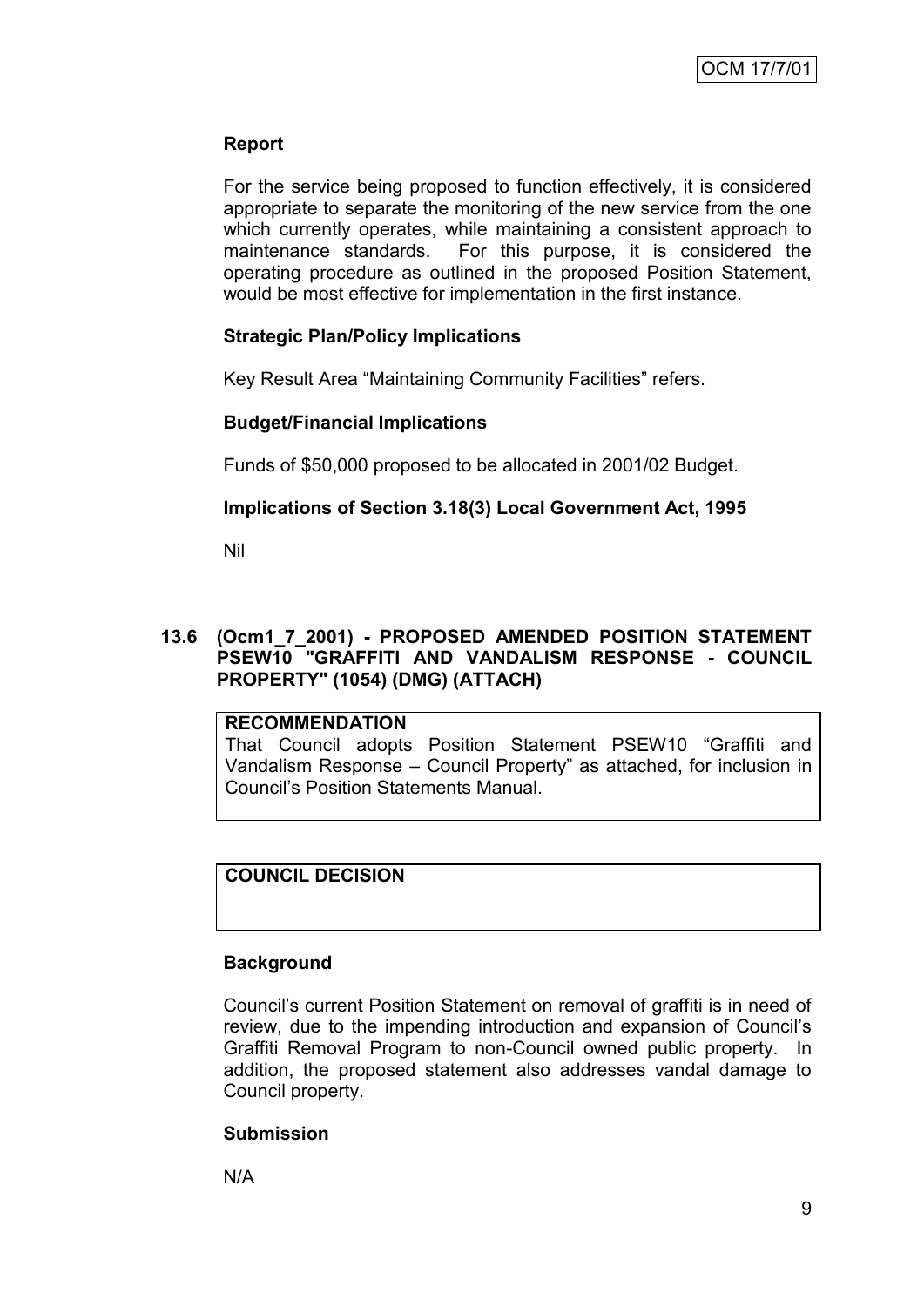With the soon to be introduced Council practice of targeting graffiti and vandalism damage to public (non-Council) owned property, it is considered appropriate to align as many processes as are suitable to the new service. This will ensure a consistency in the delivery of the service, so that the public will not have to differentiate between what is Council or non-Council property, only that the issue will be dealt with in accordance with Council"s standards.

# **Strategic Plan/Policy Implications**

Key Result Area "Maintaining Community Facilities" refers.

# **Budget/Financial Implications**

Funding provided in Council"s Building Maintenance Budget.

# **Implications of Section 3.18(3) Local Government Act, 1995**

Nil

# **13.7 (Ocm1\_7\_2001) - CITY OF COCKBURN (LOCAL GOVERNMENT ACT) LOCAL LAWS 2000 - AMENDMENTS (1116) (LJCD) (ATTACH)**

**NOTE: The Presiding Member to read aloud a summary of the purpose and effect of the proposed amendments.**

# **RECOMMENDATION**

That Council:

- (1) pursuant to section 3.12 (2) of the Local Government Act 1995, Council resolve to make amendments to the City of Cockburn (Local Government Act) Local Laws 2000, as recorded in the attachment to this report; and
- (2) adhere to all of the statutory procedures ensuring the promulgation of the amendments to the City of Cockburn (Local Government Act) Local Laws 2000.

# **COUNCIL DECISION**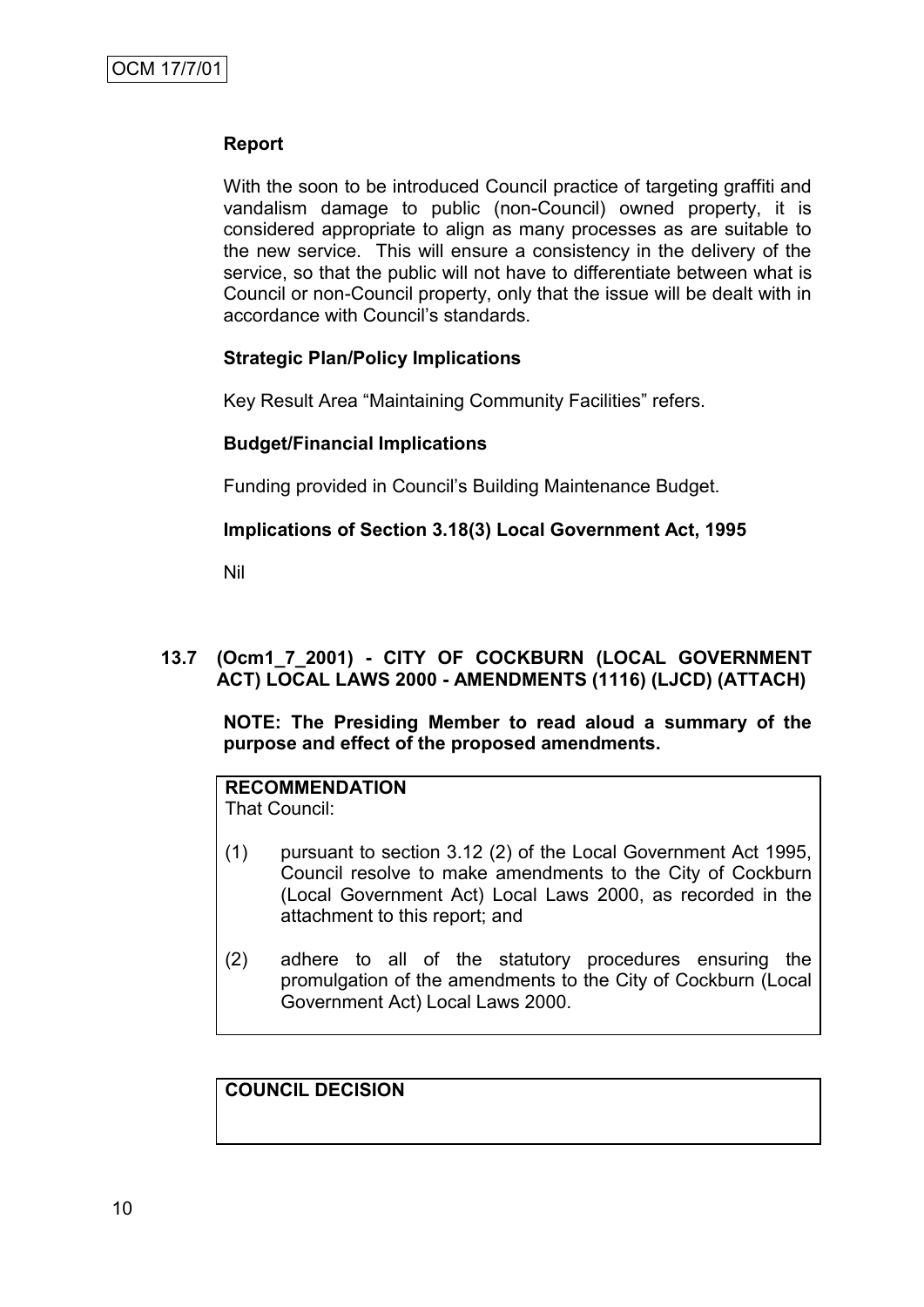# **Background**

Council, on 15 August 2000, resolved to make the City of Cockburn (Local Government Act) Local Laws 2000 and the Local Laws were published in the Government Gazette on 9 October 2000.

#### **Submission**

The purpose and intent of the amendments to the City of Cockburn (Local Government Act) Local Laws 2000, is to give effect to minor changes to bring land uses within the ambit of Council"s Town Planning Scheme, amending the date of registration of stables to bring the practice in line with the Health Act 1911 and deleting reference to vibrations and "noise" nuisances which are covered by the Environmental Protection Act.

Also the need arose to increase the number of dog exercise areas within the district and to implement penalties for breaches of sections 5.4 and 5.10 of the local laws.

Furthermore, amendments have been made to bring the local laws in line with the Traffic Code 2000.

#### **Report**

Over time, issues change and there is a need to address these issues by amendments to the local laws. The proposed amendments to the local laws are set out in the attachment to this report.

The terminology relating to the Town Planning Scheme has changed. For example, the term 'rural area' and 'special rural area' were appropriate at the time the local laws were written. But the terms have changed as 'rural area' becomes 'rural zone' and 'special rural area' becomes 'resource zone' because the area is within the Jandakot Water Mound.

The registration date for stables has been amended from June to December to bring the practice in line with the Health Act 1911.

The words 'noise' and 'or vibrations' have been deleted from section 5.4 because such issues are covered by the Environmental Protection Act.

Throughout Part IX and Part X, the words have been amended to reflect the position of the Traffic Code 2000. For example, 'street verge' is replaced with 'nature strip' and the words 'stand', 'standing' or 'stood' have been replaced with 'stop', 'stopping' or 'stopped'. Also new definitions have been provided to bring the local laws in line with the Code and several new sections have been provided to enhance the local laws.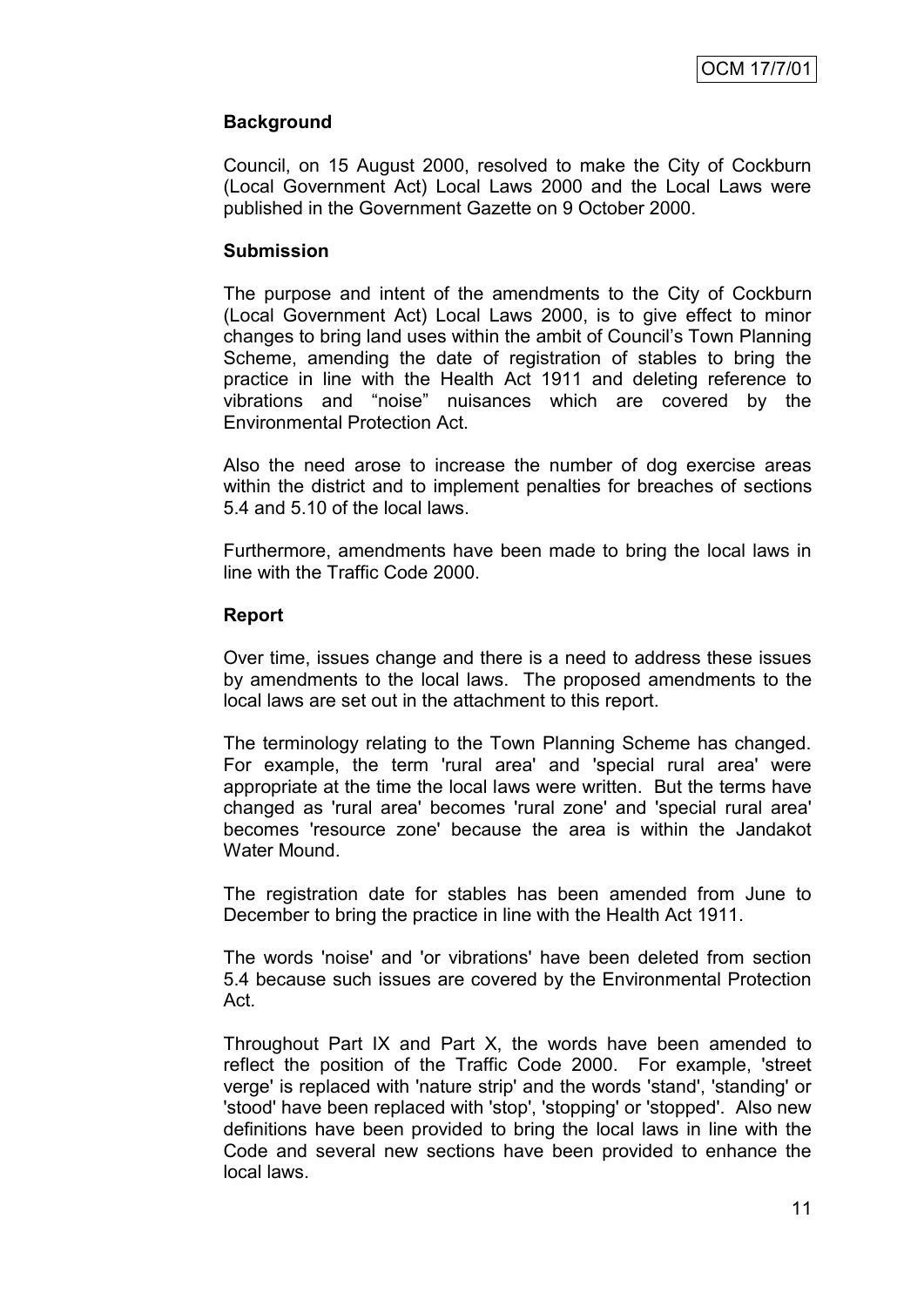Other minor amendments are proposed such as deleting the definition for "special rural area", providing a definition for the "resource zone", increasing the number of dog exercise areas, implementing some minor spelling corrections and providing penalties for offences occurring due to a breach of section 5.4 and 5.10 of the local laws.

# **Strategic Plan/Policy Implications**

Key Result Area "Managing Your City" refers.

# **Budget/Financial Implications**

Direct costs associated with the approval are provided for within Council"s operational budget.

# **Implications of Section 3.18(3) Local Government Act, 1995**

Nil

# **13.8 (Ocm1\_7\_2001) - LOCAL GOVERNMENT WEEK CONFERENCE - 5- 7 AUGUST 2001 - COUNCIL DELEGATE ATTENDANCE (1332) (RWB)**

#### **RECOMMENDATION** That

- (1) Council register the following Elected Members to attend the Local Government Week Conference, August 2001:
	- **Nayor Lee (Monday 6 August)**
	- **Deputy Mayor Graham (Sunday 5 & Monday 6 August)**
	- **Clr Humphreys (Sunday 5 & Monday 6 August)**
	- **Clr Waters (Sunday 5 & Monday 6 August)**
	- **EXECUTE:** Clr Reeve-Fowkes (Monday 6 August)
- (2) the voting delegates for the Annual General Meeting of the Local Government Association be Council's delegates to the South Metropolitan Zone being Clr Humphreys, Clr Waters and the Chief Executive Officer.

# **COUNCIL DECISION**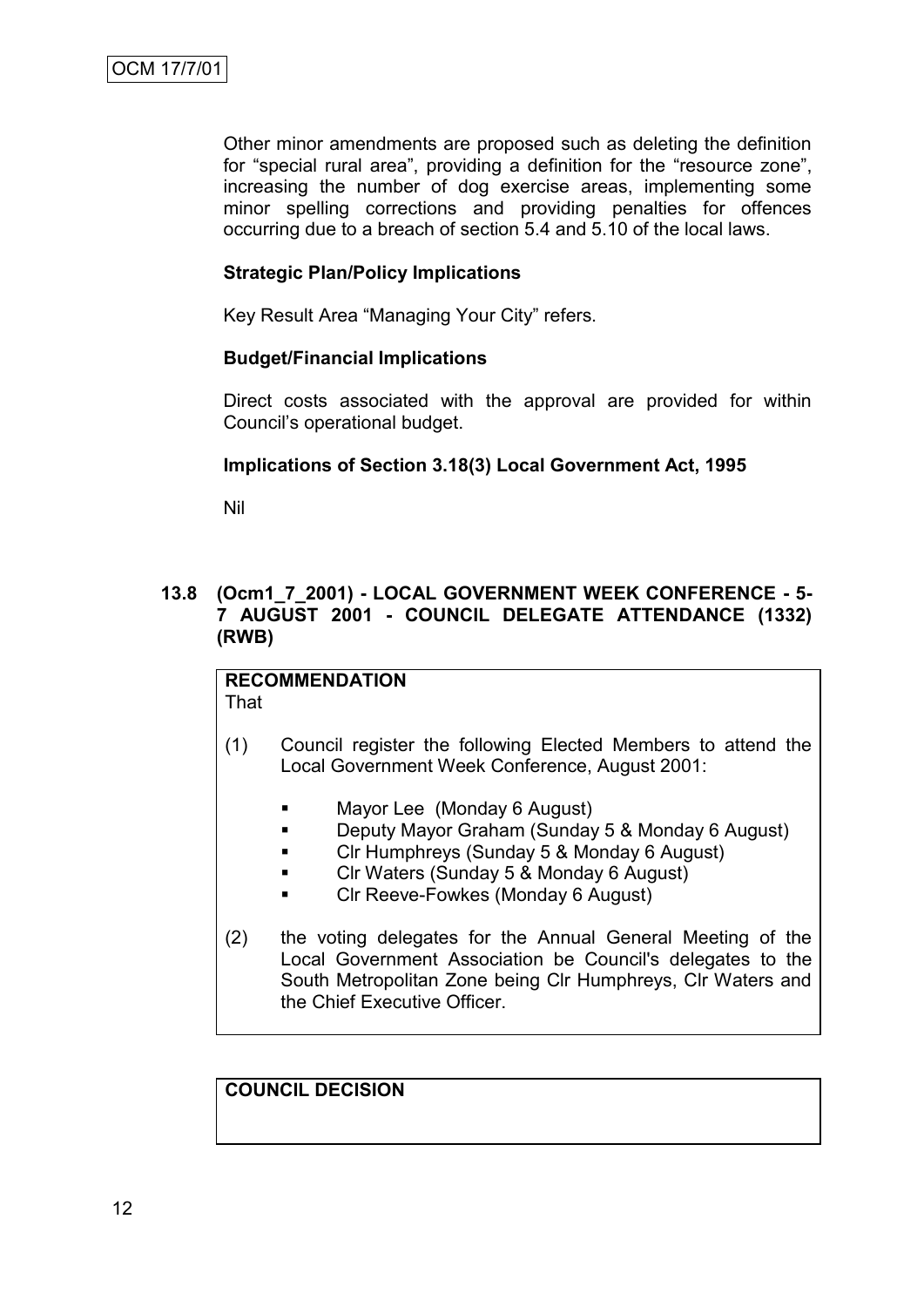# **Background**

The Local Government Week Conference is held annually as part of Local Government Week. The conference includes the Annual General Meeting for the Local Government Association, Country Urban Councils Association and Country Shire Councils Association.

#### **Submission**

N/A

# **Report**

The Local Government Week Conference is to be held from 5-7 August 2001 at the Burswood Convention Centre. Council's representation is limited to the 5th and 6th August as the 7th is set down for the Country Shire Councils Annual General Meeting.

Elected Members have been provided with a copy of the program, which commences at 1:30pm on Sunday, 6 August with the Annual General Meeting of the Local Government Association, following registration which is available from 12 noon.

Whilst the Annual General Meeting is open to conference attendees, Council is limited to three voting members.

The three Council delegates to the South Metropolitan Zone Local Government Association have been the voting members in the past. Council's delegates are Clr Humphreys, Clr Waters and the Chief Executive Officer. In instances when the Mayor has attended, the Mayor has voted instead of the Chief Executive Officer. The Mayor has indicated he will not be attending the Annual General Meeting.

The conference program provides for a daily rate of \$231 or full conference at \$418. The fee includes a Cocktail Reception on 5 August for delegates with a fee of \$33 for partners.

The cost of attending the Conference Dinner on Monday, 6 August is \$88 per person.

Council's Policy AES6 requires that if more than one nomination is received to attend the conference, Council must determine attendees. The Policy also allows for partners to attend conference dinners and where approved by resolution of Council, for overnight accommodation and additional partner expenses.

In response to a registration question, Elected Members have advised as follows:-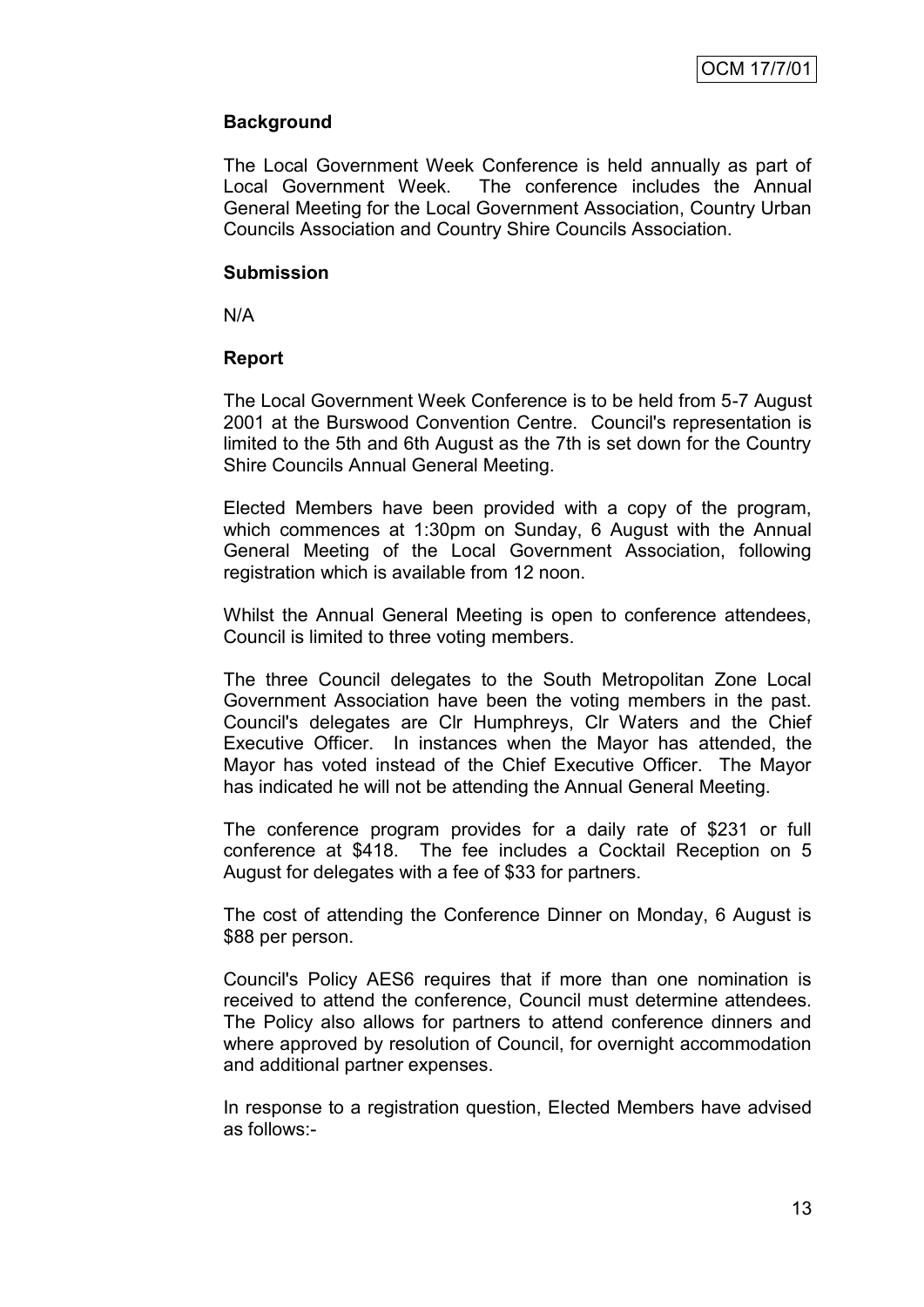- Mayor Lee attend Monday including Gala Dinner with partner.
- Deputy Mayor Graham attend both days (inclusive of Cocktail Reception) together with Gala Dinner.
- Clr Humphreys attend both days (inclusive of Cocktail Reception) together with Gala Dinner with partner.
- Clr Waters attend both days (inclusive of Cocktail Reception) together with Gala Dinner with partner.
- Clr Reeve-Fowkes attend Monday including Gala Dinner with partner.

# **Strategic Plan/Policy Implications**

N/A

# **Budget/Financial Implications**

Funds are provided for in the Elected Members Conferences/ Seminars/Training Account.

# **Implications of Section 3.18(3) Local Government Act, 1995**

Nil

# **14. PLANNING AND DEVELOPMENT DIVISION ISSUES**

# **14.1 (Ocm1\_7\_2001) - PROPOSED EARTHWORKS AND LAND FILL, LOT 61; BARTRAM ROAD, ATWELL (5519061) (SC) (ATTACH)**

#### **RECOMMENDATION** That Council:

(1) Approves the proposed earthworks and land fill on Lot 61; Bartram Road, Atwell in accordance with the submitted plans received on 28 March 2001 prepared by Sinclair Knight Merz subject to the following conditions:-

# **Standard Conditions**

1. Standard conditions and footnotes as contained in Council Policy PD 17 as determined appropriate to this application by the delegated officer under clause 7.6 of the City of Cockburn District Zoning Scheme No. 2 and;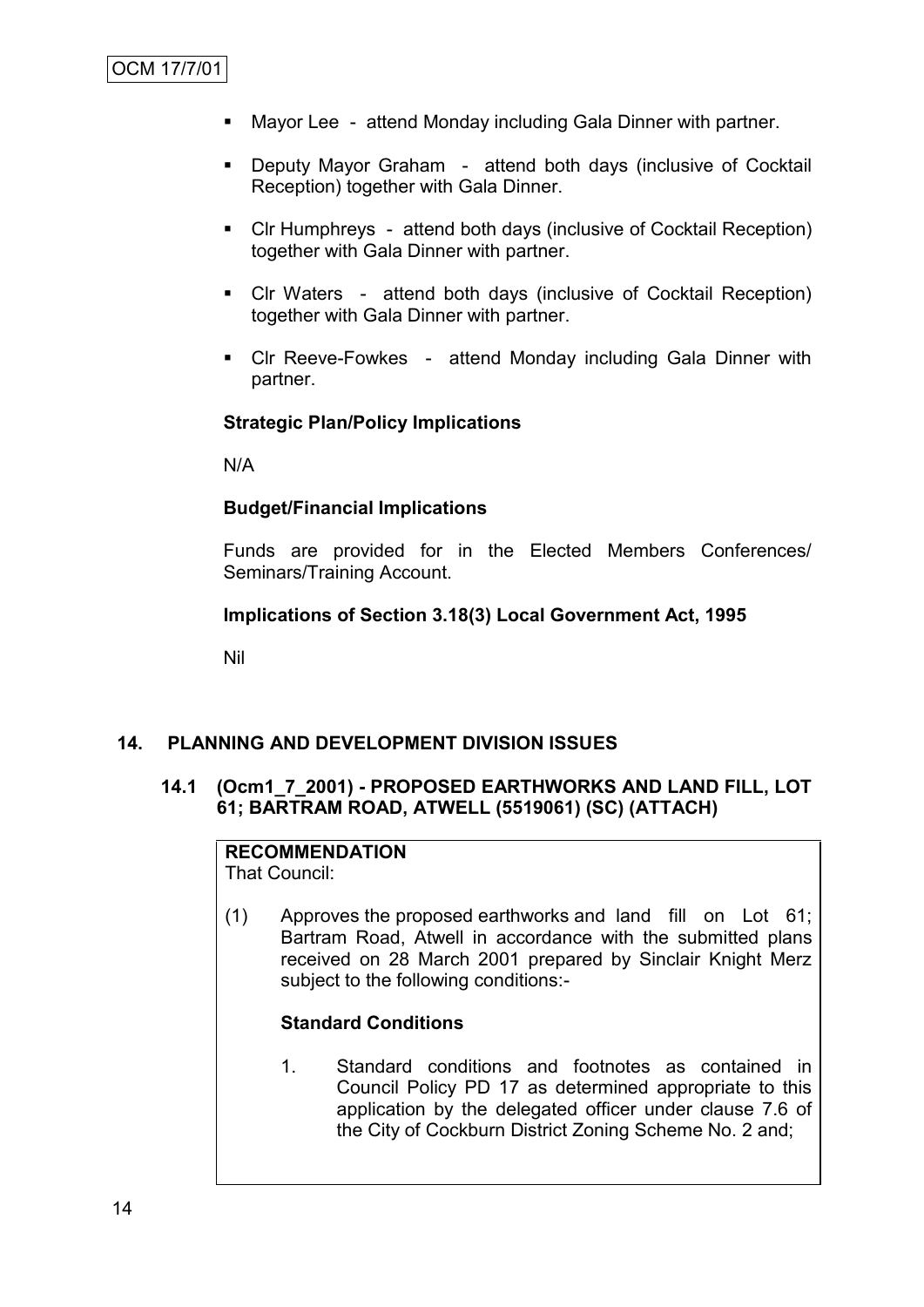# **Special Conditions**

- 1. Before any site works are commenced, the subdivider is to have provided a flora and fauna survey of the land and a management plan identifying measures to minimise the clearing of existing vegetation and to provide for protection/relocation of fauna.
- 2. Melaleucas within Beenyup Road must be retained and may only be removed if the prior approval of the Council is granted.
- 3. The perimeter of the earthworks must be fenced and clearly marked to ensure all site works are clear from the wetland in the north east corner of Lot 61 Bartram Road and adjacent buffer.
- 4. The fill material must be clean and to a quality that is suitable for residential building construction.
- 5. The applicant must prepare and implemented a water management plan addressing water quality and drainage issues in accordance with the guidelines of the Waters and Rivers Commission and to the satisfaction of the City.

# **FOOTNOTE**

- 1. This approval does not constitute subdivision approval, which must be obtained from the Western Australia Planning Commission.
- 2. Issue an MRS Form 2 Notice of Approval for 12 months.

# **TO BE CARRIED BY AN ABSOLUTE MAJORITY OF COUNCIL**

# **COUNCIL DECISION**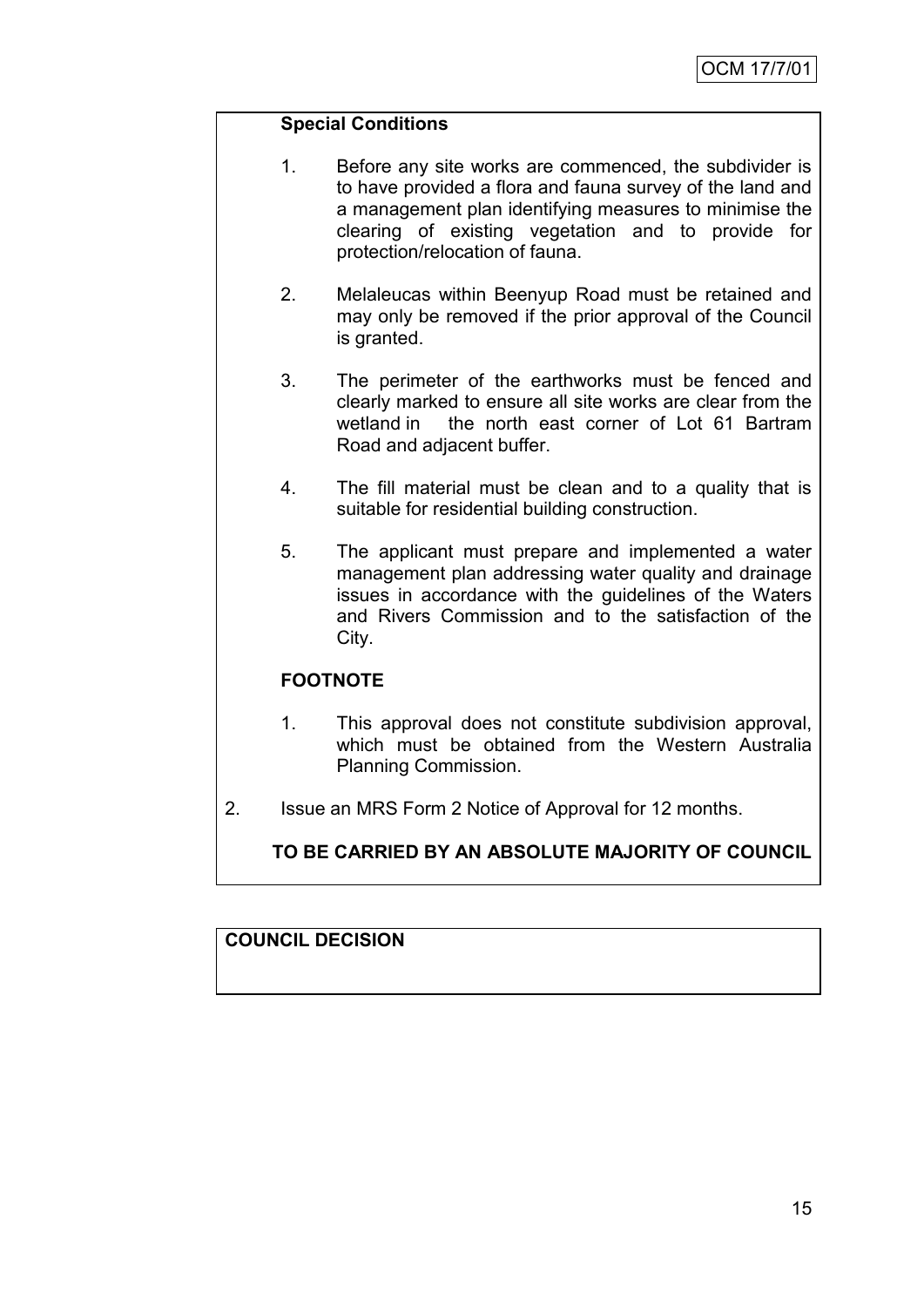# **Background**

| ZONING:    | MRS:               | URBAN DEFERRED                  |
|------------|--------------------|---------------------------------|
|            | DZS:               | DA 10 -ATWELL SOUTH DEVELOPMENT |
|            |                    | AREA - "DEVELOPMENT"            |
| LAND USE:  | <b>VACANT LAND</b> |                                 |
| LOT SIZE:  | 19.6313HA          |                                 |
| AREA:      | N/A                |                                 |
| USE CLASS: |                    | <b>SA – USE NOT LISTED</b>      |

Council at its ordinary meeting of 21 November 2000, resolved to conditionally approve the structure plan for the above lot. The application for subdivision has not been granted by the Western Australia Planning Commission.

To apply for approval of earthworks prior to subdivision approval is not an unusual process as a similar application was approved for Pt Lot 19 Bartram Road, Success and JAA Pt Lot 214, Lyon Road, JAA Pt Lot 212 Lyon Road and Pt Lot 19 Beenyup Road, Atwell (The Gateway Shopping Centre) The developer (Gold Estate of Australia Ltd) put in an application for earthworks and land fill for a portion of land when they did not have actual plans for development.

# **Submission**

The applicant seeks Council's permission to commence earthworks and fill land on the above site as an interim step to the residential subdivision of Lot 61 Bartram Road, Atwell.

The proposed earthworks involve filling 9.4 hectares of land by 1.0 metres or 1.5 metres in height in order to achieve the required vertical separation to the water table. The proposal is consistent with the structure plan (as attached). No filling is proposed within a central area of the land set aside as future public open space. Vegetation affected by the earthworks which is not significant, will be cleared prior to earthworks.

# **Report**

The proposal is a SA - "use not listed" under District Zoning Scheme (DZS 2) No. 2 for which City officers do not have delegated authority to either approve or refuse the application. The Council must determine by absolute majority that the proposed use is consistent with the objectives and purpose of the zone. The property is currently zoned "Development" under District Zoning Scheme No. 2. The purpose of Development Areas is to identify areas requiring comprehensive planning prior to subdivision and development and secondly coordinate subdivision and development in areas requiring comprehensive planning. Therefore, the proposal is consistent with the purpose of the zone.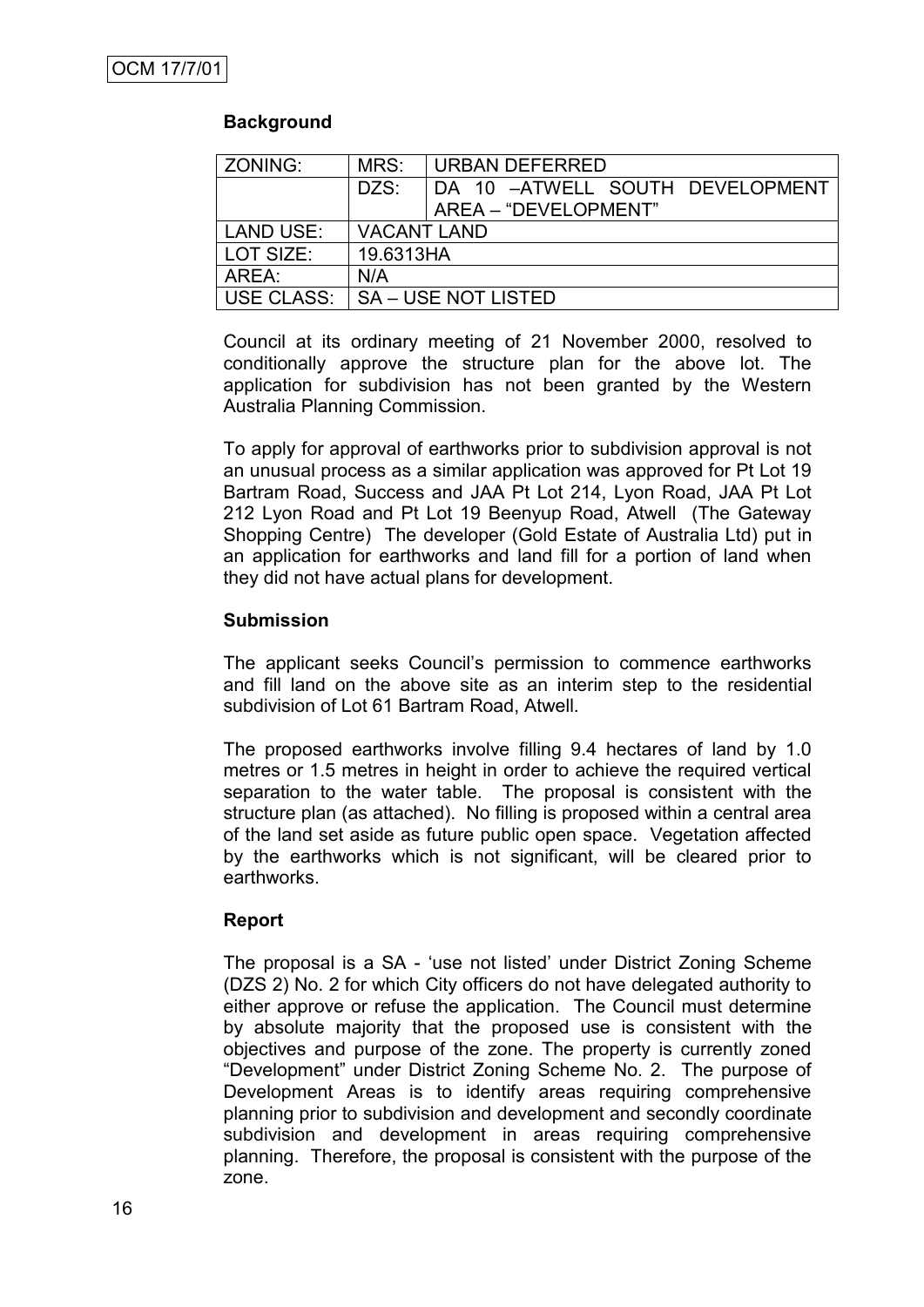The affected landowners north of Bartram Road and Landcorp were notified in accordance with Scheme requirements of the application and given the opportunity to comment within a period of 21 days. At the close of the advertising period, only one submission was received. The main concern of the respondent was with the type of fill material. The City had since advised the respondent that the land would be filled with sand and the respondent was satisfied with the advice.

Due to the close proximity of the land to a Resource Enhancement Wetland, situated in the north east corner of Lot 61 Bartram Road, the application was referred to the Waters and Rivers Commission ("Commission") for their comments. A Resource Enhancement Wetland is described as: wetlands that have been partially modified but still provide substantial functions and attributes. (Wetlands of the Swan Coastal Plain Study, 1996 Hills et al). The Commission did not object to the proposed earthworks but they did express disappointment at the lack of inclusion of natural wetlands in the proposed subdivision plan.

The application was also referred to the Western Australia Planning Commission, however they did not have any comments or recommendations to make on this application.

It is recommended that the proposed development for earthworks and landfill be approved subject to the conditions contained in the recommendation.

# **Strategic Plan/Policy Implications**

The Corporate Strategic Plan Key Result Areas which apply to this item are: -

- 1. Planning Your City
	- *(i) "To ensure that the planning of the City is based on an approach which has the potential to achieve high levels of convenience for its citizens."*
	- *(ii) "To ensure that the development will enhance the levels of amenity currently enjoyed by the community."*
- 2. Conserving and Improving Your Environment
	- *(i) "To conserve the quality, extent and uniqueness of the natural environment that exists within the district."*
	- *(i) "To ensure that the development of the district is undertaken in such a way that the balance between the natural and human environment is maintained."*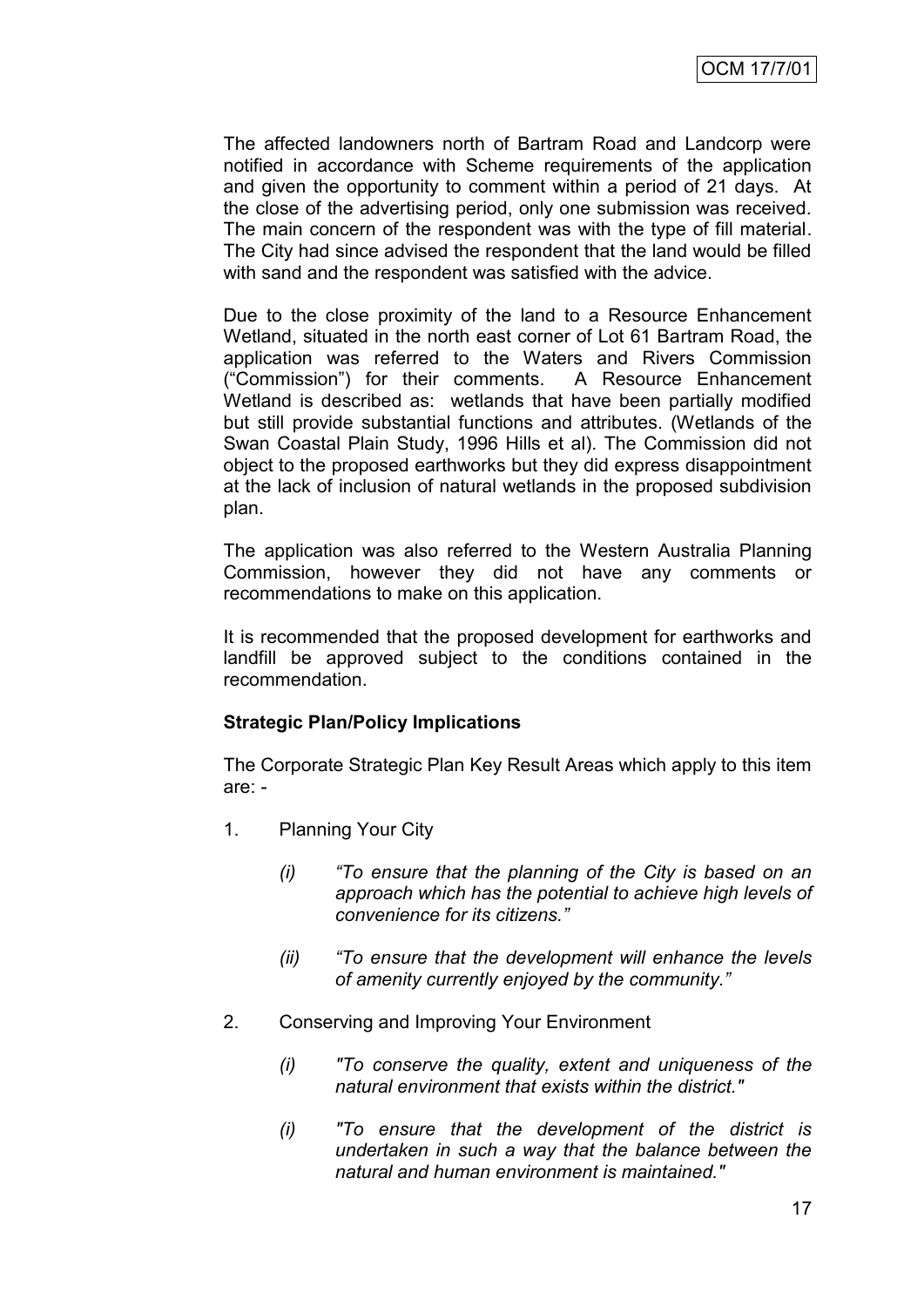The Planning Policies which apply to this item are:-

- APD 17\* Standard Development Conditions and Footnotes
- SPD 3 Native Fauna Protection Policy
- SPD 5 Wetland Conservation Policy

#### **Budget/Financial Implications**

N/A

**Implications of Section 3.18(3) Local Government Act, 1995**

Nil

# **14.2 (Ocm1\_7\_2001) - DEVELOPMENT COMPLIANCE PROCESS - POLICY APD29 (9001) (MR) (ATTACH)**

#### **RECOMMENDATION** That Council:

- (1) adopt proposed Policy APD29 "Development Compliance Process" pursuant to District Zoning Scheme No. 2, as attached, to guide the issuance of instructions regarding non-compliant development for indecision in the Councils' Policy Manual
- (2) adopt Delegated Authority APD29 "Development Compliance Process", as attached, for inclusion in the Councils' Delegated Authority Register.

**COUNCIL DECISION**

#### **Background**

The City receives a diverse range of development compliance problems from the general public at an average rate of one every two days. The types of compliance matters can vary significantly from an unauthorised home occupation to an unauthorised industrial activity. Other compliance matters arise in follow-up inspections on conditions of approval which has not been undertaken in a systematic way in the past. This has lead to certain developments failing to comply with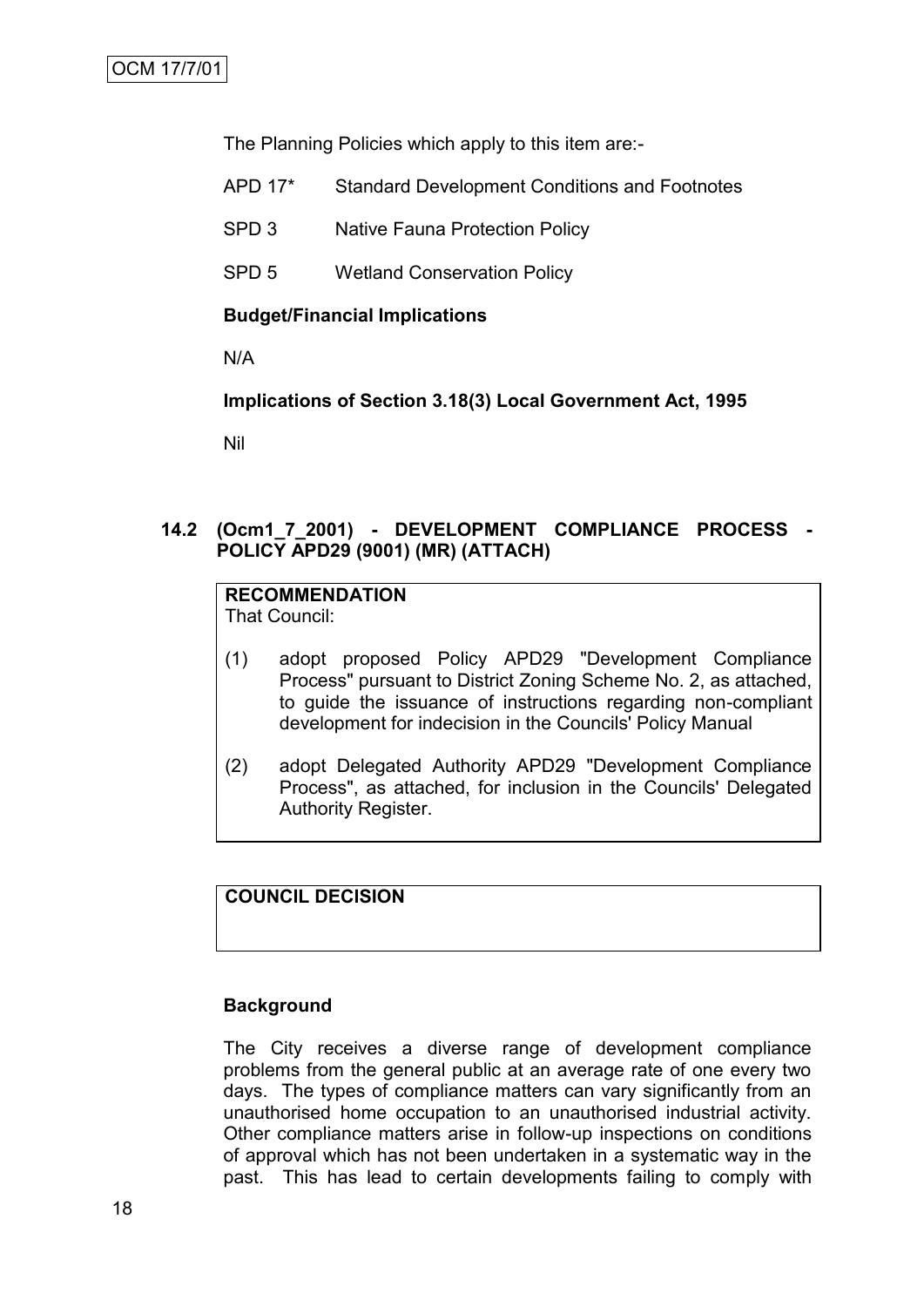conditions that would otherwise improve the operation and amenity of the activity.

The City employs a Development Compliance Officer to respond to and investigate breaches of the City of Cockburn District Planning Scheme No 2. This appointment has proven effective as one point of contact for compliance matters and allows the officer to focus his duties on resolving various matters. This is carried out in the first instance by negotiating a "win win" solution in which case, a clear majority of approximately 80% of complaints are resolved within 2-4 weeks. It is inevitable that some land owners and operators will not comply with instructions issued by the City.

There is no clearly defined process for dealing with development compliance matters and this has lead to:

- at times, a lack of consistency in responding to development compliance matters;
- some owners are given more time to comply with the City's requirements than other people in a similar situation;
- complainants not being satisfied that the City is responding as quickly as it should.

Development compliance is given force and effect by the City of Cockburn District Zoning Scheme No 2. Clause 7.2 of DZS2 requires:-

- 1) Council approval prior to commencement of development;
- 2) Compliance with development conditions.

Failure to comply with any of the provisions of the Scheme constitutes an offence under the *Town Planning and Development Act*. Section 10 (4) (a) of the Act states:

# *"A person who –*

*contravenes or fails to comply with the provisions of a town planning scheme; or*

*commences or continues to carry out any development which is required to comply with a town planning scheme otherwise than in accordance with that scheme or otherwise than in accordance with any condition imposed with respect to the development by the responsible authority pursuant to its powers under that scheme."*

*Is guilty of an offence.*

*Penalty: Maximum \$50,000, and a daily maximum penalty of \$5,000.*

# **Submission**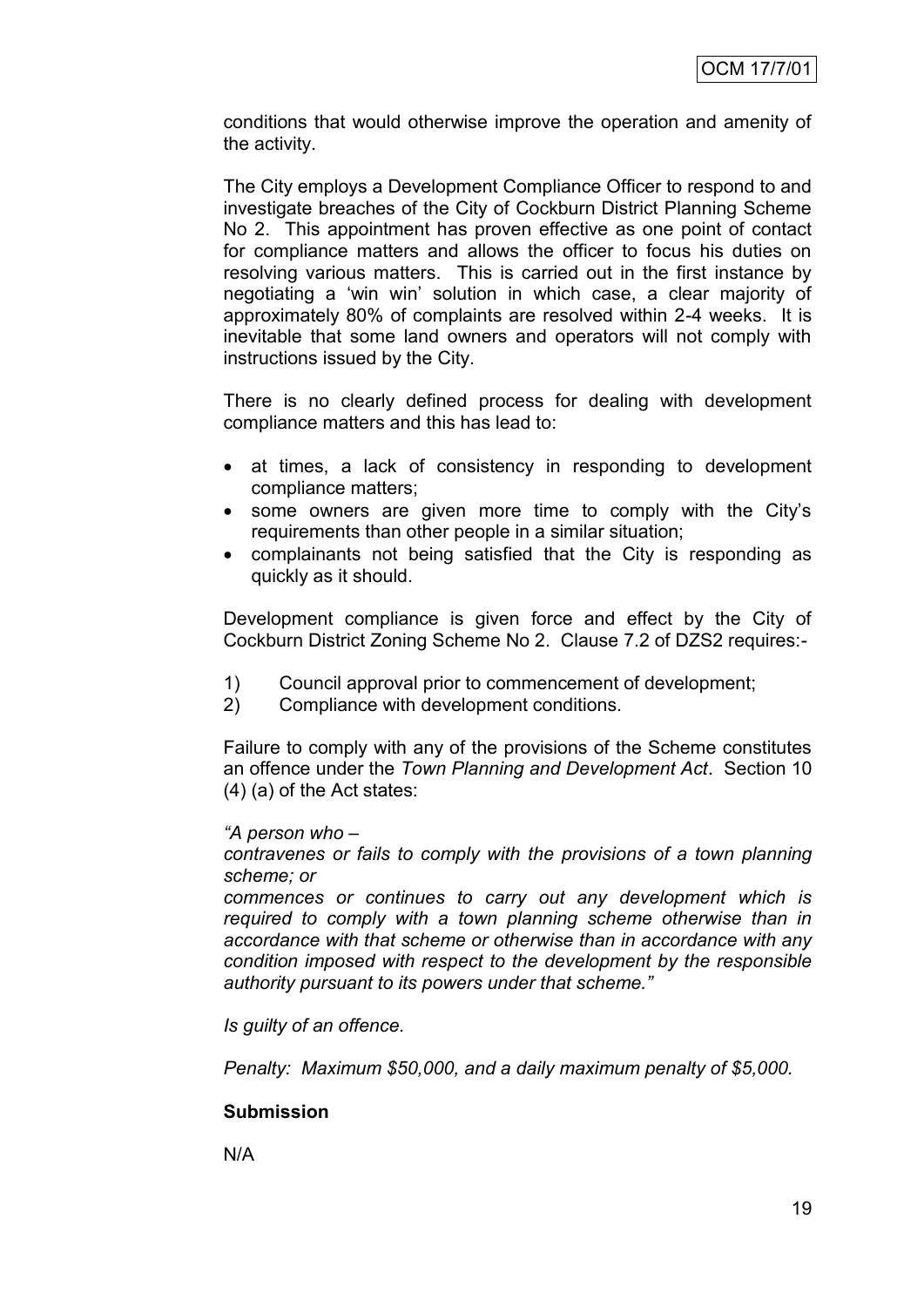The purpose of this report is to seek adoption of the proposed Policy APD29 "Development Compliance Process" pursuant to District Zoning Scheme No. 2. Council's authorisation is also sought to enable the Director Planning & Development to initiate legal action where development is in breach of the City of Cockburn District Zoning Scheme No 2. Legal action is viewed as a 'last resort' in the event that an offence continues unresolved or unlikely to be resolved within a reasonable time thereafter.

The proposed "Development Compliance" Policy was advertised for public comment in accordance with Scheme requirements and at the close of the advertising period, no submissions were received.

A development compliance process has been prepared as a guide to responding to public complaints. This process includes the major steps involved in enquiries, receipt of complaints, processing and completion.

The development compliance process attached is self-explanatory and focuses on resolving matters up-front and in person. Compliance matters requiring further action will result in a first warning letter giving 28 days notice to bring a property into compliance with District Zoning Scheme No 2. A continuation of an unlawful activity will result in the issuance of a second notice for 14 days to comply with stated Scheme requirements. If a breach of the Scheme still continues, the matter would then be referred to Council"s solicitors for final notification before initiating legal proceedings. This approach allows for "three strikes" for breaches of the Scheme by a person/s, (usually the owner of the land but can also include an operator).

Prior to undertaking legal proceedings, it is important to ensure that the following principals are observed:-

- 1. There is a clear breach of the City of Cockburn District Zoning Scheme No 2;
- 2. Every reasonable opportunity has given by the Council for the matter to be resolved;
- 3. A continuation of the breach would result in an adverse impact on the amenity of the area, and further complaints being received.
- 4. The development conflicts with the general principles of orderly and proper planning.

# **Strategic Plan/Policy Implications**

The Corporate Strategic Plan Key Result Areas which apply to this item are:-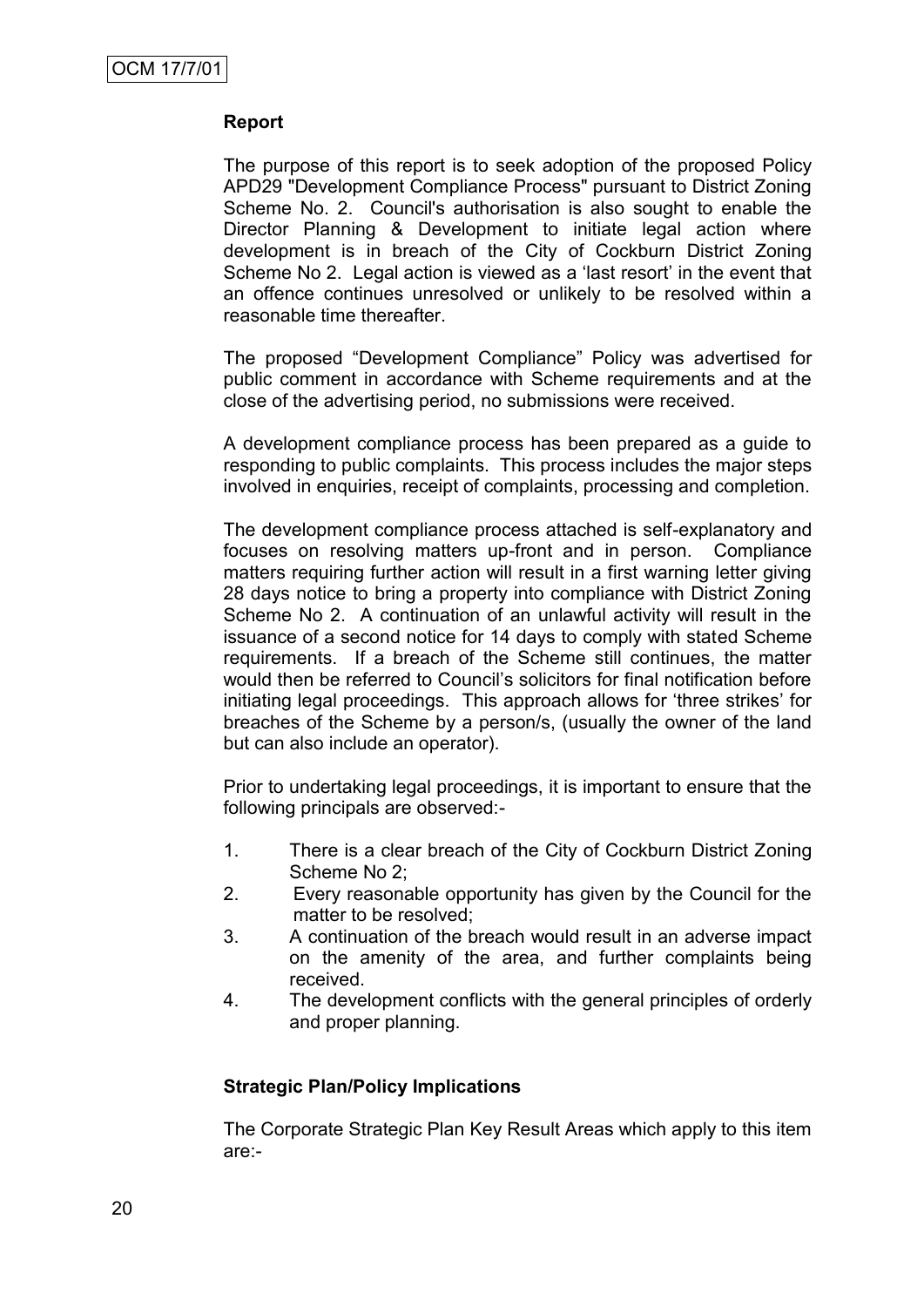- Planning Your City *"To ensure that the development will enhance the levels of amenity currently enjoyed by the community"*
- **Conserving and Improving Your Environment** *"To ensure that the development of the district is undertaken in such a way that the balance between the natural and human environment is maintained."*

# **Budget/Financial Implications**

There would be legal costs associated with undertaking legal action that would be recovered with a successful prosecution in a Court of Petty sessions.

The City currently employs a Development Compliance Officer (DCO).

# **Implications of Section 3.18(3) Local Government Act, 1995**

Nil

# **14.3 (Ocm1\_7\_2001) - HERITAGE LISTING - NAVAL BASE CARAVAN PARK, COCKBURN ROAD, HENDERSON (1911; 9136) (MR)(ATTACH)**

**RECOMMENDATION** That Council:

- (1) enter the 'Naval Base Caravan Park' on the Heritage List of Places contained in the Municipal Heritage Inventory prepared pursuant to Section 45 of the Heritage of WA Act 1990; and
- (2) advise the leaseholders of the entry of the place on the Municipal Heritage Inventory.

# **COUNCIL DECISION**

# **Background**

The Naval Base Caravan Park is located on a narrow strip of land adjoining the southern boundary of the district and forms part of the Beeliar Regional Park. The site is isolated from other developments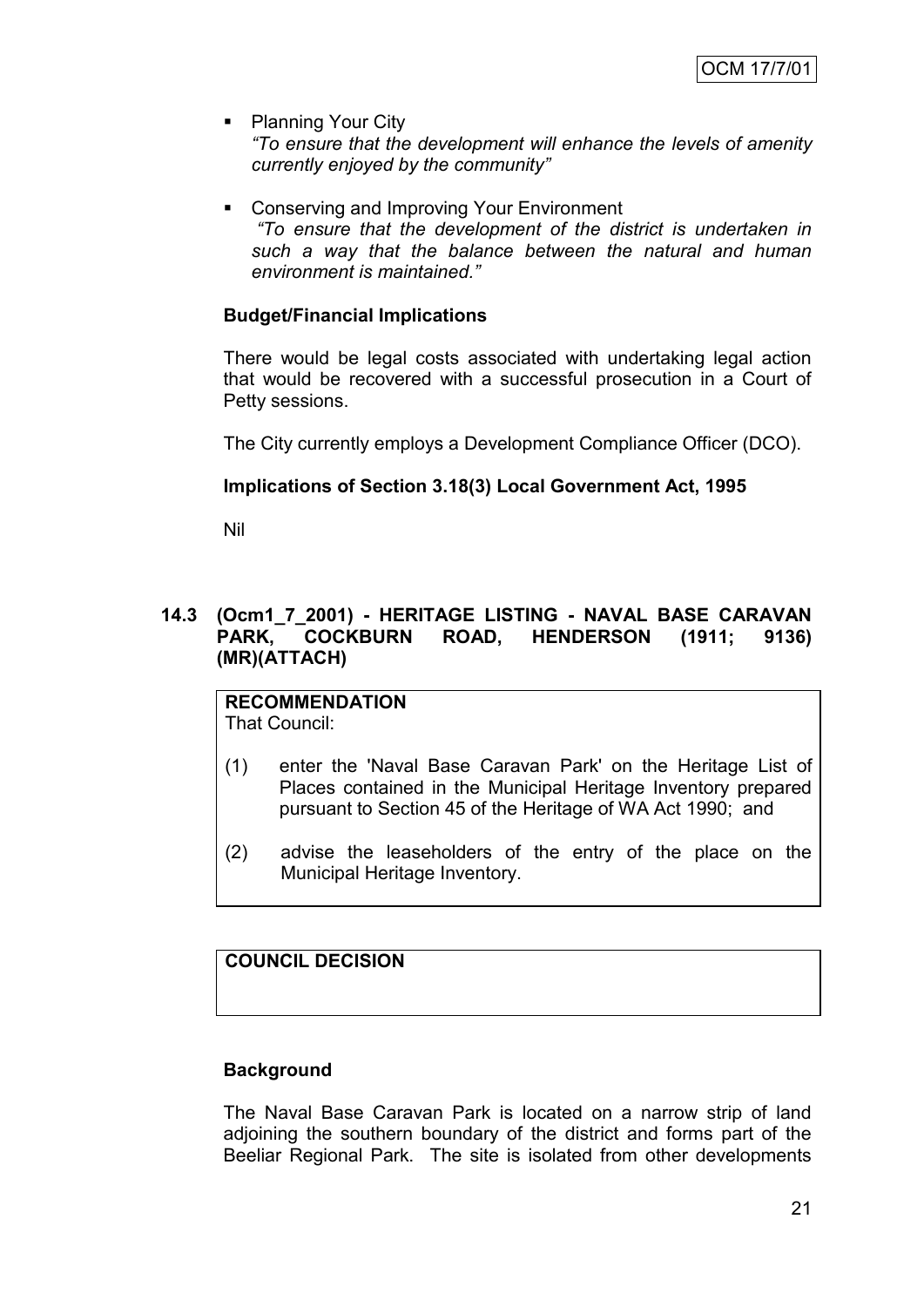and therefore, has no adverse impact on the use or enjoyment of the surrounding land uses.

The 'Naval Base Caravan Park' as it is commonly referred to, has been in existence as a holiday camp (shacks) since around 1933. There are 178 camp sites, most of which appear to have originated as on-site caravans and over time, have had awnings, patios and other minor additions attached to them.

The Naval Base Townsite immediately east of the Caravan Park at the foot of Mt Brown, was demolished many years ago with only the roads and gardens left to gradually become part of the Beeliar coastal bushland.

The State Government have also sought to have the Naval Base Caravan Park demolished within a fixed time period, but has recently agreed that the sites can be leased on an annual basis. This would facilitate short notice to leaseholders to vacate the site should the government require the land.

It is understood that the reason why the State wanted to demolish the park, was to enable the proposed Challenger Beach Container Port operated by the Fremantle Port Authority, to be constructed there. Although this remains a concept, there has been no progress in relation to the planning of this project however, it is still a firm proposal of the FPA.

One of the possible reasons for the lack of progress, is probably due to the State Government promoting a "private port" at James Point in Kwinana. Although the FPA port and the private port are both on the agenda, the private port is progressing faster than the FPA proposal and it is unlikely in the short to medium term, that there will be a need for two ports.

In the circumstances, it is not inappropriate to consider the listing of the Naval Base Caravan Park. It also means that if the Challenger Beach port proposal proceeds, due regard will need to be had for the heritage value of the camp site.

Moreover, there are currently issues relating to:-

- 1. the use of the reserve for a "quasi" caravan park as it is an 'A' Class Reserve set aside for recreation and camping;
- 2. the issue of building licences for the rehabilitation and renovation of the existing camp sites.

In response to these issues, the reserve, which is owned by the Department of Land Administration (DOLA), is being used for recreation and camping. Over time, the camps have become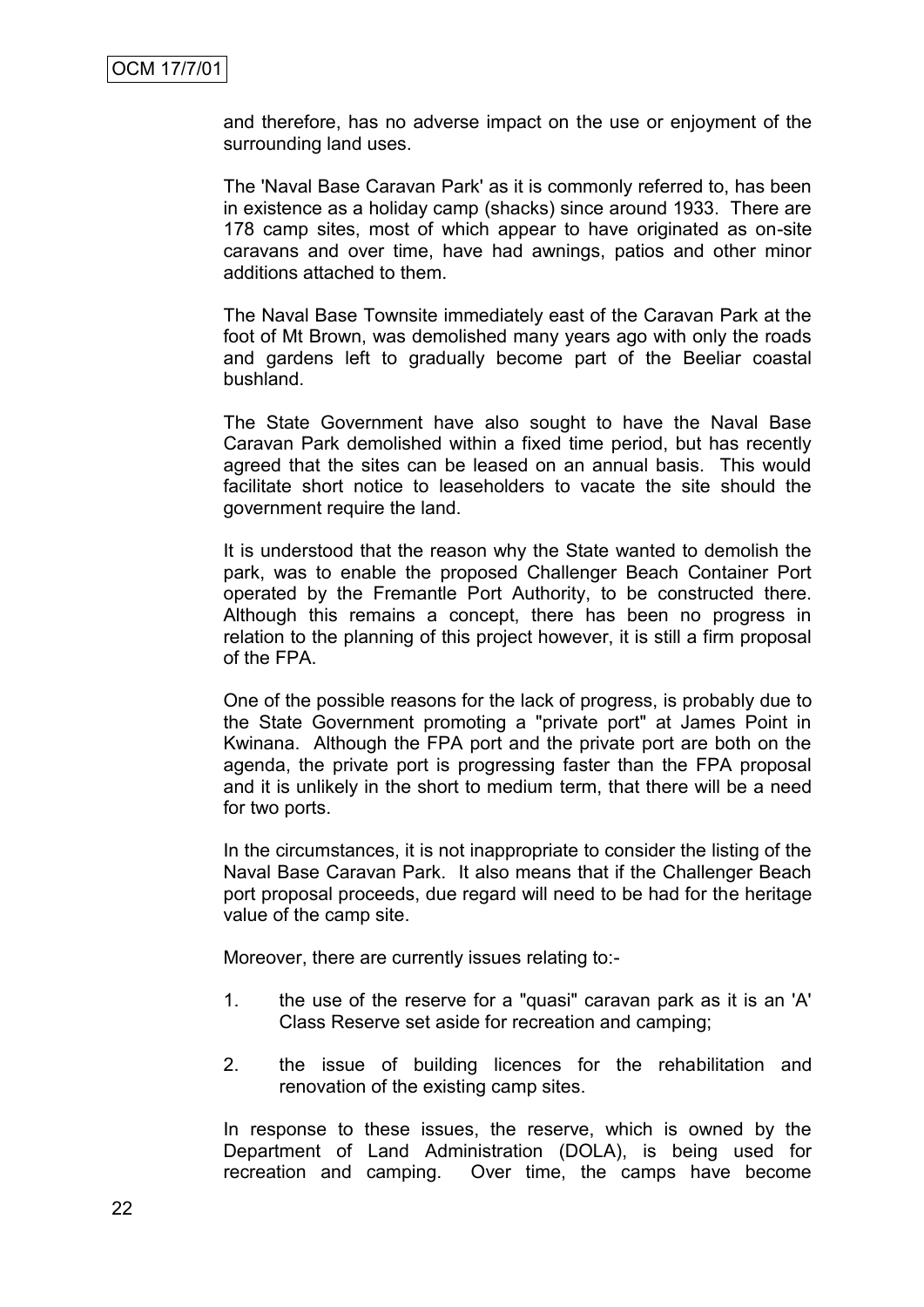permanent structures. Despite this, the majority of the camps are used on a temporary, holiday basis. By having the site heritage listed, will assist in confirming the acceptability of the form of development on this reserve.

The camp sites are served by 2 ablution blocks and a small kiosk. The tenants have formed a "Holiday Association" to represent the interests of the reserve users. The reserve is vested in the City of Cockburn and therefore the area is well maintained and always found to be tidy and presentable.

#### **Submission**

N/A

#### **Report**

#### Heritage Consultant

Consultants, Heritage Today, were engaged to undertake a heritage assessment of the Naval Base Caravan Park. A Municipal Heritage Inventory place record was completed and included 8 pages of text and photos and is attached to this report. The management recommendation is:-

*"High level of protection appropriate: provide maximum encouragement to the owner under the City of Cockburn Town Planning Scheme to conserve the significance of the place. A more detailed Heritage Assessment to be undertaken before approval given for any major redevelopment."*

# Statement of Significance

The Naval Base Caravan Park has aesthetic, historic, social and rarity cultural heritage significance. The Naval Base Caravan Park is located on a narrow strip of land that forms part of the Beeliar Regional Park. The holiday centre has scenic views across Cockburn Sound to Garden Island. The caravan park is well maintained and the shacks have a uniformity of scale and size that along the coastal setting gives the place considerable aesthetic appeal.

The sites have been used by generations of families from not only Cockburn, but from a wide range of metropolitan and country locations. It has exceptional social historical value as a popular and well used holiday destination.

The caravan park has representative significance as a good example of holiday camps which used to exist along the Western Australian coastline but have disappeared in the face of development.

The Naval Base Caravan Pak is now an anachronism in the Perth Metropolitan Area. There are no longer any other holiday camps of this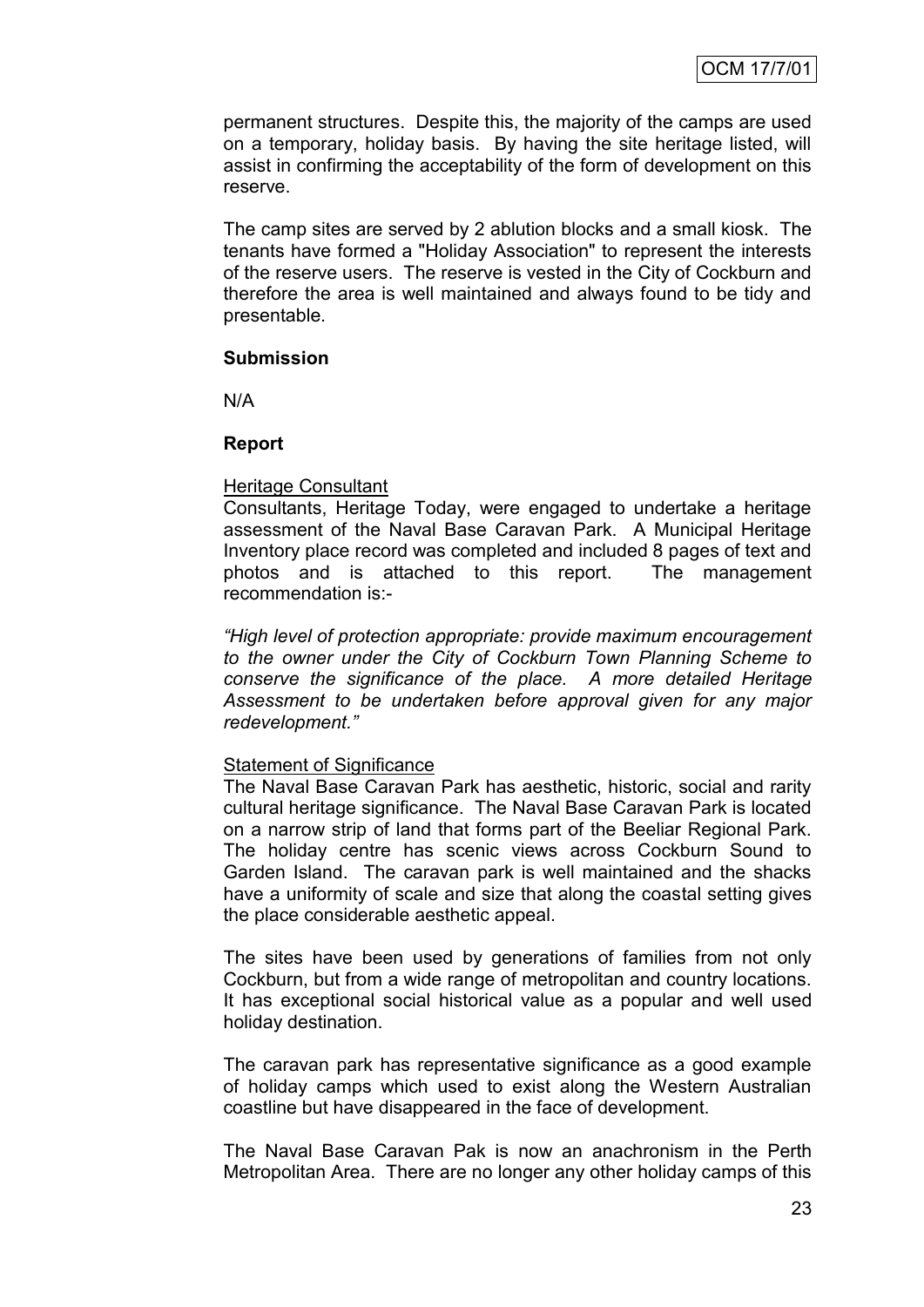type existing along the coast. This place therefore, is unique and has significant rarity heritage value.

#### Lessee Response

In accordance with Council's decision (OCM 17 April 2001), leaseholders of the Naval Base Caravan Park site were notified of the proposed heritage listing. At the close of the 21-day submission period, 89 submissions were received, all of which raised no objections to the proposed heritage listing. The following main points were raised from the submissions received:-

- Memorable holidays at the caravan park
- Long Family history with the caravan park (passed down from  $3<sup>rd</sup>$ , 4<sup>th</sup> and 5<sup>th</sup> generation)
- Great recreational spot for swimming and fishing
- Good example of a unique Australian lifestyle
- Leave the caravan park for future generations to come
- Pleased with the City being pro-active.

#### What is a Municipal Heritage Inventory?

A Municipal Heritage Inventory is a list of buildings and places that in the opinion of the City, are or may become, of cultural heritage significance. Local councils are required under Section 45 of the Heritage of Western Australia Act 1990, to prepare such a list.

Our heritage is aspects of our past that we want to keep; a site which has played an important role in our history; a building which is special because of its architectural style or association with a person; or a natural feature – things we would like future generations to enjoy.

#### What does it mean to be Heritage Listed?

It is recognition of a place"s heritage importance to the community. There are no statutory implications other than a requirement for the list to be sent to the Heritage Council for public information.

There is no legal obligation to maintain a listed property in any other way other than under the existing regulations.

#### Is Demolition prohibited?

Demolition is not prohibited for a place included in a Municipal Inventory however, if the place is included in a Town Planning Scheme, special consideration may apply.

#### **Strategic Plan/Policy Implications**

The Corporate Strategic Plan Key Result Areas which apply to this item are:-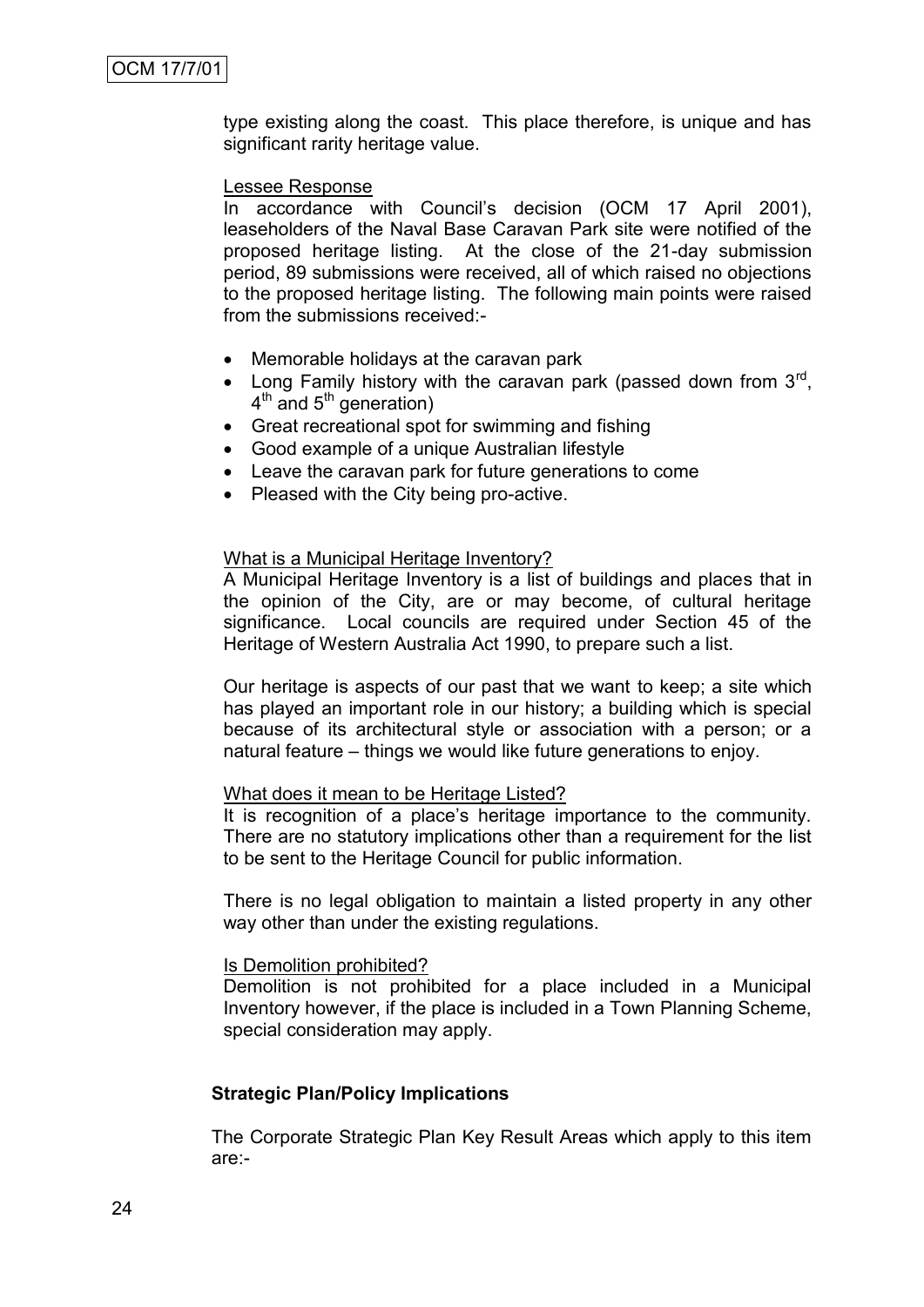- 2. Planning Your City
	- *"To ensure that the planning of the City is based on an approach which has the potential to achieve high levels of convenience for its citizens."*
	- *"To foster a sense of community within the district generally and neighbourhoods in particular."*
- 3. Conserving and Improving Your Environment
	- *"To conserve the character and historic value of the human and built environment."*
- 4. Facilitating the needs of Your Community
	- *"To facilitate and provide an optimum range of community services."*
	- *"To identify current community needs, aspirations, expectations and priorities of the services provided by the Council."*
- 5. Maintaining Your Community Facilities
	- *"To construct and maintain parks which are owned or vested in the Council, in accordance with recognised standards and are convenient and safe for public use."*

# **Budget/Financial Implications**

Currently the lessees pay an annual fee to the Council of \$521 (ex GST) which totals \$92,738 to be used on the care and maintenance of the reserve.

# **Implications of Section 3.18(3) Local Government Act, 1995**

The inclusion of the Naval Base Caravan Park on the Heritage List is an option open to Council and is not in contravention of Section 3.18(3) of the Act.

The inclusion of the reserve on the Heritage List could in fact provide greater certainty for lessees and by so doing, achieve improved levels of efficiency and effectiveness in the care and maintenance of the reserve.

# **14.4 (Ocm1\_7\_2001) - SOUTH FREMANTLE POWER STATION - RECLASSIFICATION FROM PARKS AND RECREATION RESERVE TO URBAN (1048) (SMH)**

**RECOMMENDATION** That Council:

(1) receive the report;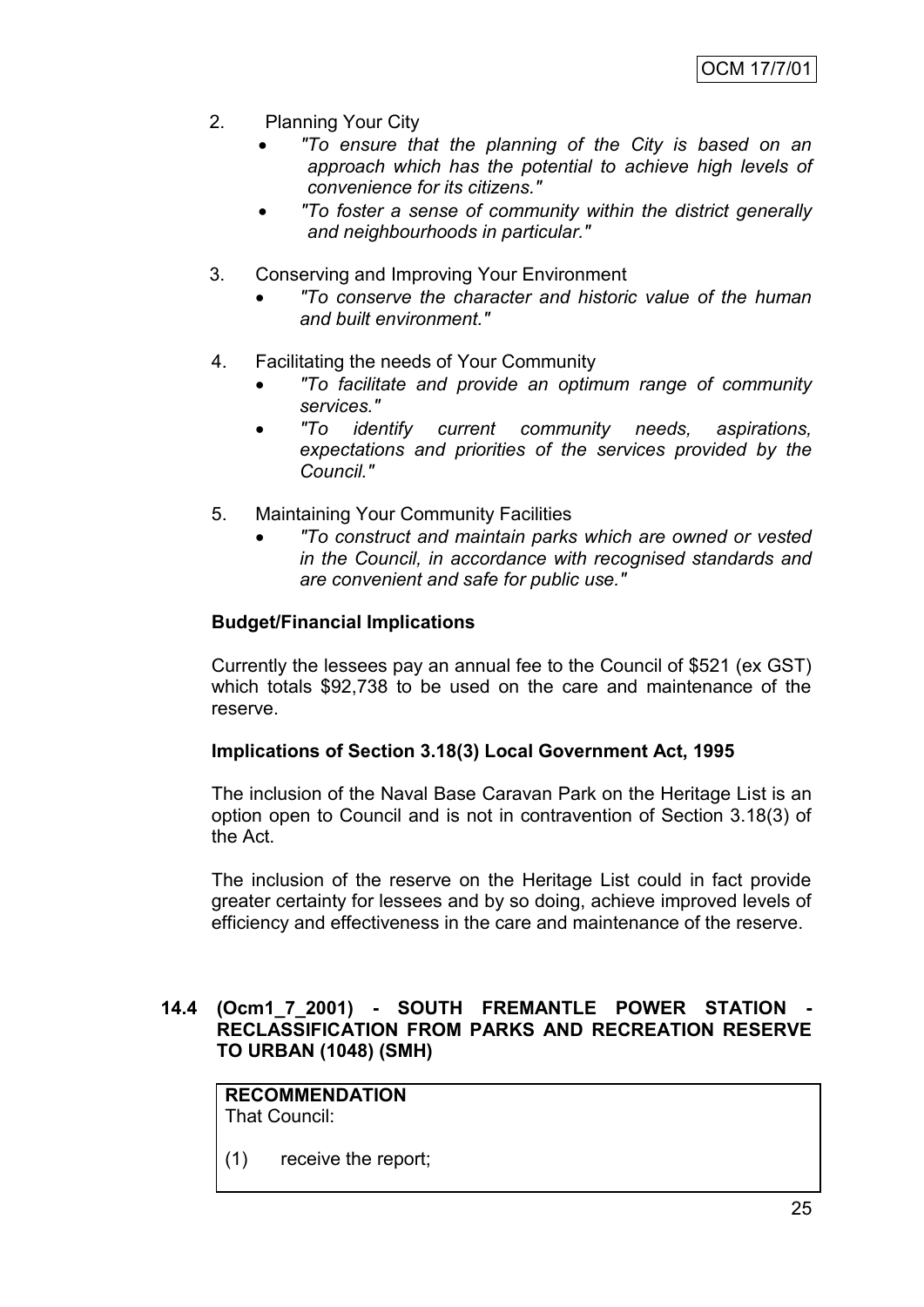- (2) request the Western Australian Planning Commission to initiate an amendment to the Metropolitan Region Scheme to reclassify the South Fremantle Power Station site, Lots 2 and 3 on Fremantle Townsite (Owen Anchorage) 1762 McTaggart Cove, Hamilton Hill from Parks and Recreation Reserve, to Urban, subject to a continuous public foreshore reserve being retained adjacent to the land and to a suitable setback to the coast being determined for any re-development that may occur on the property; and
- (3) advise the applicant of Council's decision accordingly.

# **COUNCIL DECISION**

# **Background**

The South Fremantle Power Station was decommissioned in the late 1980's.

In accordance with the Master Plan for the re-planning and redevelopment of the North Coogee area, the site was classified from a SECWA Reserve to a Parks and Recreation Reserve under the MRS. The Local Scheme was amended automatically.

Since the decommissioning of the power station, there has been an effort by both the State Government and the Council to identify a reuse of the station building.

Studies have been undertaken and informal proposals submitted for consideration from time to time, but to date, no suitable re-use has been identified.

In 1997, the building was destined to be demolished. The Council prepared a scheme for the redevelopment of the land as a foreshore park. A heritage assessment of the building at the time did not support its retention and Western Power believed that it was structurally unsound and should be demolished.

All the asbestos and the PCB's on the site are understood to have been removed.

The site was visited by Senior Ministers of the previous State Government to assess its potential for re-use and this resulted in the building being put on the Interim Heritage List. The building is now on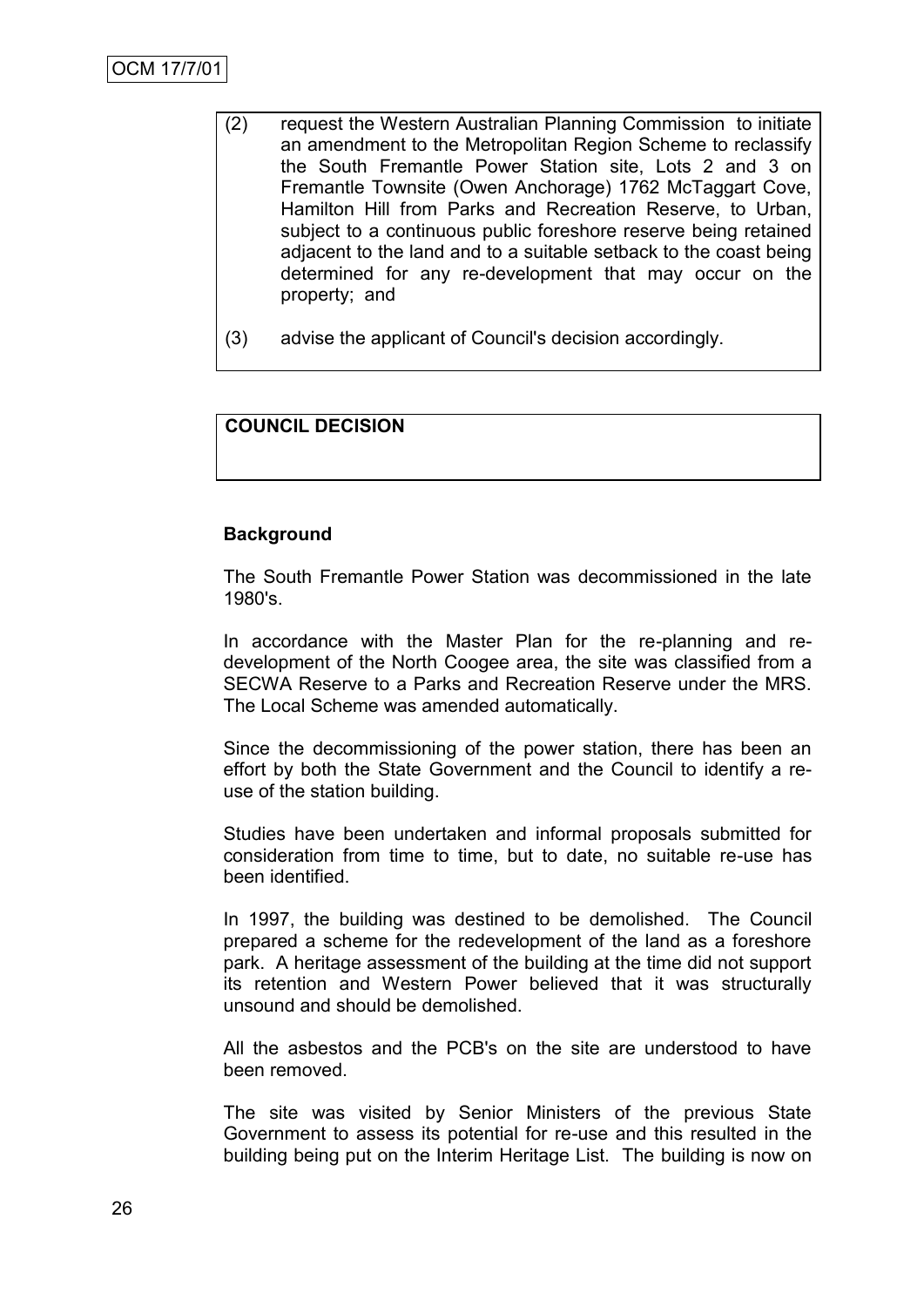the State Register of Heritage Places, Interim Register. A state owned property can remain as 'interim' indefinitely.

Subject to the approval of the Heritage Council of WA, the building could be demolished.

The Council has, in the past, supported the demolition of this large industrial building subject to the land being made freely available for public access as part of the foreshore to Owen Anchorage.

#### **Submission**

Western Power in a letter dated 18 June 2001, wrote:-

"SOUTH FREMANTLE POWER STATION (C/T'S 1878/136 & 1878/137)

Western Power Corporation is making the necessary arrangements to dispose of the above property.

These arrangements include Environmental and Heritage clearances.

The property is currently zoned Parks and Recreation. Western Power Corporation considers an appropriate zoning for its property (highlighted on the attached plan) to be Urban. Could you please seek advice from your Council to assist Western Power Corporation in the sale of this property.

The Councils support of a proposed Urban zoning would be of great assistance."

# **Report**

The Power Station is located on a 6 hectare site. The building has a footprint of 1 hectare and is approximately 4 storeys high. This is a huge building in a very unique water front location.

The size of the building is likely to be one of the reasons why the identification of suitable re-use option is very difficult. To date, there have been no seriously entertained proposals submitted to either the State or the Council.

A report was recently prepared on the future of the power station by the School of Business at Edith Cowan University. It is not clear what status this report has.

Over the years the possible re-use "ideas" for the building has ranged through:-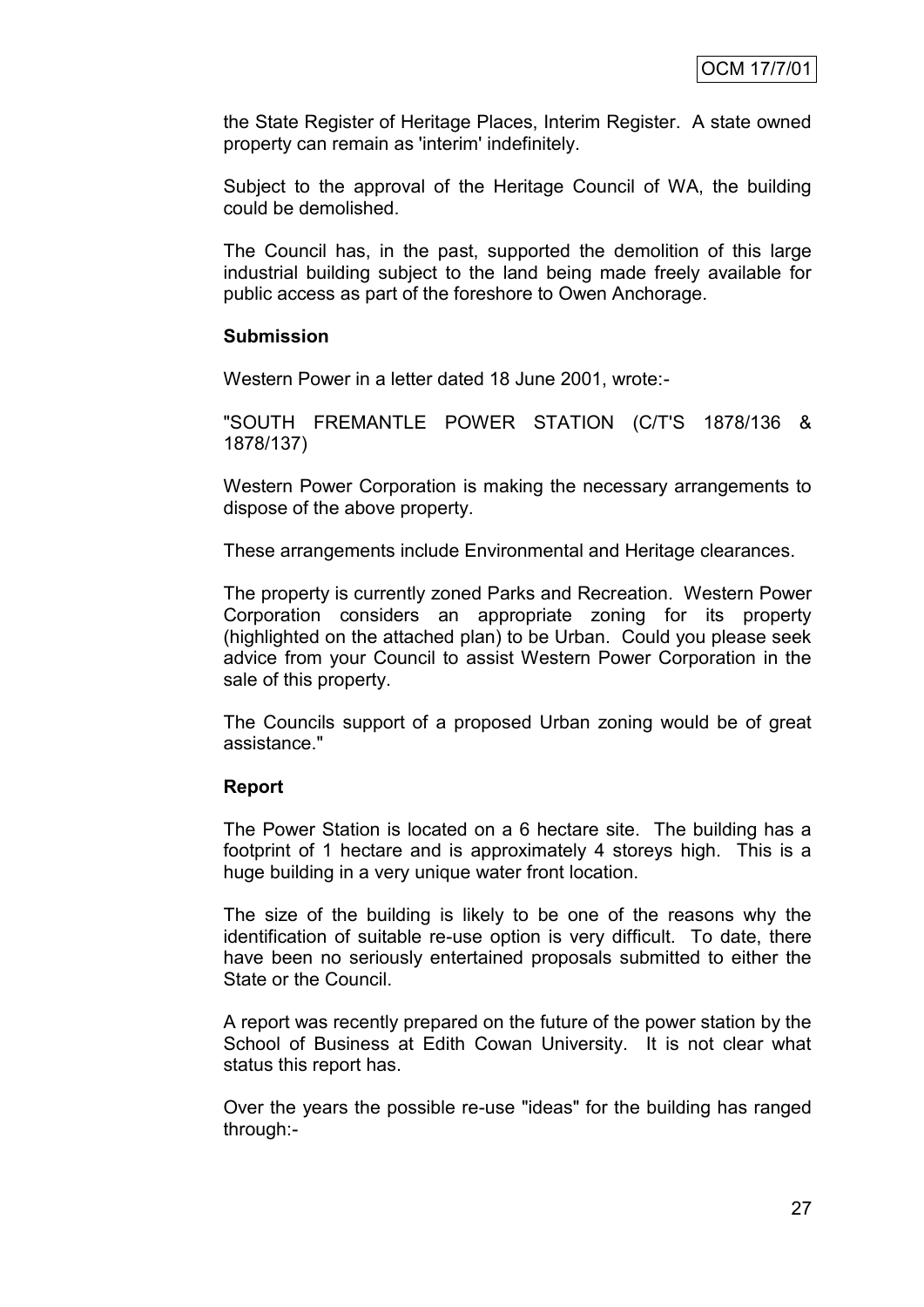- private residential
- commercial residential (hotel, resort etc)
- public facilities (museum, art, theatre community facilities)
- water playground
- office/residential/restaurant/community facilities
- education

Because the building is in public ownership (Western Power) and is on a large site, it may have been a suitable site for the Maritime Museum and/or a marine based education facility (Marine Industries Skills Centre).

Western Power however, are not so concerned about the end use of the site, but to create the potential for the land to be sold.

The urban zone under the MRS would provide the scope of a range of suitable uses from parkland, through residential to light and service industry. This is clearly the appropriate zone to facilitate future re-use and re-development of the building and/or the land. An industrial zone would be totally inappropriate.

If it is decided that the building be retained or demolished, the Urban zone provides the best outcome and may even provide the opportunity for the building and/or the land to be redeveloped in association with the Port Catherine Marina Project.

As zoned land, the Council will also have a role in the determination of the future of the site unless it is deemed to be a public work.

As reserve, the State Government could approve an alternative use for the building and the land, with the Council only able to make recommendations.

The Council has, for sometime, been of the strongly held view that all or portion of the land in North Coogee would be zoned urban to facilitate residential development on this prime piece of coastal land.

The Council also believes that no industrial activity should be located on the coast that does not need to be on the coast for its operation.

The Council should therefore support Western Power in its desire to have the reserve reclassified under the MRS from Parks and Recreation to Urban, subject to a suitable setback to the coastline being determined for the re-development of the land and the maintenance of a continuous public foreshore reserve.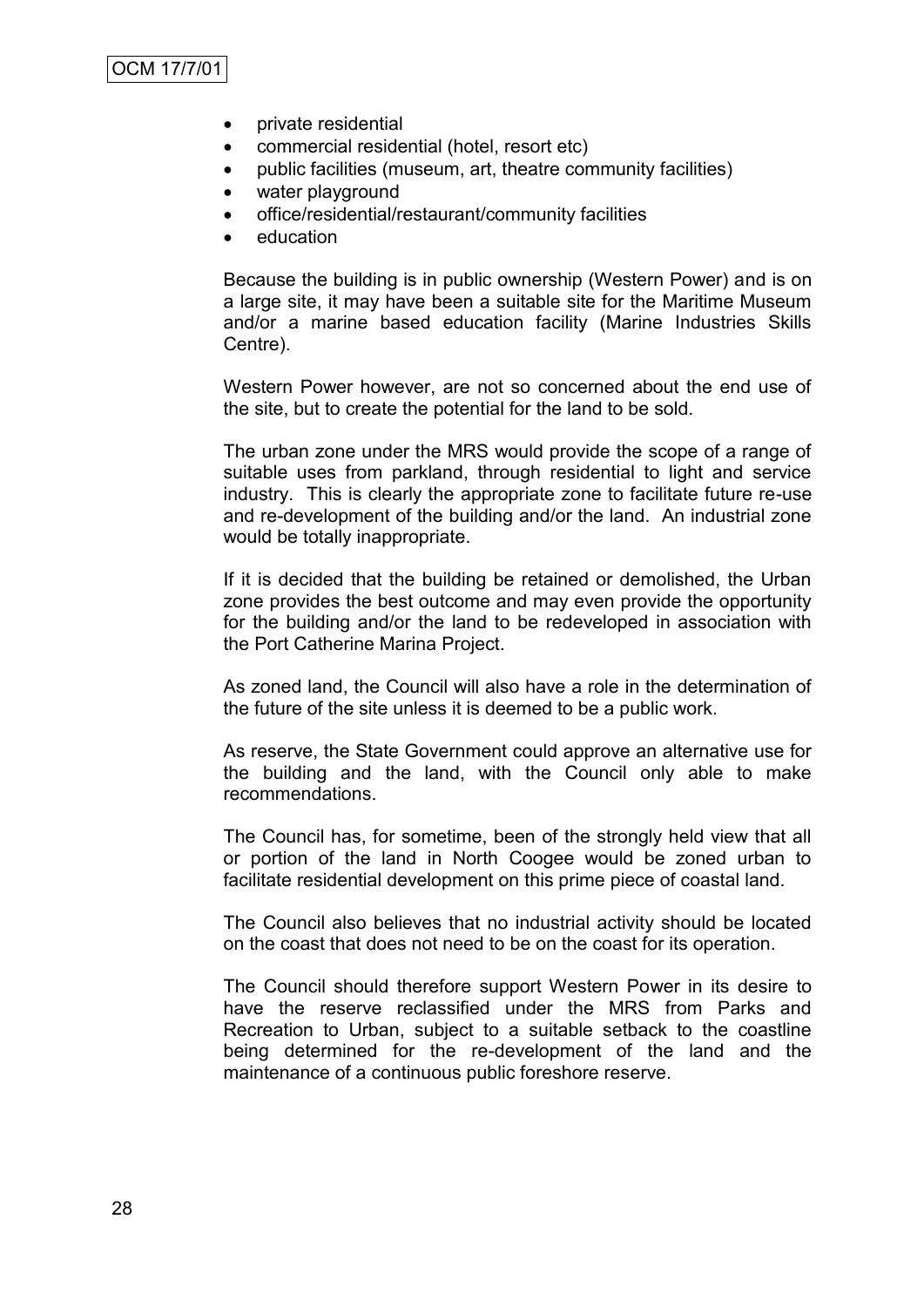# **Strategic Plan/Policy Implications**

- 2. Planning Your City
	- *"To ensure that the planning of the City is based on an approach which has the potential to achieve high levels of convenience for its citizens."*
	- *"To ensure that the development will enhance the levels of amenity currently enjoyed by the community."*
- 3. Conserving and Improving Your Environment
	- *"To ensure that the development of the district is undertaken in such a way that the balance between the natural and human environment is maintained."*

# **Budget/Financial Implications**

N/A

# **Implications of Section 3.18(3) Local Government Act, 1995**

The Council has the right to request the WAPC consider an amendment to the MRS within its district.

Prior to the amendment proceeding, the WAPC is required to refer the proposal to the EPA for assessment.

Should the MRS be amended, then the Council will be required to amend its scheme to be consistent with the MRS.

# **14.5 (Ocm1\_7\_2001) - DELEGATED AUTHORITY TO APPROVE DETAILED AREA PLANS (92229) (MR) (ATTACH)(ATTACH)**

**RECOMMENDATION** That Council:

- (1) adopt Policy "Approval of Detailed Area Plans APD31" attached, for inclusion in the Councils' Policy Manual; and
- (2) adopt Delegated Authority "Approval of Detailed Area Plans" APD31, attached, for inclusion in the Councils' Delegated Authority Register.

**COUNCIL DECISION**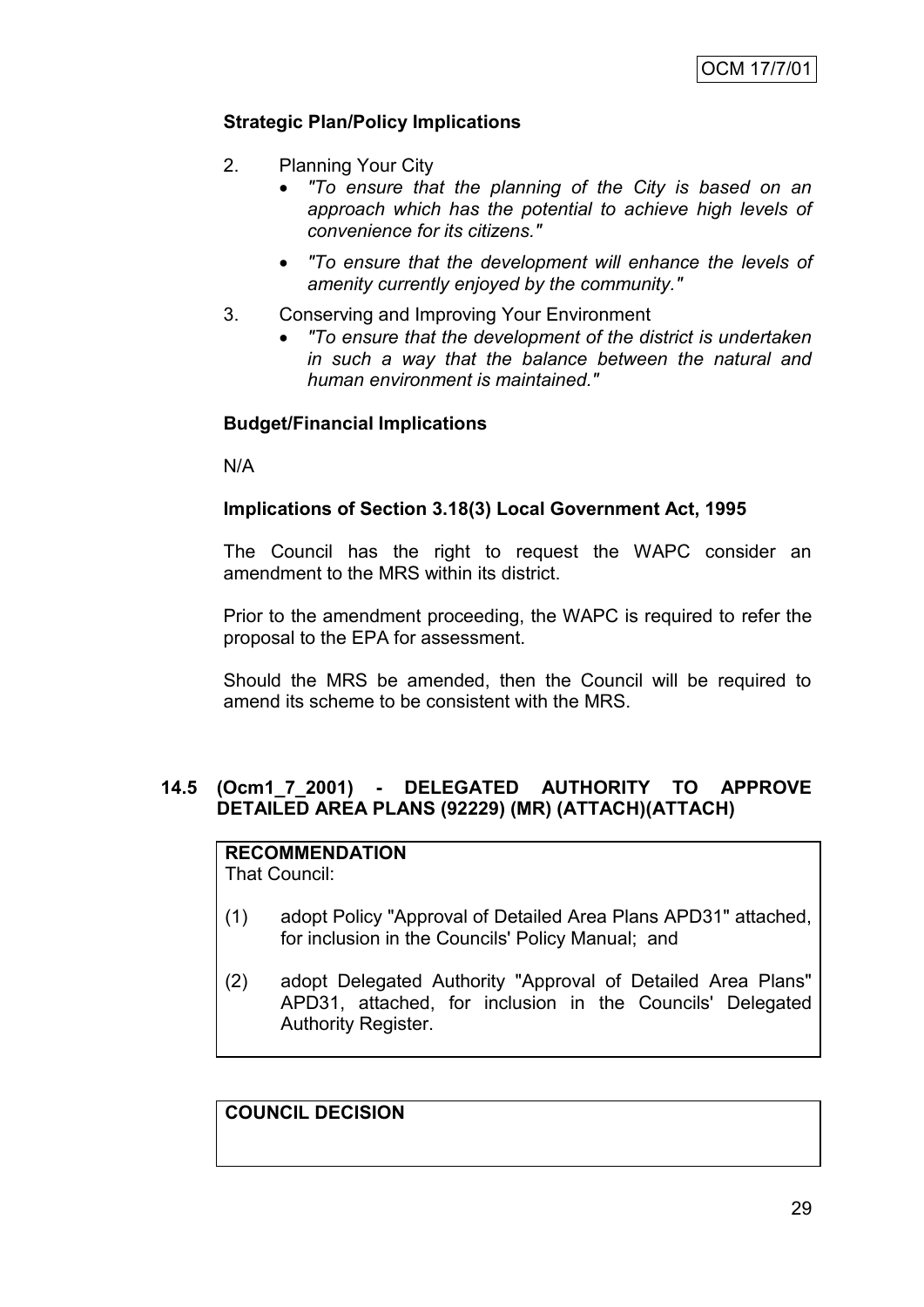#### **Background**

Landcorp is about to seek the approval from the City to a "Detailed Area Plan" ("DAP"s) for Atwell South. No delegated authority from the Council has been granted to authorise the approval of detailed plans.

DAP"s were introduced into the City of Cockburn District Zoning Scheme No 2 by Amendment 192.

While Structure Plans are intended to guide the land-use, subdivision and development of new development areas, the purpose of DAP"s is to enhance, elaborate or expand on the details or provisions contained in a Structure Plan.

The provisions that apply to detailed area plans may include building envelopes, private open space, special development control guidelines etc.

This matter also relates to Amendment 229 to DZS2, which seeks to introduce the ability for the Council to vary the requirements of the Residential Planning Codes within the Residential Zone and Development Area in the Scheme.

#### **Submission**

N/A

#### **Report**

There are several Development Areas within DZS2 in Atwell and Success where DAP"s may be prepared to guide detailed development of smaller cottage size lots accessed via rear lane-ways for example. There may be other applications for DAP"s in terms of guiding broader planning and environmental principles that could apply to new residential areas.

The approval of DAP"s is a statutory action and administrative function which could be conducted within the scope of a Simple Administrative Policy and delegated authority from the Council to the Principal Planner. This would still ensure the effective and efficient processing of plans at a detailed level while allowing the Council to focus its decision-making powers on the approval of Structure Plans.

There is no public advertising requirement for DAP"s which further reaffirms the internal administrative process involved.

Attached, is a copy of a proposed Policy and Delegated Authority for the Councils' consideration.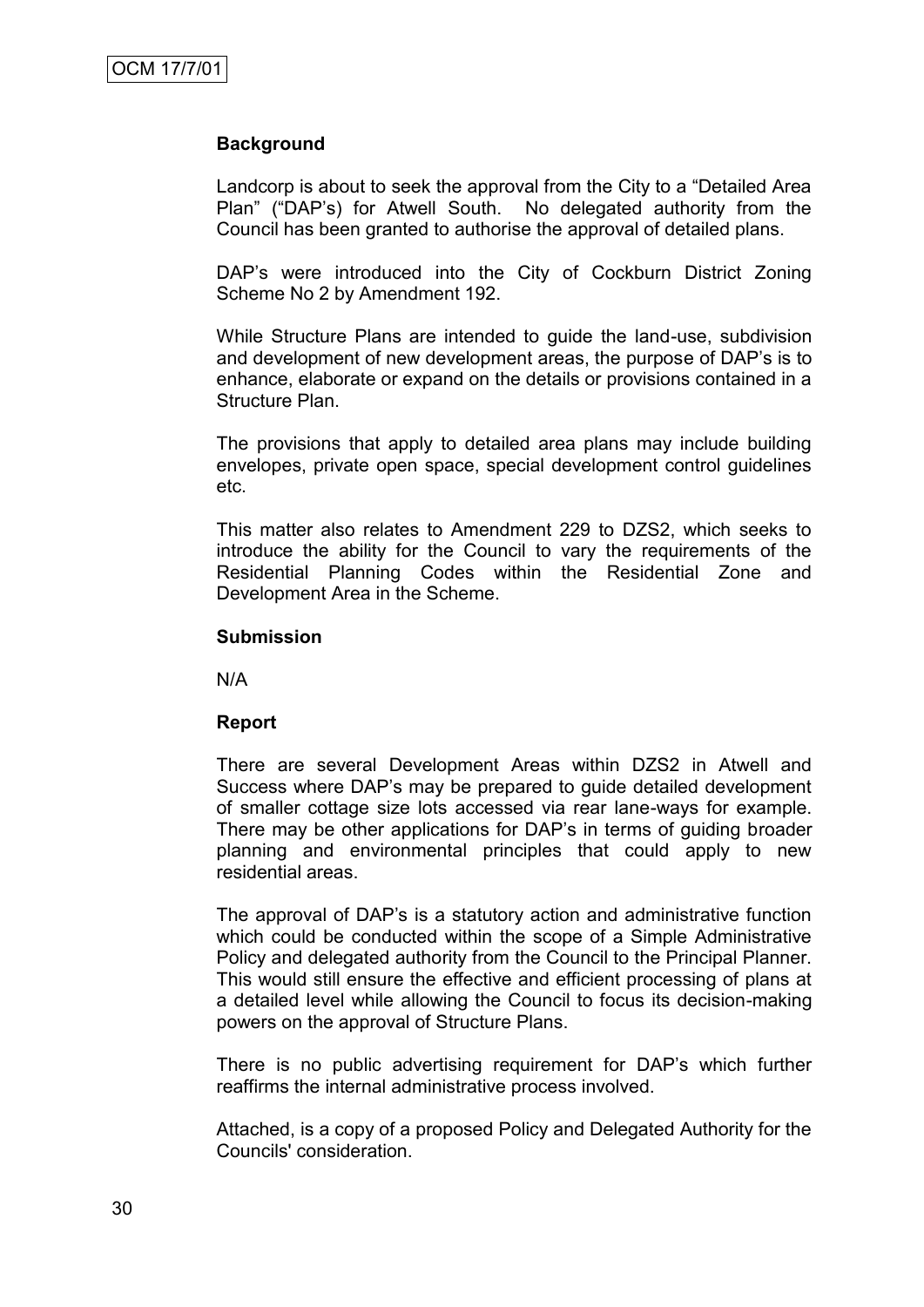# **Strategic Plan/Policy Implications**

The Corporate Strategic Plan Key Result Areas which apply to this item are:-

Planning Your City

- *"To ensure that the planning of the City is based on an approach which has the potential to achieve high levels of convenience for its citizens."*
- *"To foster a sense of community within the district generally and neighbourhoods in particular."*

Conserving and Improving Your Environment

 *"To conserve the character and historic value of the human and built environment."*

Facilitating the needs of Your Community

*"To facilitate and provide an optimum range of community services."*

# **Budget/Financial Implications**

N/A

**Implications of Section 3.18(3) Local Government Act, 1995**

Nil

# **14.6 (Ocm1\_7\_2001) - PARTIAL CLOSURE OF ANDERSON ROAD, HENDERSON - PURSUANT TO SECTION 58 OF THE LAND ADMINISTRATION ACT 1997. (45108) (KJS)(ATTACH)**

# **RECOMMENDATION**

That Council requests that the Department of Land Administration close portion of Anderson Road, Henderson and include the closed land into Pt Lot 2 & 3.

# **COUNCIL DECISION**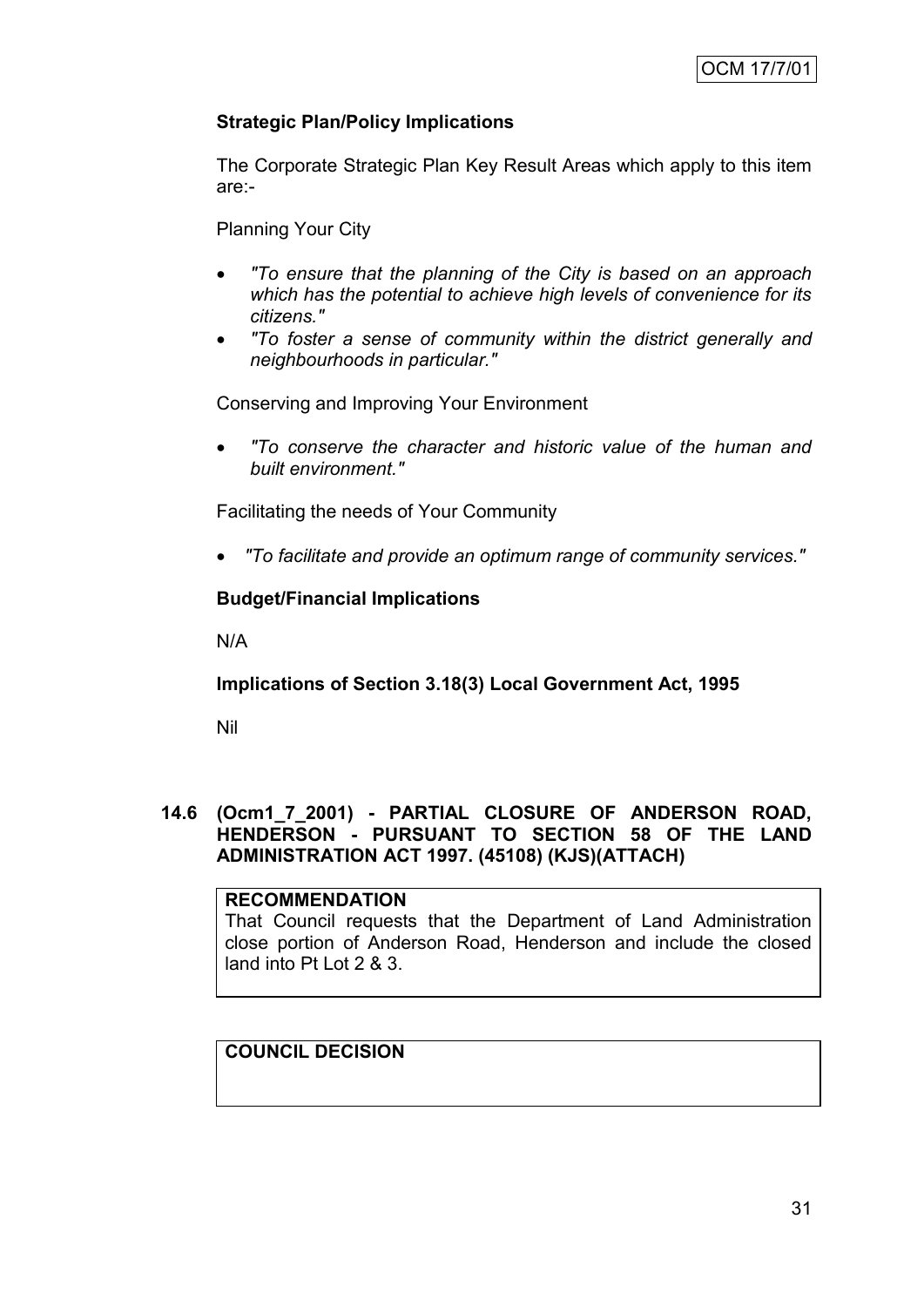# **Background**

Spectrum Surveys, acting for Landcorp, has requested the closure of the western half of Anderson Road south of Success Way, Henderson to facilitate further subdivision of their land holdings.

# **Submission**

N/A

# **Report**

The area to be closed and included into the adjoining land is in accordance with an approved industrial subdivision. Access to reserve land on the east of Anderson Road will be maintained. Requirements of the Land Administration Act in respect of advertising and reference to service authorities have been undertaken. There have been no objections to the proposal.

# **Strategic Plan/Policy Implications**

N/A

# **Budget/Financial Implications**

N/A

# **Implications of Section 3.18(3) Local Government Act, 1995**

Nil

# **14.7 (Ocm1\_7\_2001) - DRAFT STATE LIME SUPPLY STRATEGY (9114) (CC) (ATTACH)**

# **RECOMMENDATION**

That Council:

- (1) support in principle, the Draft State Lime Supply Strategy dated May 2001, and;
- (2) forward the submission on the Strategy in the form of a letter as contained in the agenda attachments, to the Department of Resources Development for its consideration.

# **COUNCIL DECISION**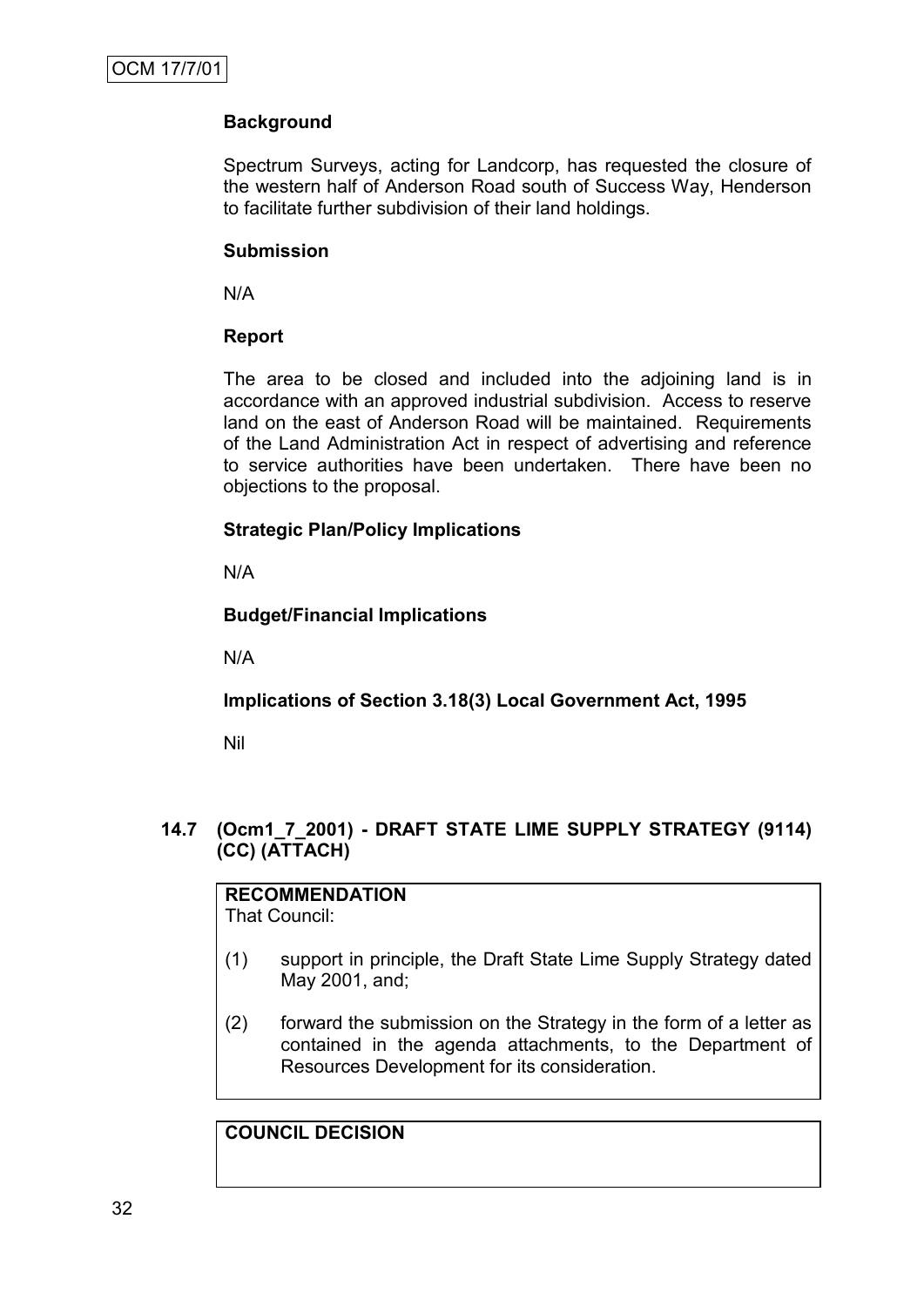# **Background**

The State Government, through the Department of Resources and Development, has released the Draft State Lime Supply Strategy for stakeholder comment. The purpose of the strategy is to balance the need to protect environmental and social values against the requirements for lime for industry, construction and agriculture over the next 50 years.

Sources of lime within the City of Cockburn include shell sand dredged from Cockburn Sound and land based limestone deposits in Wattleup and Henderson. These resources, coupled with the Cockburn Cement works and their location within the Perth Metropolitan Region, sees Cockburn identified in the Strategy as a key node in the network for industrial and construction lime supply.

The Strategy priorities are:-

- safeguard amenity and the environment;
- protect a strategic lime/limestone supply network; and
- rationalise the administrative/legislative framework.

In support of these general objectives, the Strategy identifies a set of proposed actions which, for a few exceptions discussed below, can be supported on administrative, planning and environmental grounds. (*See Agenda Attachment for proposed actions)*

# **Report**

Whilst it is acknowledged that Cockburn shall remain a strategic lime extraction and processing area for years to come, it is pointed out that Council has no direct legislative power over the operation of the lime industry outside or within the district. Dredging and the Cockburn Cement works are governed by a State Agreement Acts and planning control for land based limestone extraction operations in Wattleup and Henderson, is the responsibility of the Western Australian Planning Commission under the Hope Valley Wattleup Redevelopment Act 2000.

The lack of legislative/planning authority coupled with the repeal of the extractive by-laws, leaves the Council with only the authority to act in respect to noise complaints (Environmental Protection Act 1996) and dust complaints (Local Laws).

Council repealed its extractive industry local-laws to rationalise its administrative/legislative framework as they represented unnecessary duplication of planning approvals. Further to this, breaches of planning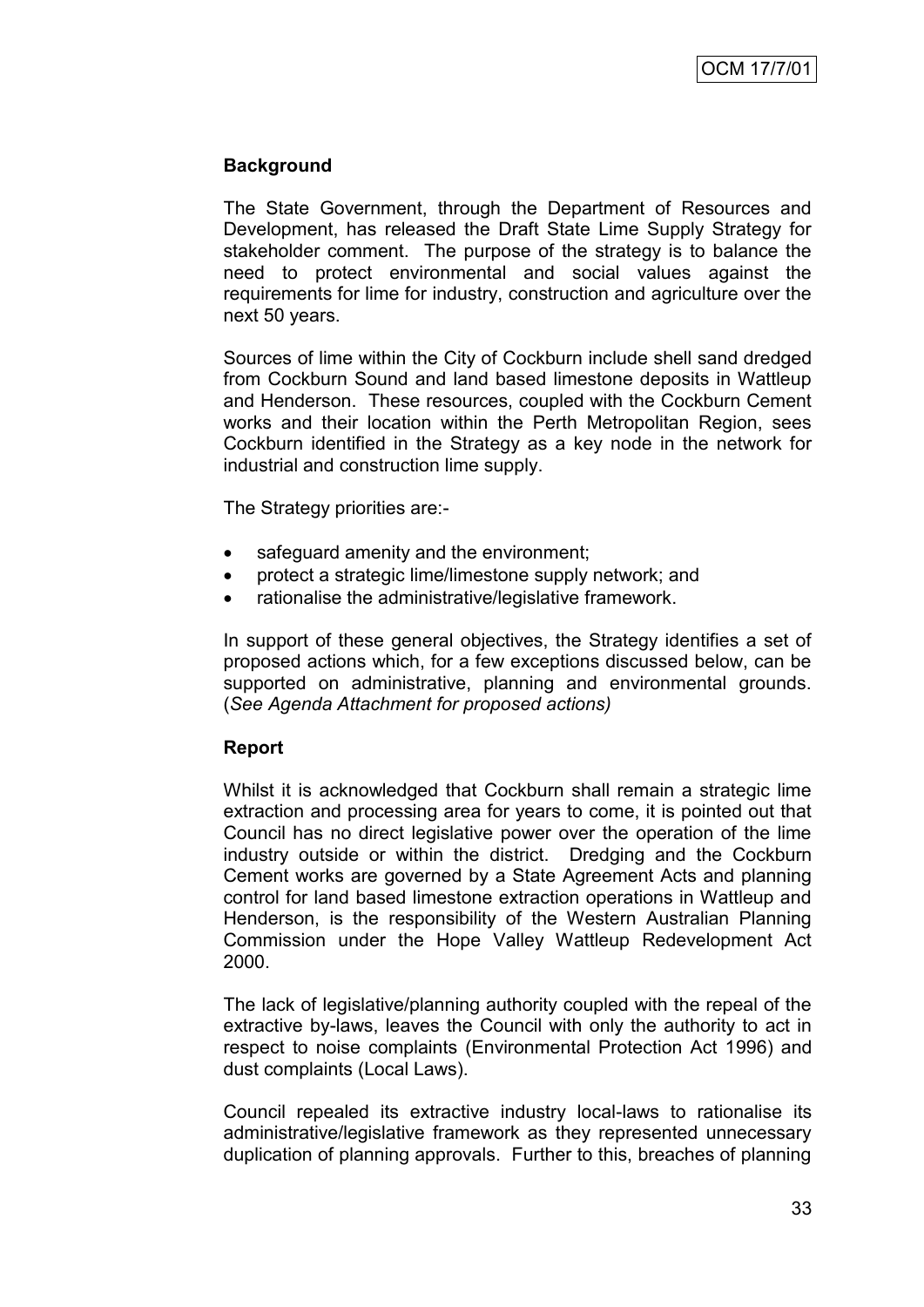approvals allows Courts to levy greater fines than those allowed under local laws.

Notwithstanding the above, proposed action to place the administration of lime extraction industry entirely under the Mining Act, raises issues for Local Government in general.

Powers of control should be maintained by Local Governments, as they are in a better position to monitor the day-to-day operations of extractive industries and have personnel to deal with operational issues. Local governments are also the "first port of call" for complaints regarding extractive operations. The removal of legislative control from the local government would be to the detriment of local amenity issues.

Contrary to the industry perspective outlined in the Strategy, it is Council"s experience that some extraction operators with long term approvals do not act responsibly in respect to environmental management. As a standard, a 5 years approval with scope for a further 5 years approval based on environmental performance, is a sufficient period of time and control mechanism for operators to demonstrate commitment to environmental management. An upper limit of 10 years may be appropriate subject to demonstration of the regional significance of the resource and the need for greater security of tenure with regular reporting on environmental compliance.

Another issue for local government is the maintenance of local roads used by trucks transporting extracted resources. The proposed action for Lime producers to assist local governments to maintain roads is supported. Cockburn has required road maintenance agreements on planning approvals and applied differential rates to extractive industry sites. These appear to be acceptable and practical methods of acquiring contributions for road maintenance.

It is considered appropriate that Council forward these comments to Department of Resources Development so that they may be considered in formulation of the State Lime Supply Strategy. (*See Agenda Attachments for proposed Letter to DRD).*

#### **Strategic Plan/Policy Implications**

The Corporate Strategic Plan Key Result Areas which apply to this item are:-

- (1) Managing Your City
	- *(i) "To conduct Council business in open public forums and to manage Council affairs by employing publicly accountable practices."*
- (2) Planning Your City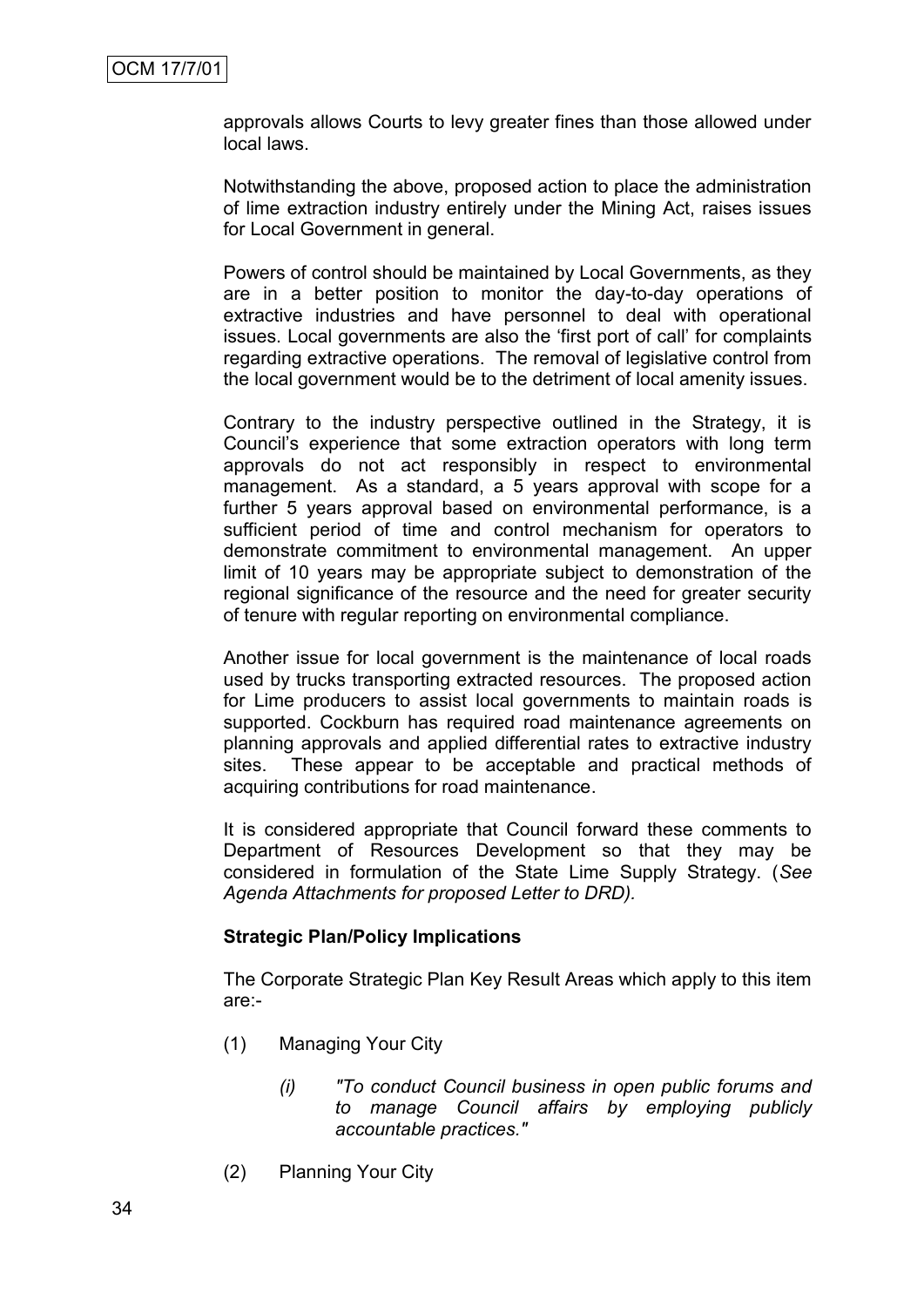- *(i) "To ensure that the planning of the City is based on an approach which has the potential to achieve high levels of convenience for its citizens."*
- *(ii) "To ensure that the development will enhance the levels of amenity currently enjoyed by the community."*
- (3) Conserving and Improving Your Environment
	- *(i) "To conserve the quality, extent and uniqueness of the natural environment that exists within the district."*
	- *(ii) "To conserve the character and historic value of the human and built environment."*
	- *(iii) "To ensure that the development of the district is undertaken in such a way that the balance between the natural and human environment is maintained."*

# **Budget/Financial Implications**

N/A

**Implications of Section 3.18(3) Local Government Act, 1995**

Nil

# **14.8 (Ocm1\_7\_2001) - 7 AGED OR DEPENDENT PERSONS UNITS AND 6 SINGLE BEDROOM UNITS - LOT 1526; 2 BIRKETT AVENUE, BEELIAR (4413453) (SC) (ATTACH)**

#### **RECOMMENDATION** That Council:

(1) approve the proposed 7 aged or dependent persons units and 6 single bedroom units on Lot 1526; 2 Birkett Avenue, Beeliar subject to the following conditions:

# **Standard Conditions**

1. Standard conditions and footnotes as contained in Council Policy PD 17 as determined appropriate to this application by the delegated officer under clause 7.6 of the City of Cockburn District Zoning Scheme No. 2 and;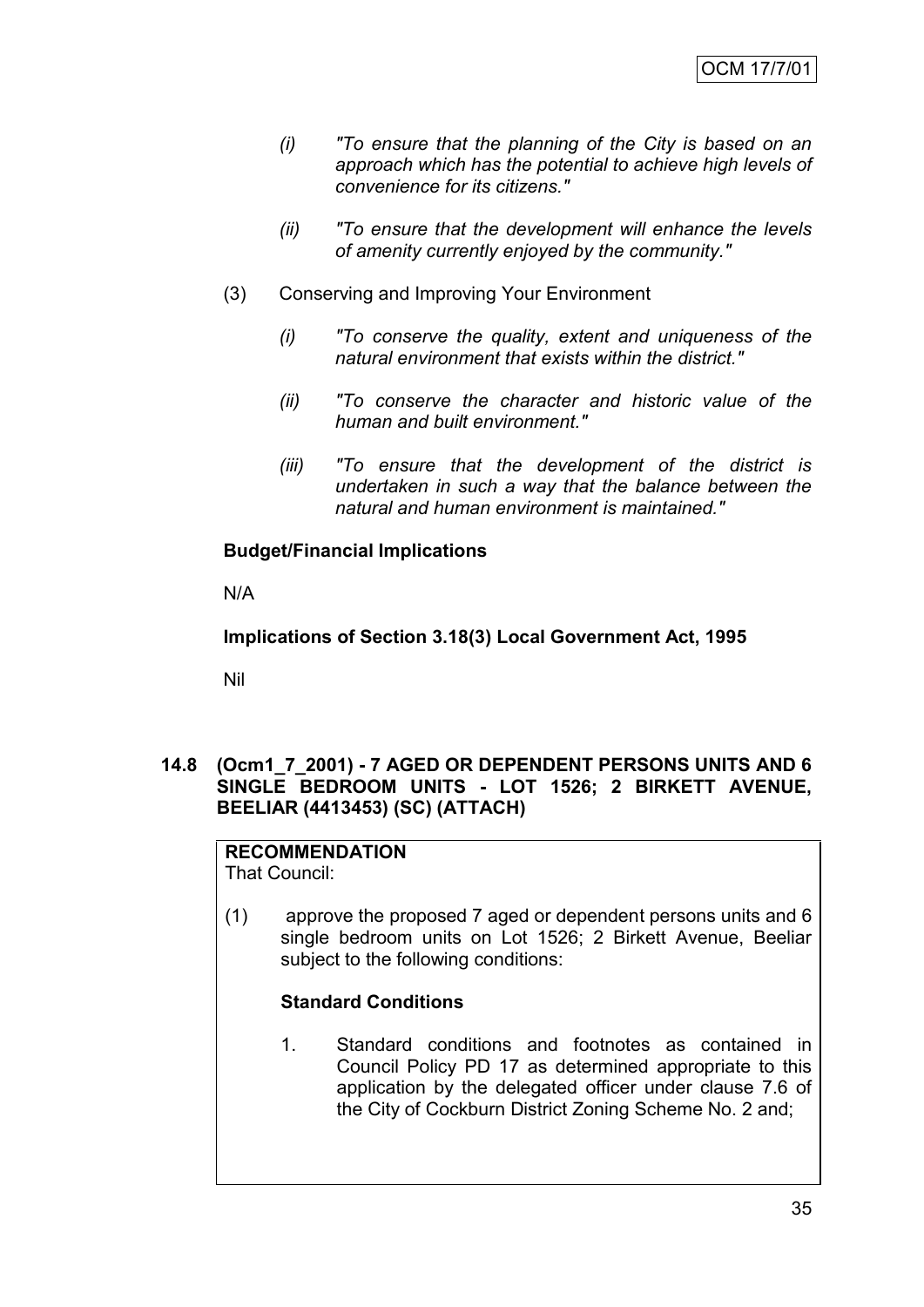# **Special Conditions**

- 1. At least one occupant of each unit on the ground level must be a person who is aged 55 years or over or is a person with a recognised form of handicap requiring special accommodation provisions for independent living or special care in accordance with the Residential Planning Codes.
- 2. The aged or dependent persons units on the ground floor being designed in accordance with the relevant Australian Standards such as AS1428 and any other special requirements detailed in Council's Aged Persons Accommodation – Development Guidelines Policy.
- 3. A revised drawing being prepared prior to submitting an application for a building licence showing car parking bays 1, 2 and 8 shifted to the vacant area in front of unit 2, such that a larger and more practical communal place can be achieved. The revised drawing must also provide a communal facility for bin storage and a clothes-drying area or dryers installed within the upper floor units.
- 4. Fencing abutting The Grange being reconstructed in part to include a visually permeable fencing type where provision is made for communal open space.
- 5. The footpath rail-handle on Hybanthus Loop being removed (at the applicant"s cost) and replaced adjacent to the road to the satisfaction of the City.
- 6. The second storey single bedroom units  $N^{o}$ 's 8-13 are not to be restricted to aged or dependant persons accommodation, and may be occupied by any single person.
- (2) issue a Notice of Approval for the development valid for a period of 2 years.

# **COUNCIL DECISION**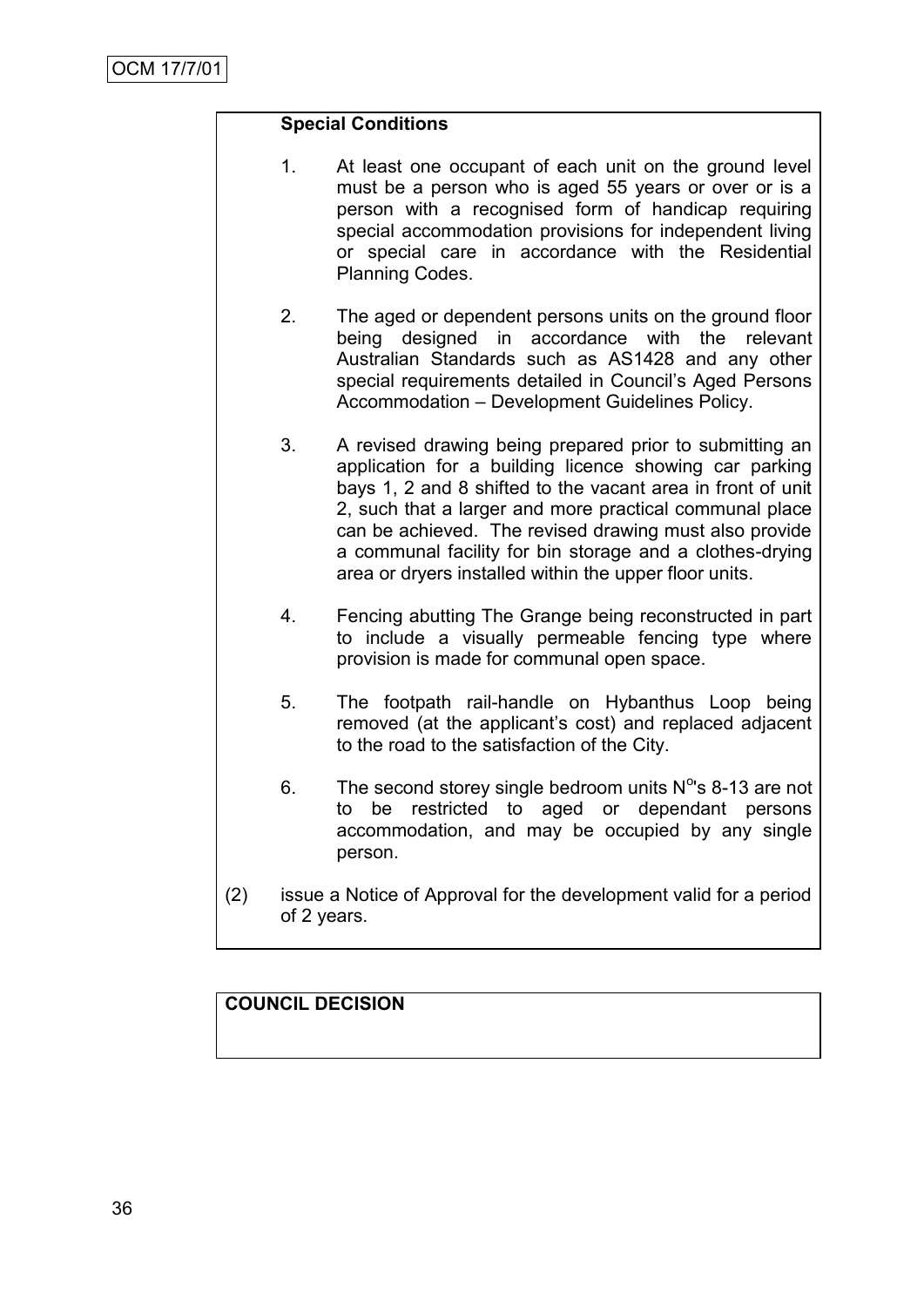# **Background**

| l ZONING:   | MRS:               | URBAN                             |  |
|-------------|--------------------|-----------------------------------|--|
|             |                    | $DZS: \vert$ RESIDENTIAL: $-$ R40 |  |
| LAND USE:   | <b>VACANT LAND</b> |                                   |  |
| l LOT SIZE: | 2353m <sup>2</sup> |                                   |  |
| AREA:       | N/A                |                                   |  |
| USE CLASS:  | 'AA'               |                                   |  |

Council at its meeting on 17 April 2001, resolved to defer making a decision on the application to enable discussions to take place with Homeswest with a view of ensuring all units are single storey.

Homeswest representatives and City officers met and discussed the implications of changing the design and the following conclusions were drawn:

- (1) It is not possible to achieve the same unit yield with single storey aged persons units.
- (2) As Homeswest provide public housing for the aged, the higher the unit yield the more efficient housing can be provided at a lower cost to the consumer. Otherwise more land would increase costs.
- (3) Homeswest Representatives gave working examples within the Perth Metropolitan Area where elderly people readily use stairs to access units. In one instance, residents rejected a proposal to install an elevator and preferred to use stairs.
- (4) Most of the proposed units (7 of the 13 proposed) would be at ground level.

Although the above points are acknowledged, two storey units are not desirable accommodation for aged persons and the decisions made by Homeswest on economic grounds should not be an excuse to rationalise poor design outcomes.

# **Submission**

The applicant has requested that this proposal be re-submitted to Council for determination.

# **Report**

The proposal is a discretionary use ("AA") under District Zoning Scheme (DZS 2) No. 2 for which Council may either approve (with or without conditions) or refuse. The site is designated as a grouped dwelling site (R40) within the Beeliar Structure Plan adopted by the Council.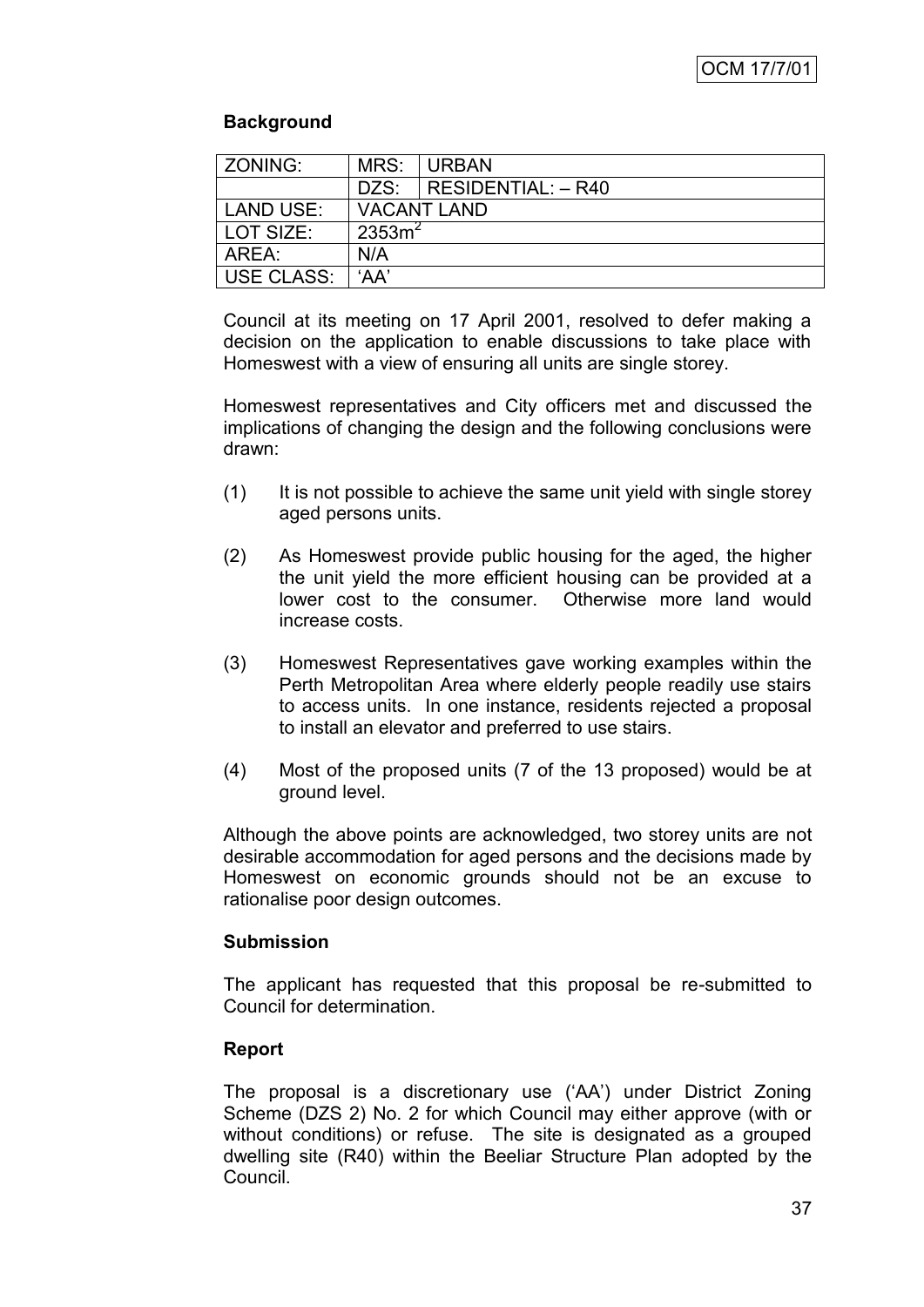The aged persons units comply with the required car-parking standard of DZS No. 2. That is, every unit has access to one car parking bay and a provision of 2 visitor bays.

The development complies with the required side and rear setbacks, plot ratio and open space requirements under the Codes.

The surrounding landowners were notified of the application and given the opportunity to comment within a period of 21 days. At the close of the advertising period, no submissions were received.

The Council has the discretion to approve the number of dwellings to be up to 50% greater than provided for by the Code applying to the site when dealing with a proposal for aged or dependent and single bedroom units.

Whilst it would be intrusive for Council officers to check on the age of the future tenants living in upstairs units, Homeswest has indicated that for persons deemed unfit or unable to reside in the second storey, alternative accommodation will be provided.

It is recommended that the proposed aged dependent persons units and single bedroom units be approved. As already mentioned, there is demand for aged persons housing according to Homeswest. This development would assist in placing aged people in a pleasant location with easy access to shops, medical care and public transportation.

#### **Strategic Plan/Policy Implications**

The Corporate Strategic Plan Key Result Areas which apply to this item are: -

- (1) Managing Your City
	- (i) "*To conduct Council business in open public forums and to manage Council affairs by employing publicly accountable practices."*
- (2) Planning Your City
	- *(i) "To ensure that the planning of the City is based on an approach which has the potential to achieve high levels of convenience for its citizens."*
	- *(ii) "To ensure that the development will enhance the levels of amenity currently enjoyed by the community."*
	- *(iii) "To foster a sense of community within the district generally and neighbourhoods in particular."*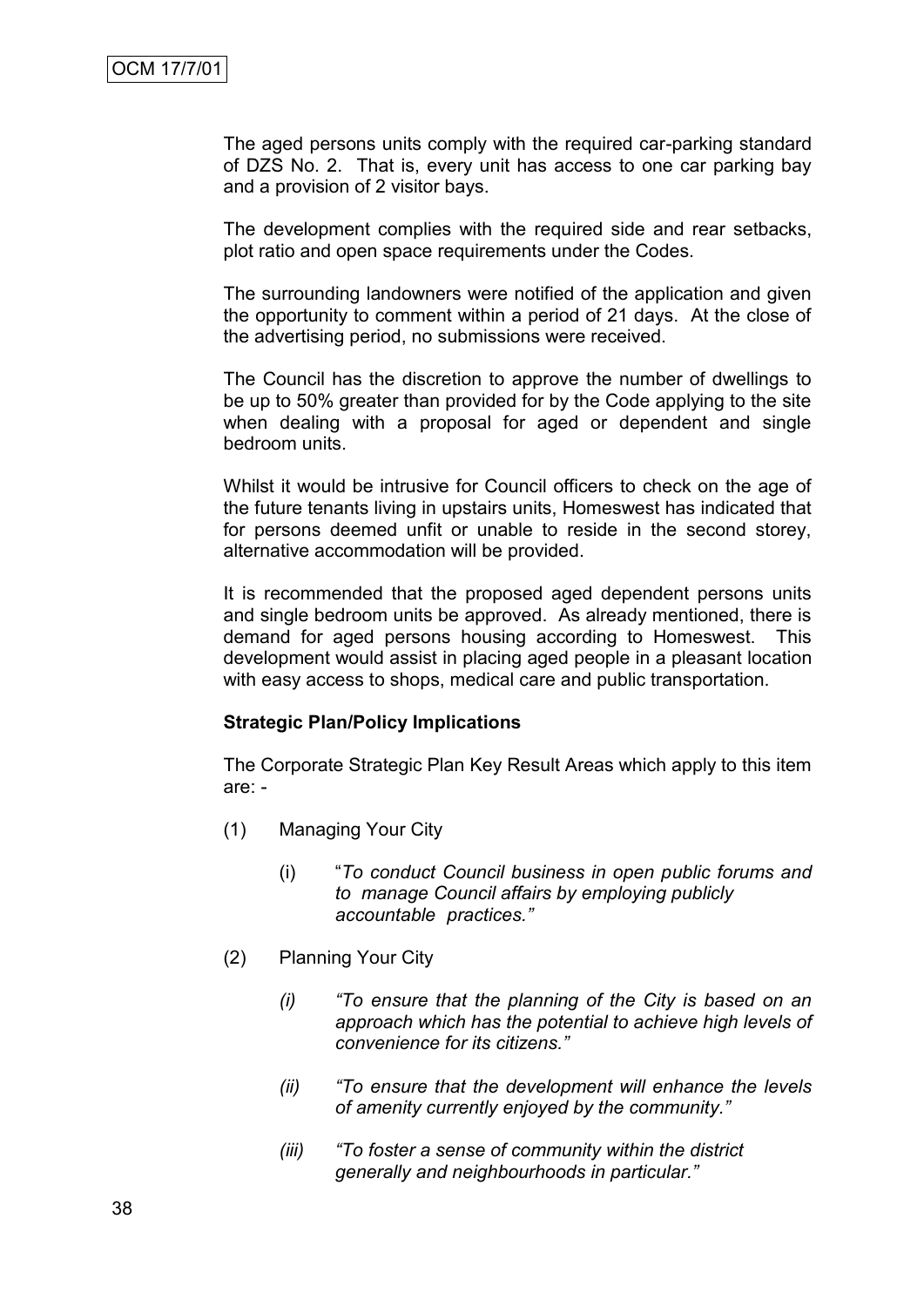- (3) Facilitating the needs of Your Community
	- *(i) "To facilitate and provide an optimum range of community services."*
	- *(ii) "To identify current community needs, aspirations, expectations and priorities of the services provided by the council."*

The Planning Policies which apply to this item are:-

- APD12\* Aged Persons Accommodation Development **Guidelines**
- APD 16\* Standard Development Conditions and Footnotes

The development generally complies with the Council's policy APD12.

# **Budget/Financial Implications**

N/A

**Implications of Section 3.18(3) Local Government Act, 1995**

Nil

# **14.9 (Ocm1\_7\_2001) - PROPOSED RELOCATION OF WESTERN POWER SUBSTATION SITE - Pt LOT MIGUEL ROAD, BIBRA LAKE (4413025) (MR)**

# **RECOMMENDATION**

That Council:

- (1) support the proposed relocation of the Western Power Substation subject to the approval being granted from Western Power;
- (2) advise Zone Holdings Pty Ltd accordingly and that an amendment to District Zoning Scheme No 2 and Town Planning Scheme No 3 (draft) is required; and
- (3) review the 1994 G B Hill engineering drawings in respect of the Spearwood Avenue extension (bridge construction height) over the railway line and containing all road works (including drainage) within the existing road reservation, where possible.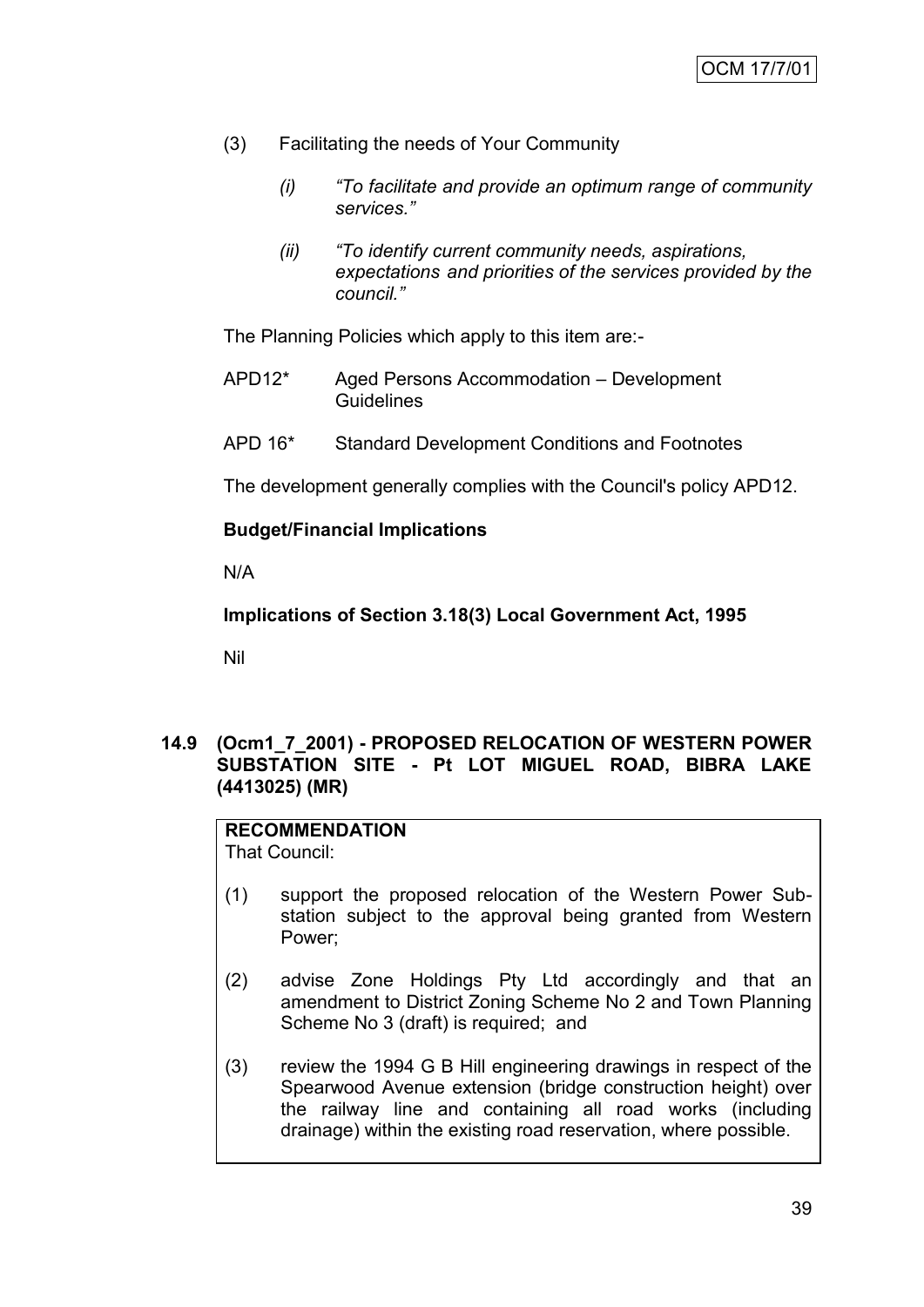# **COUNCIL DECISION**

#### **Background**

The applicant, Zone Holdings, approached Western Power regarding the possible land exchange to reposition a proposed substation from Lot 201 Miguel Road to Lot Pt 6 Miguel Road owned by Zone Holdings Pty Ltd.

According to Zone Holdings, Western Power have expressed some reservations over the proposed relocation for the following reasons:-

- (1) The proposed sub-station will be supplied from the west along Barrington Street, Spearwood Avenue and as such, the detail is critical. Western Power was advised by Council such detail was not yet at hand, specifically the railway bridge and possible drainage requirements over Pt Lot 6;
- (2) Potential loss of frontage to Miguel Road by proposed long term cul-de-sac in the long term;
- (3) Zoning; and
- (4) Existing site is approved, proven and ready to be developed compared to Pt Lot 6.

According to Zone Holdings, Western Power indicated that should the unknown aspects as listed above be resolved and they could demonstrate that the site could function as a substation site, then they would reconsider their position.

#### **Submission**

Zone Holdings believe that the land exchange, which seeks to locate the future sub-station on Pt Lot 6 ("Light Industry" zone), would be a better transitional use to residential land on the opposite side of the railway line than light industrial development. The proposed substation site would negate the possible off-site nuisances or impacts on the residential area.

# **Report**

The City of Cockburn is the responsible authority for Spearwood Avenue extension as a regional road under the Metropolitan Region Scheme. Spearwood Avenue (Stock to Sudlow) has been a priority and the City has secured funding in the 2001/02 financial year to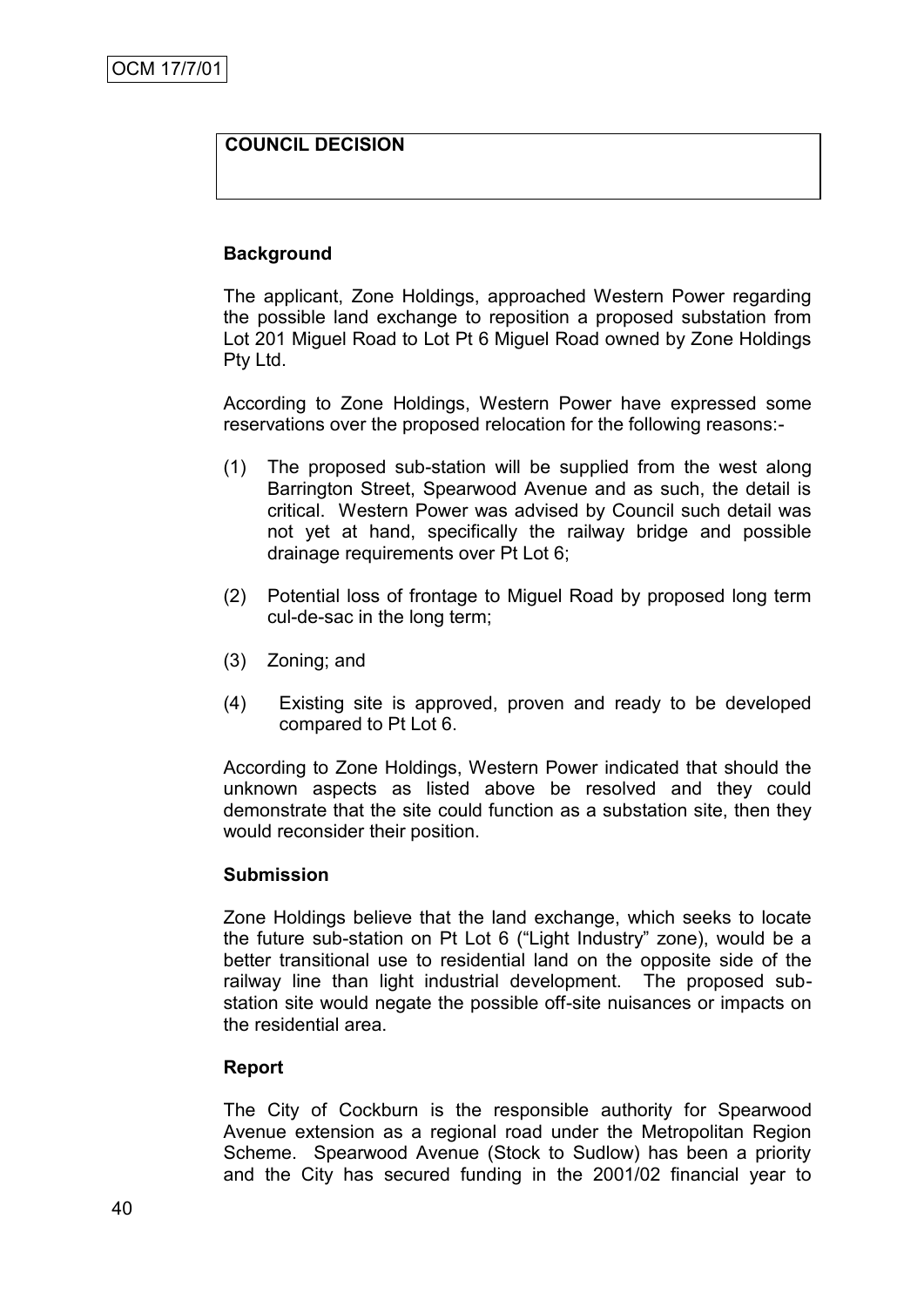construct the second carriageway. Further funding has also been secured for the 2002/03 financial year to work towards the construction of the bridge over the railway and single carriageway between Yangebup Road and Barrington Street.

There is an initial funding allocation for the design and forward planning of the project. Detailed engineering drawings were prepared by G B Hill engineers on behalf of the City in 1994, that depict the Spearwood Avenue extension and bridge construction requirements over the railway. These drawings show the extent of earthworks and drainage being generally contained within the road reservation. There is a proposed drainage basin with an area of  $570m<sup>2</sup>$  shown on the southwestern corner of Lot Pt 6 Miguel Road. This future drainage basin is outside of the reservation for the Spearwood Road extension and would need to be reassessed in the review of the 1994 plans.

The 1994 plans will also need to be modified to accommodate a higher bridge clearance for the possible electrification of the railway line. This would require changes in batters and drainage requirements from that drawn, with the objective of locating all road works within the road reservation.

The 1994 Plans show that Spearwood Avenue would be cut into the northern section along part of the future road frontage of Pt Lot 6 to facilitate desired grades in the road needed to bridge the railway line.

The construction of the Spearwood Avenue extension would enable the termination of Miguel Road, which currently crosses the railway line at grade. Miguel Road would then be terminated as a cul-de-sac, which could be accommodated within the existing road reserve, based on a 9.0 metre wide radii with 1.0 metre of verge. The cul-de-sac head would be tight to achieve within the 20.0 metre wide road reserve but feasible.

The proposed land exchange can be supported on planning grounds and would provide a suitable transitional use to the adjacent residential area. A sub-station use would be a low impact use for this site. Light industries similarly must not generate emissions in terms of noise, dust, odour etc.

The zoning of land would need to be addressed by way of an amendment to the City of Cockburn Town Planning Scheme – District Zoning Scheme No 2 in the following regard:-

- 1. Zone Lot 201 Miguel Road from "Public Purpose SEC" to "General Industry".
- 2. Delete the "Light Industry Zone" and Reserve Lot Pt 6 Miguel Road "Public Purpose – SEC".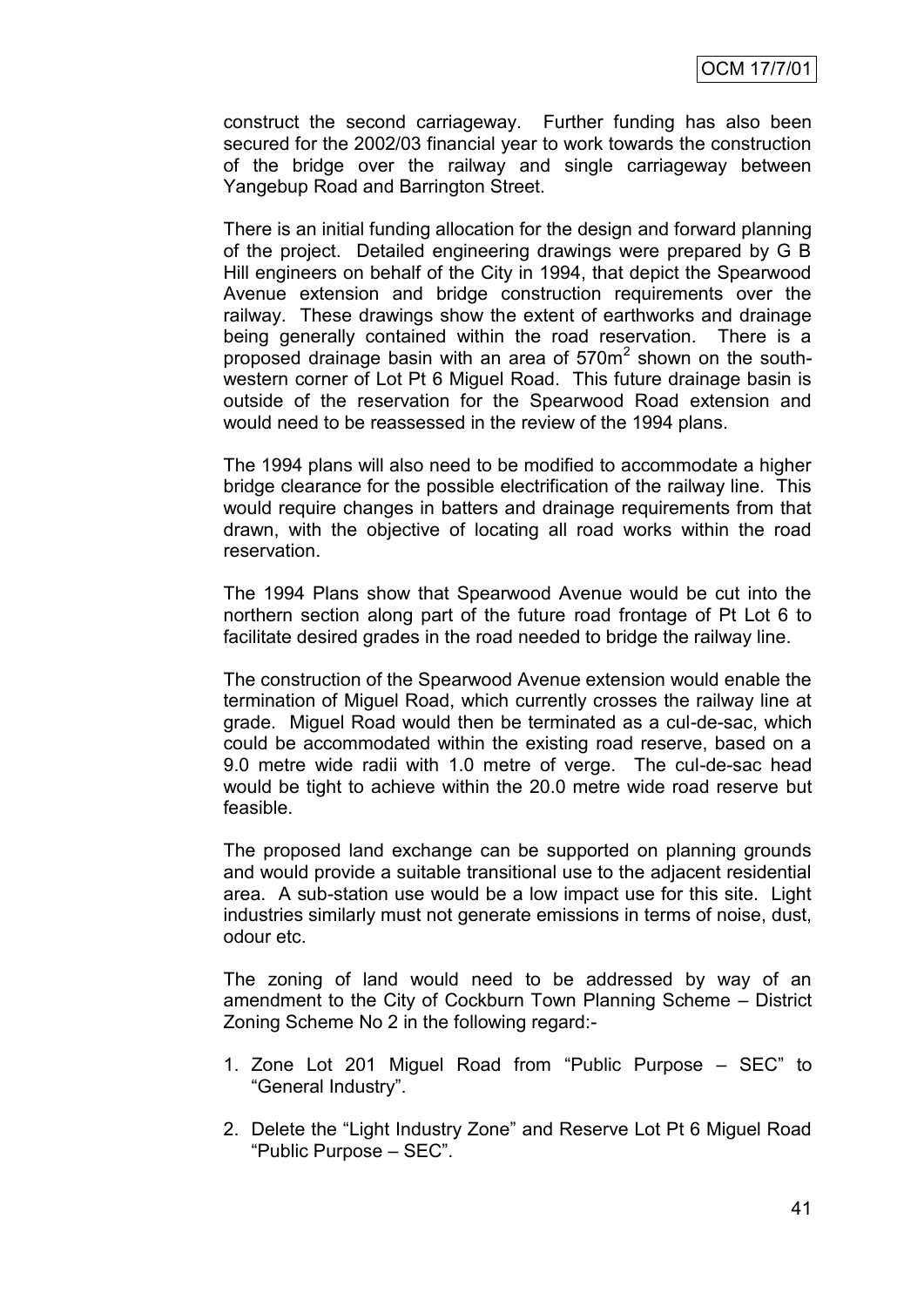Further changes would be required in relation to Town Planning Scheme No 3.

# **Strategic Plan/Policy Implications**

The Corporate Strategic Plan Key Result Areas which apply to this item are:-

- 2. Planning Your City
	- *"To ensure that the planning of the City is based on an approach which has the potential to achieve high levels of convenience for its citizens."*

#### **Budget/Financial Implications**

N/A

#### **Implications of Section 3.18(3) Local Government Act, 1995**

Nil

# **14.10 (Ocm1\_7\_2001) - ADOPTION OF REVISED MIDGE BUFFER POLICY (6303) (KS) (ATTACH)**

# **RECOMMENDATION**

That Council :-

- (1) adopt the revised Policy APD6 "Residential Rezoning and Subdivision Adjoining Midge Infested Lakes" as attached; and
- (2) insert adopted copy of the policy in Council's Policy Manual.

# **COUNCIL DECISION**

#### **Background**

In May 2001 at the Ordinary Council Meeting, Council addressed a report on the retention and expansion of the midge management buffer. This report looked at the appropriateness of Cockburn"s integrated management strategy for the control of midge and the associated policy. At the May meeting, the revised policy was endorsed for the purposes of advertising and the Council adopted the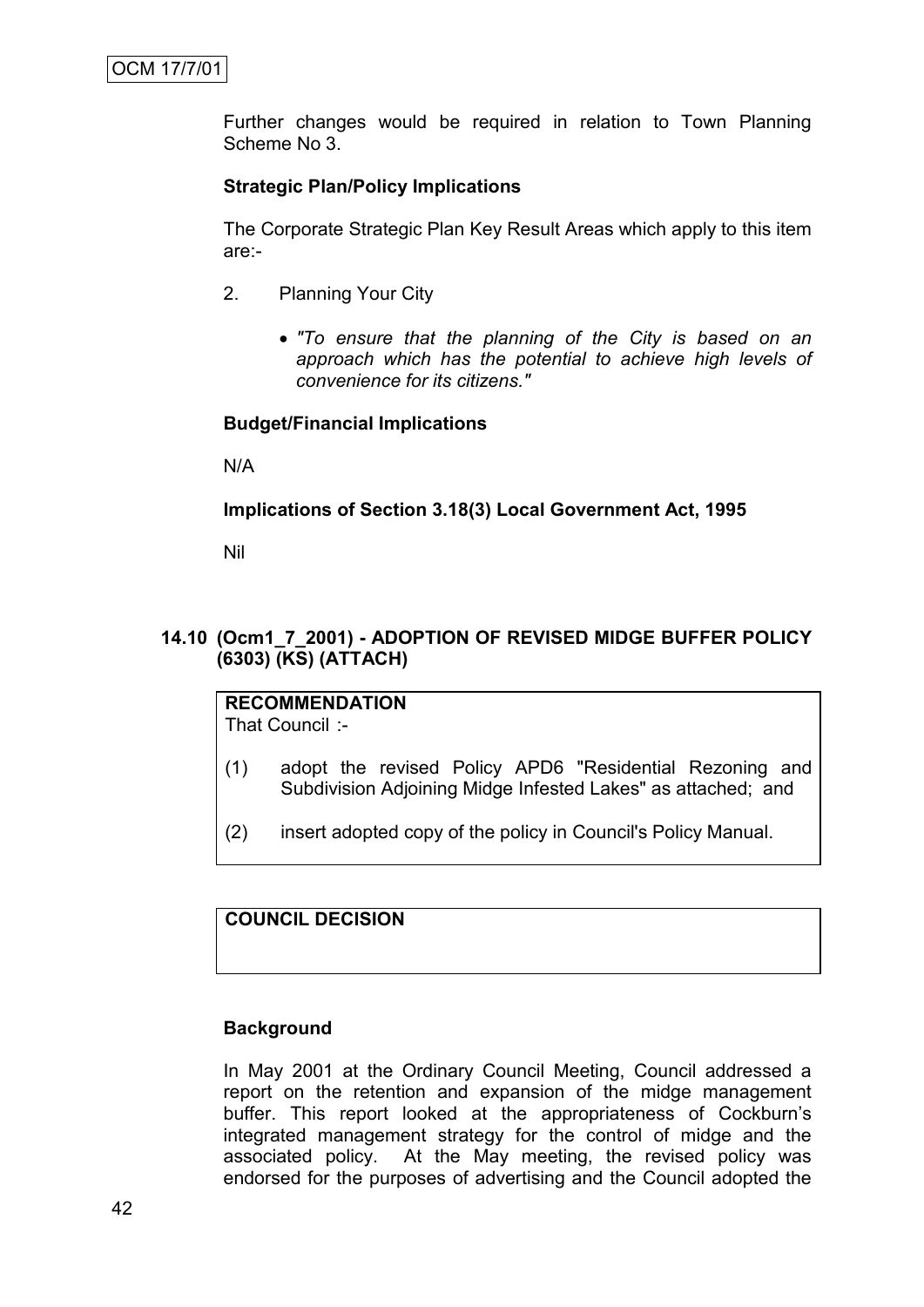list of wetlands subject to potential midge infestation as the basis of the policy. Since the May meeting, the policy has been advertised for public comment. The policy was advertised in the Cockburn Herald on Saturday May 26, 2001 and in The Gazette on Tuesday, May 29 2001. The public comment period closed on 29 June.

Council received one submission during that time.

#### **Submission**

Only one submission was received during the public comment period. A copy of this has been attached. The concerns raised in this submission are that Kogolup Lake should not have a midge buffer associated with it. The reasons given in the submission are that:

- a) Kogolup Lake has been under management associated with the South Jandakot Drainage Management Scheme and the lake dries out each year; and
- b) The drying out of the lake has broken the midge cycle.

# **Report**

The City of Cockburn has monitored larval chironomid densities in Kogolup Lake for several years. From 1995 to present, the numbers of midge recorded by core samples have ranged between 237 and 14,736 per  $m^2$  reflecting different climatic and physical conditions, including changing water levels. The buffer width around Kogolup Lake ranges between 120m through to 750m and the vegetation surrounding the wetland is quite dense with the majority of cleared areas lying to the north of the lake.

Kogolup Lake is not currently treated for midge problems. Midge monitoring over past years has shown that Kogolup Lake can pose a midge problem with midge larval numbers reaching 14,700 per  $m^2$  in December 1998 when the water level in the lake was 14.65 m AHD. Midge larval numbers are obtained from the sediments of the lake being sampled and therefore these numbers can not be confused with those of Yangebup Lake.

While Kogolup Lake has dried on occasions the South Jandakot Drainage Management Scheme will not ensure that Kogolup Lake dries each summer. The requirement in the South Jandakot Drainage Management Scheme is to ensure that the maximum level of water in Kogolup Lake is14.8m AHD. There have been requests to review this level by community groups. There is however, no set drying regime for Kogolup Lake, only an upper limit level of 14.8m AHD to protect against flooding. Given that the water level of Kogolup Lake and the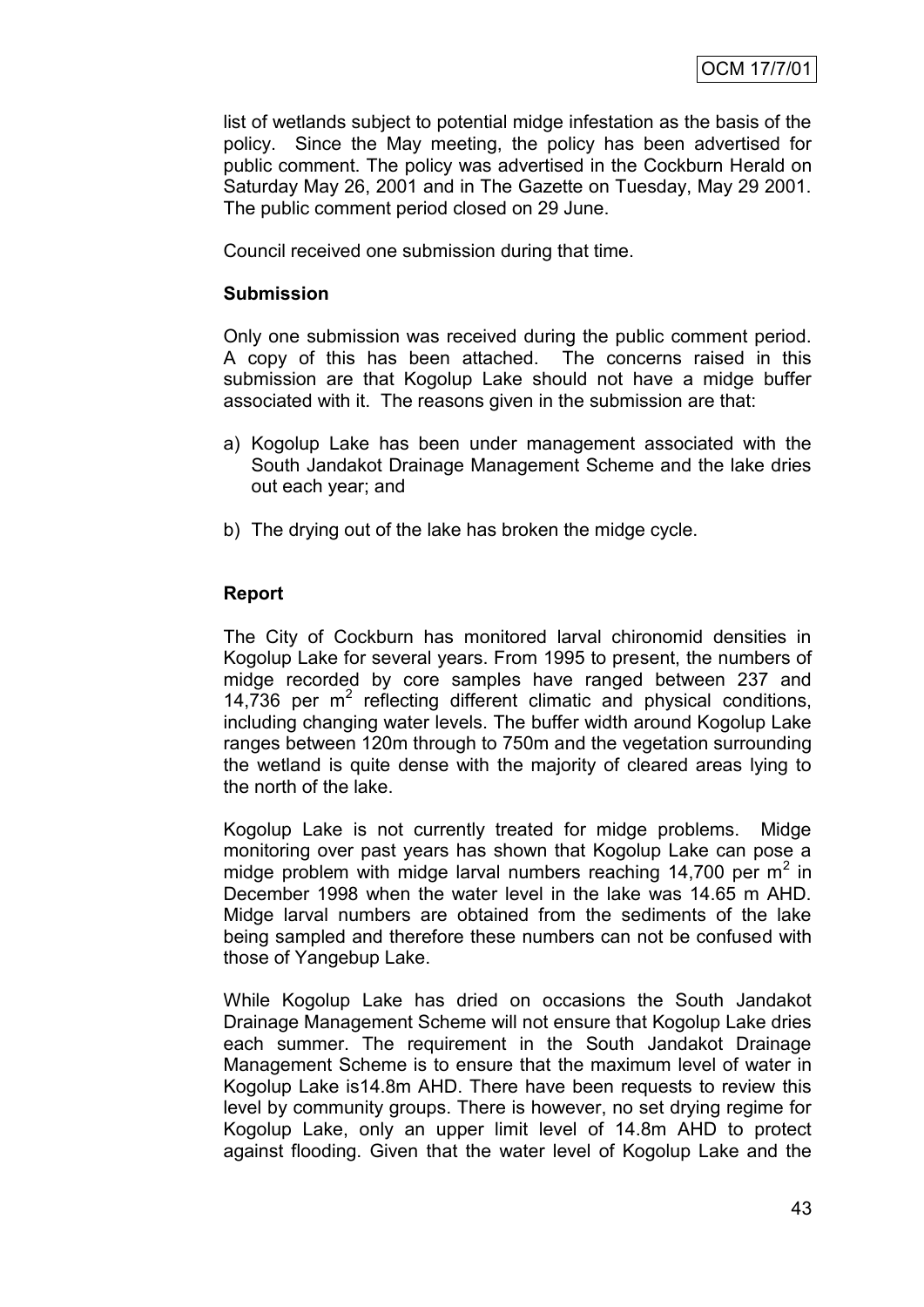drying of the lake each summer can not be assured at this point in time it is advised that the midge buffer should apply to Kogolup Lake.

While the attached submission discusses the break in the midge cycle given the drying of the lake, studies have found that midge larvae can remain in sediments in a dehydrated state until optimal conditions and then hatch. Not withstanding this, the proximity to other lakes such as Yangebup Lake indicate that even if a cycle of breeding is broken due to the drying of the lake in a summer period, reinfestation is likely to occur with the dispersal of adult midge from the other lakes.

The most common nuisance species of midge on the Swan Coastal Plains is *Polypedilum nubifer*. J. Vaisey"s studied the dispersion of midge at Kogolup Lake. The results of this study found that in vegetated regions the estimated means of *P. nubifer* abundance declined with increasing distance from 50 to 400m. However, in the non – vegetated regions the abundance generally increased to a peak at 300m, then declined to 400m. The estimated mean at 400m was still higher than at 50m from the lake.

These results support other studies presented in the report submitted to the May Ordinary Council Meeting which suggest that vegetated buffer zones are more effective in limiting the dispersal of midge.

Given that,

- a) midge sampling at Kogolup Lake has potential high numbers of midge larvae on occasions;
- b) the water level of Kogolup Lake and the drying of the lake each summer can not be assured at this point in time;
- c) midge larval numbers in Kogolup Lake remain high;
- d) studies indicate that wide vegetated buffer zones are effective in limiting the dispersal of midge;
- e) the City of Cockburn reviews its policies on an annual basis.

The inclusion of a midge buffer for Kogolup Lake, at this stage, is appropriate with the ability of reviewing this in the future.

# **Strategic Plan/Policy Implications**

The Corporate Strategic Plan Key Result Areas which apply to this item are:-

- 2. Planning Your City
	- *"To ensure that the planning of the City is based on an approach which has the potential to achieve high levels of convenience for its citizens."*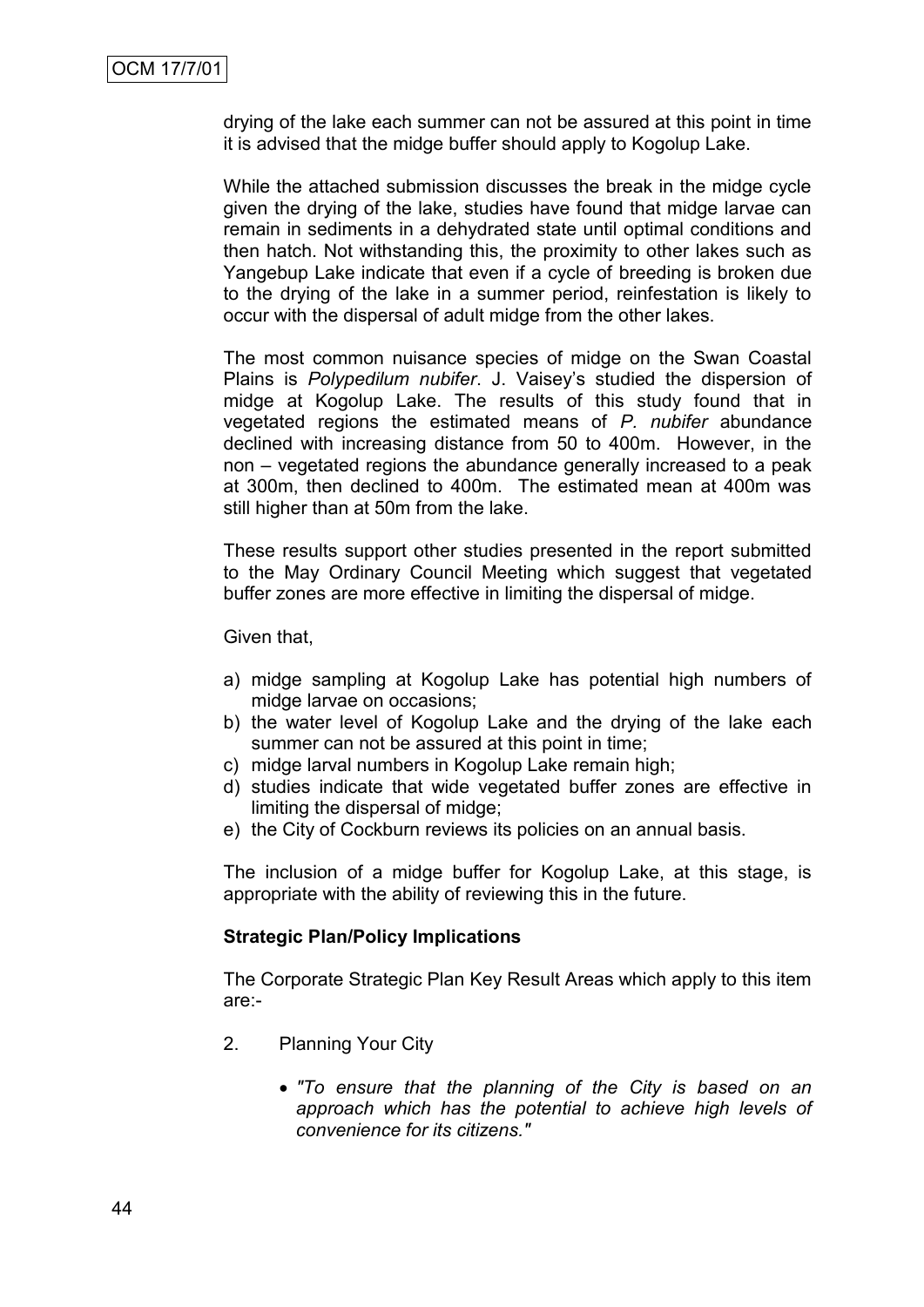- *"To ensure that the development will enhance the levels of amenity currently enjoyed by the community."*
- *"To foster a sense of community within the district generally and neighbourhoods in particular."*
- 3. Conserving and Improving Your Environment
	- *"To conserve the quality, extent and uniqueness of the natural environment that exists within the district."*
	- *"To conserve the character and historic value of the human and built environment."*
	- *"To ensure that the development of the district is undertaken in such a way that the balance between the natural and human environment is maintained."*

Policy APD6 "Residential Rezoning and Subdivision Adjoining Midge Infested Lakes" applies.

# **Budget/Financial Implications**

N/A

**Implications of Section 3.18(3) Local Government Act, 1995**

Nil

**14.11 (Ocm1\_7\_2001) - REVIEW OF THE WATER AND RIVERS COMMISSIONS DRAFT POLICY AND GUIDELINES FOR RECREATION AND GENERAL ACCESS ON CROWN LAND WITHIN PUBLIC DRINKING WATER SOURCE AREAS (PDWSAs) AND OTHER WATER SOURCE CATCHMENTS (9119) (KS) (ATTACH)**

# **RECOMMENDATION**

That Council:

- (1) receive the report;
- (2) advise the Water and Rivers Commission that the City agrees that the protection of water quality in PDWSAs is crucial and has no issues with the adoption of it"s proposed policy subject to the clarification of Table 1 of the Guidelines; and
- (3) base its response on the Officer's Report.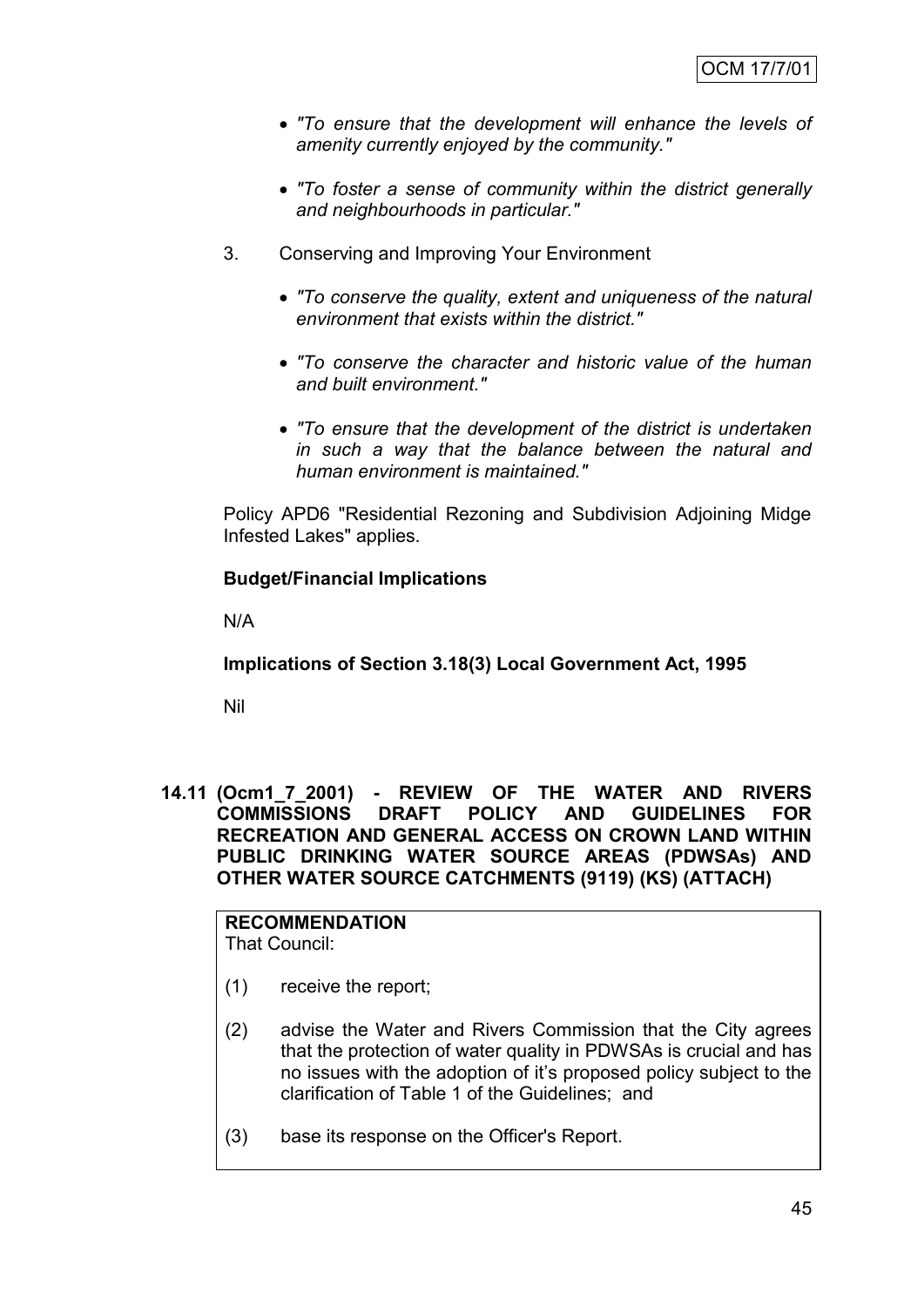# **COUNCIL DECISION**

#### **Background**

It is recognised that as populations grow there is similarly, an increase in the demand for leisure opportunities. Controlled access within Public Drinking Water Source Areas (PDWSA"s) and promoting public awareness of water quality issues, minimises the potential for contamination.

The findings of a number of studies have indicated some negative impacts to plants, soil and water as a result of recreational activities in PDWSAs. The Water and Rivers Commission (WRC) has therefore developed a policy for the recreational use of PDWSA"s.

The City of Cockburn has been invited to comment of the draft policy and guidelines for recreation and general access on crown land within public drinking water source area (PDWSA"s) and other water source catchments.

#### **Submission**

N/A

# **Report**

The Jandakot Ground Water Mound is one of the Public Drinking Water Source Areas (PDWSA"s) of Western Australia. The Jandakot Ground Water Mound covers most of the eastern third of the City of Cockburn. The Water and Rivers Commission (WRC) defines three levels of priority classification of the protection of water resources in PDWSA"s.

Priority 1 areas (P1) defined to ensure that there is no degradation of the water source. P1 areas are declared over land where the provision of the highest quality public drinking water is the prime beneficial land use. P1 areas would typically include land under Crown ownership (eg Denis De Young Reserve, Shirley Balla Swamp and Reserve 1820 on Armadale Road). Some conditional recreational is allowed in P1 areas.

Priority 2 areas (P2). Defined to ensure that there is no increased risk of pollution to the water source. P2 areas are declared over land where low intensity development already exists (ie the area zoned resource in the City of Cockburn"s Town Planning Scheme 2). Recreation is allowed under specific guidelines.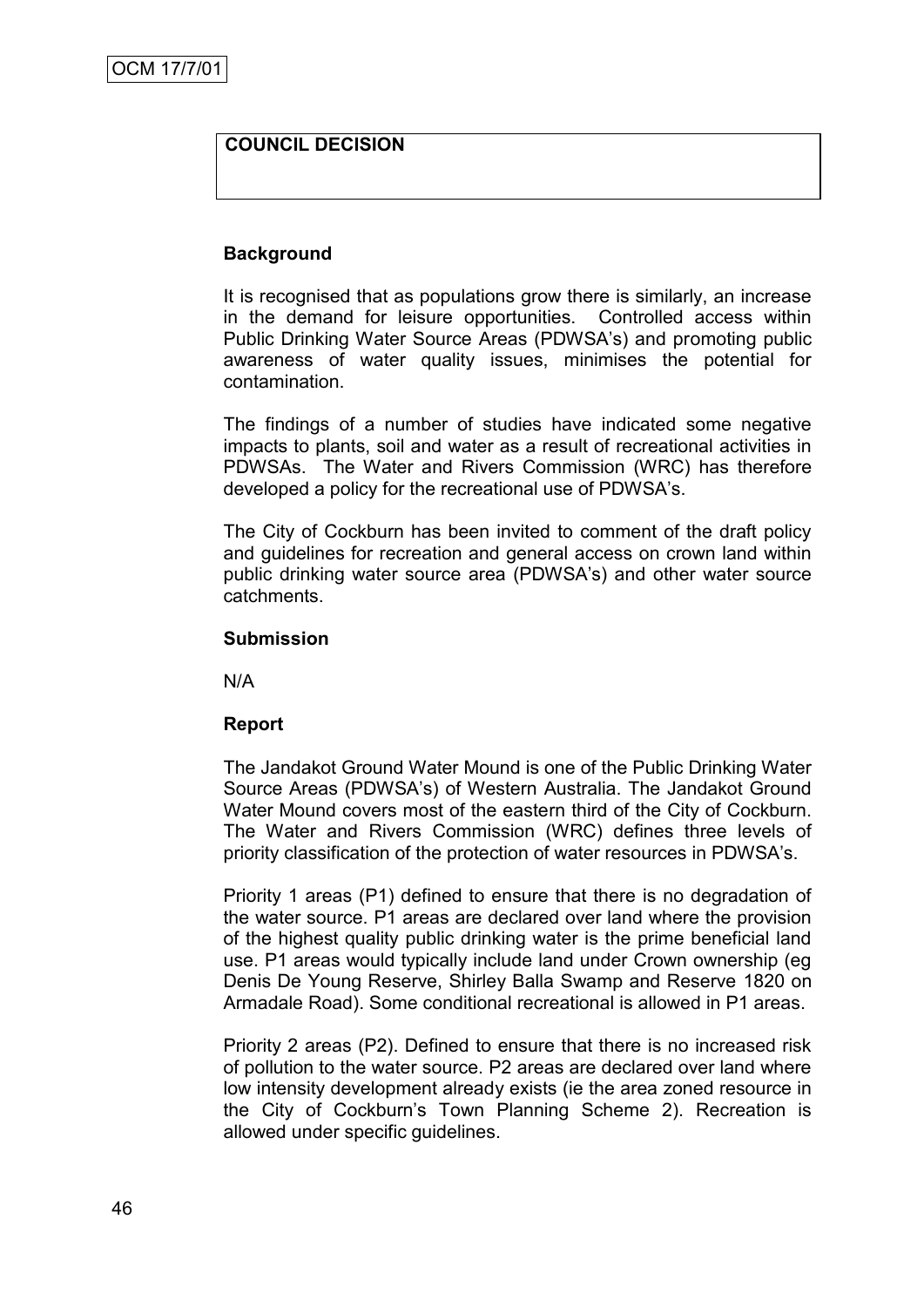Priority 3 areas (P3) defined to minimise the risk of pollution to the water source. P3 areas are declared over land where drinking water supply needs co-exist with other land uses such as residential, commercial and light industrial developments. Protection of P3 areas is achieved through management guidelines rather than conditions on land use.

Reservoir and wellhead protection zones have been created to guard against acute pollution risks close to water supply infrastructure. Ongoing water quality and catchment environmental monitoring should be addressed in environmental management plans for approval, formal recreational activities.

It is recognised that as populations grow there is similarly an increase in the demand for leisure opportunities. Controlled access within PDWSA's and promoting public awareness of water quality issues, minimises the potential for contamination. The WRC has been involved in a number of studies that have shown that some environmental damage has occurred to plants, soil and water as a result of recreational activities in PDWSA"s. These studies have recommended that certain activities should be discouraged in some areas and that provisions of control and a program of public education should occur.

Activities that were identified as having a relatively low potential for impacts on the catchment environment and water quality included bushwalking, formal walk trials and club based orienteering and rogaining.

These findings have contributed to the development of the WRC"s policy for the recreational use of PDWSA"s. The Draft Policy is titled "draft policy and guidelines for recreation and general access on crown land within public drinking water source area (PDWSA"s) and other water source catchments".

The policy presents the WRC"s position on recreational activities on crown land within proclaimed PDWSA"s. The intention of the policy is to protect drinking water from contamination by inappropriate recreational activities in the interest of public health. This means ensuring the environmental values of drinking water supply for these sources is maintained.

To provide information on the acceptability of different recreational activities within PDWSA"s the WRC has determined the compatibility of each recreation activity within the different priority areas of PDWSA"s. While most of the activities that are listed as incompatible in priority 1 areas of PDWSA"s apply to areas of Reservoir Protection Zones, the activity of riding animals (recreational/commercial) except on public roads) is categorised as incompatible and applies to all P1 areas. It is also conditional in P2 and P3 areas. This is of importance to the City of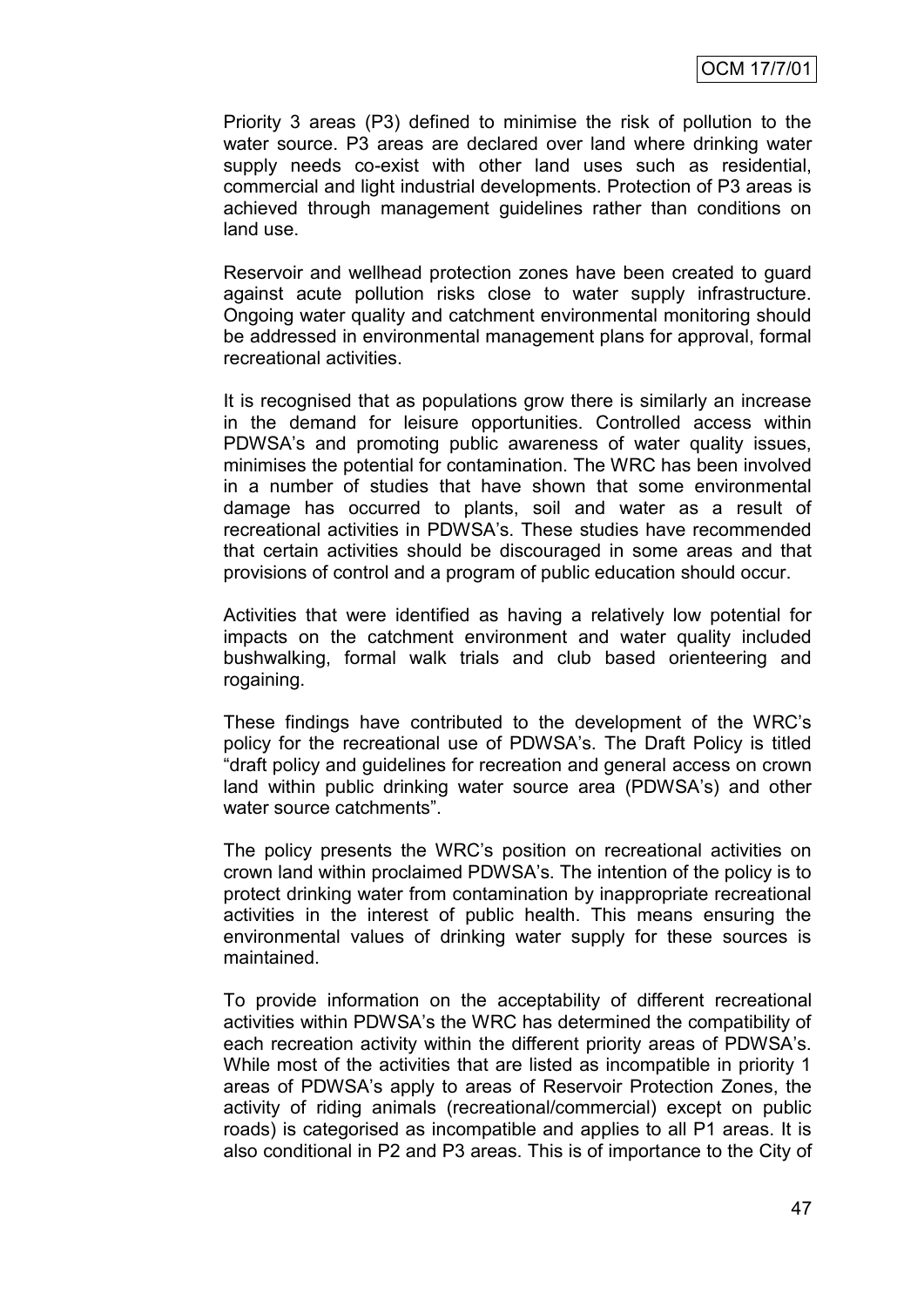Cockburn given the recent issues of horse recreation in the Banjup area that resides in P1,P2 and P3 areas (see attached Map).

A table of the land based recreational activities and their designated compatibility in the different priority areas is attached. After discussions with officers of the WRC it has been assumed that where the table states an activity is "Incompatible R" only then the activity is incompatible in Reservoir Protection Zones and is categorised as conditional in other P1 areas. Table 1 does not make this classification for current P1 areas clear under these circumstances. This table needs clarification.

Application for any formal recreational activities classified as conditional should be forwarded to the Commission for assessment on a case specific basis. These applications may be subject to the development, implementation and review of an environmental management plan prepared by the proponent to the satisfaction of the Water and Rivers Commission, the relevant land managers and the water service provider.

# **Strategic Plan/Policy Implications**

The Corporate Strategic Plan Key Result Areas which apply to this item are:-

- 3. Conserving and Improving Your Environment
	- *"To conserve the quality, extent and uniqueness of the natural environment that exists within the district."*
	- *"To conserve the character and historic value of the human and built environment."*
	- *"To ensure that the development of the district is undertaken in such a way that the balance between the natural and human environment is maintained."*
- 4. Facilitating the needs of Your Community
	- *"To determine by best practice, the most appropriate range of sporting facilities and natural recreation areas to be provided within the district to meet the needs of all age groups within the community."*

#### **Budget/Financial Implications**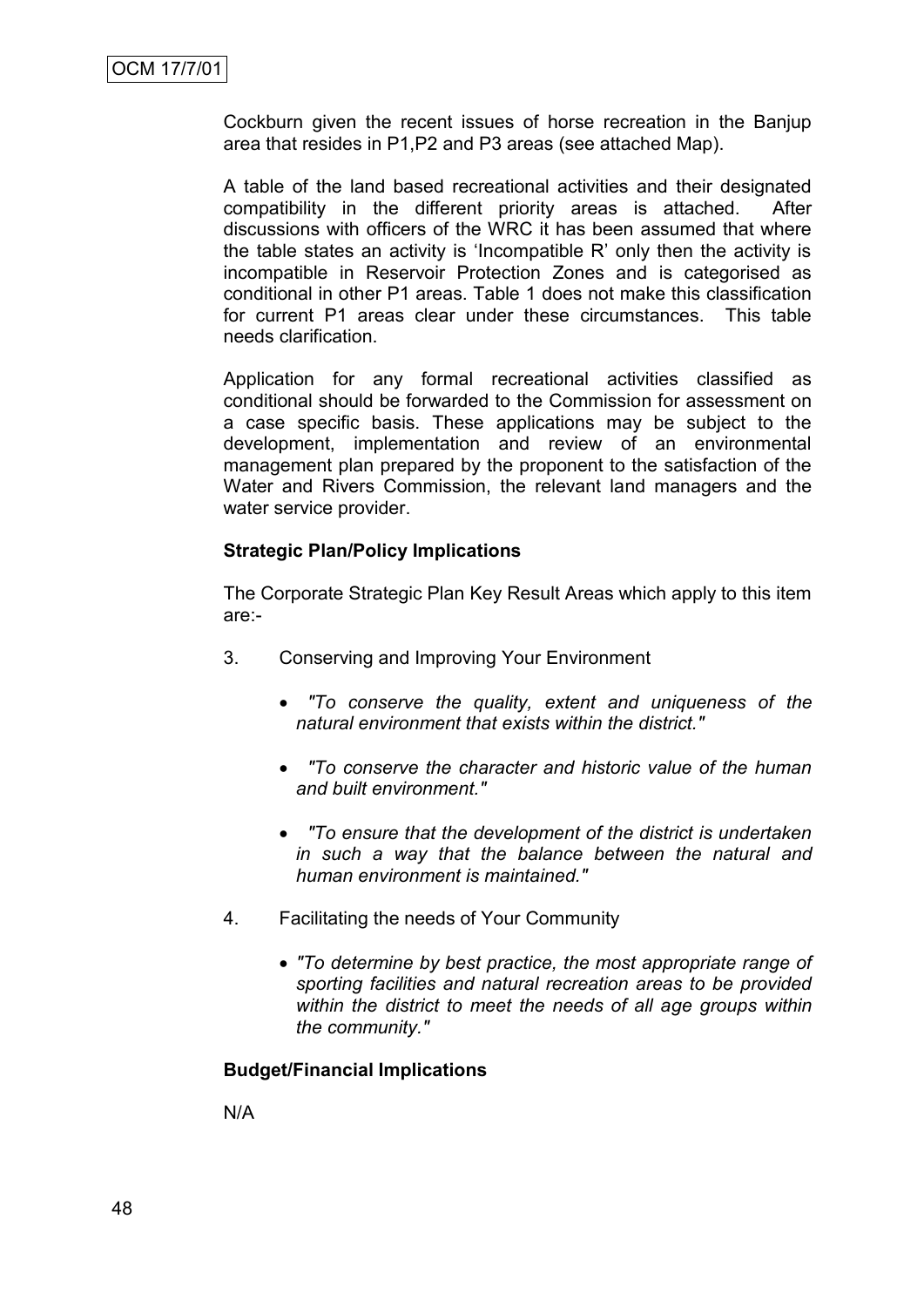# **Implications of Section 3.18(3) Local Government Act, 1995**

Nil

# **14.12 (Ocm1\_7\_2001) - REVIEW OF HEALTH ACT 1911 FEES SET BY REGULATION (6003) (WJH)(ATTACH)**

# **RECOMMENDATION**

That Council:

- (1) write to the Executive Director of Public Health requesting that all fees set by by regulations made under the Health Act 1911 be reviewed:-
	- 1. immediately increase them in line with the consumer price index rises from the date of gazettal or last amended which ever is the later; and
	- 2. annually prior to the commencement of each financial year
- (2) advise the Western Australian Municipal Association of Council"s action and seek their support in this matter.

# **COUNCIL DECISION**

# **Background**

At the last Budget Briefing held in June 2001 Councillor Val Oliver asked the question as to why the proposed offensive trades registration fees were lower than those for home occupations and as to why they could not be increased.

This report has been prepared in response to this question.

# **Submission**

N/A

# **Report**

Section 6.16 (2) (d & f) of the Local Government Act 1995 allows a local government to impose a fee or charge for: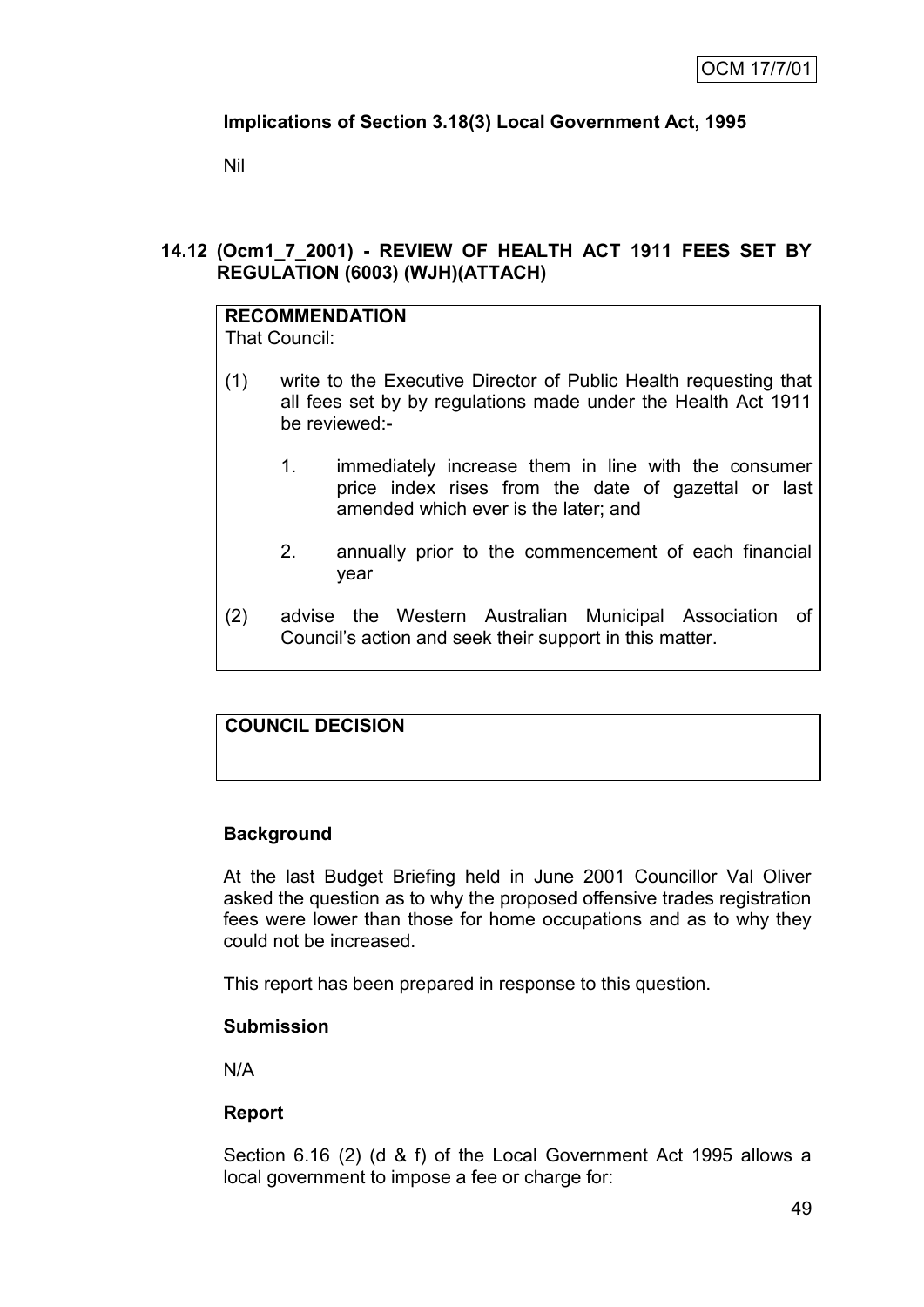- *(d) "receiving an application for approval, granting an approval, making an inspection and issuing a licence, permit, authorisation or certificate;"*
- *(f) "such other service as may be prescribed".*

Section 6.17 (4) (b) sets out that regulations may "…limit the amount of fee or charge in prescribed circumstances".

Further Section 6.18 of the local government act reads as follows:-

- "*(1) If the amount of a fee or charge for a service or for goods is determined under the other written law; or*
	- *(a) Determine an amount that is inconsistent with the amount determined by or under the other written law.*
	- *(b) Charge a fee or charge in addition to the amount determined by or under the other written law.*
- *(2) A local government is not to impose a fee or charge for a service or goods under the Act if the imposition of a fee or charge for the service or goods is prohibited under another written law."*

Section 344 (1) (d) of the Health Act 1911 provides that:- *"In all cases not otherwise provided for, any regulation or local law may impose reasonable fees or charges for or in respect of licences granted or registrations made thereunder;'"*

In a number of cases under the Health Act 1911 fees are *"otherwise provided for"* under relevant regulations. One example of this is the *Offensive Trades (Fees) Regulations 1976*, which was set up from the setting of Offensive Trades fees.

Unfortunately such fees can only be changed by the state government through an amendment to the regulations.

A review of regulations made under the provisions of the Health Act 1911, which set fees, shows that a number have not been amended regularly to increase fees to keep pace with increases in costs to local governments who administer and enforce them. A schedule of such regulations, fees and charges and dates of amendment of fees and charges are attached to the agenda.

It is therefore recommended, that Council request the Executive Director of Public Health review the fees set by regulations made under the Health Act 1911 and amend the regulations so that the fees more accurately reflect the costs incurred by local governments in enforcing and administering the provisions of such regulations.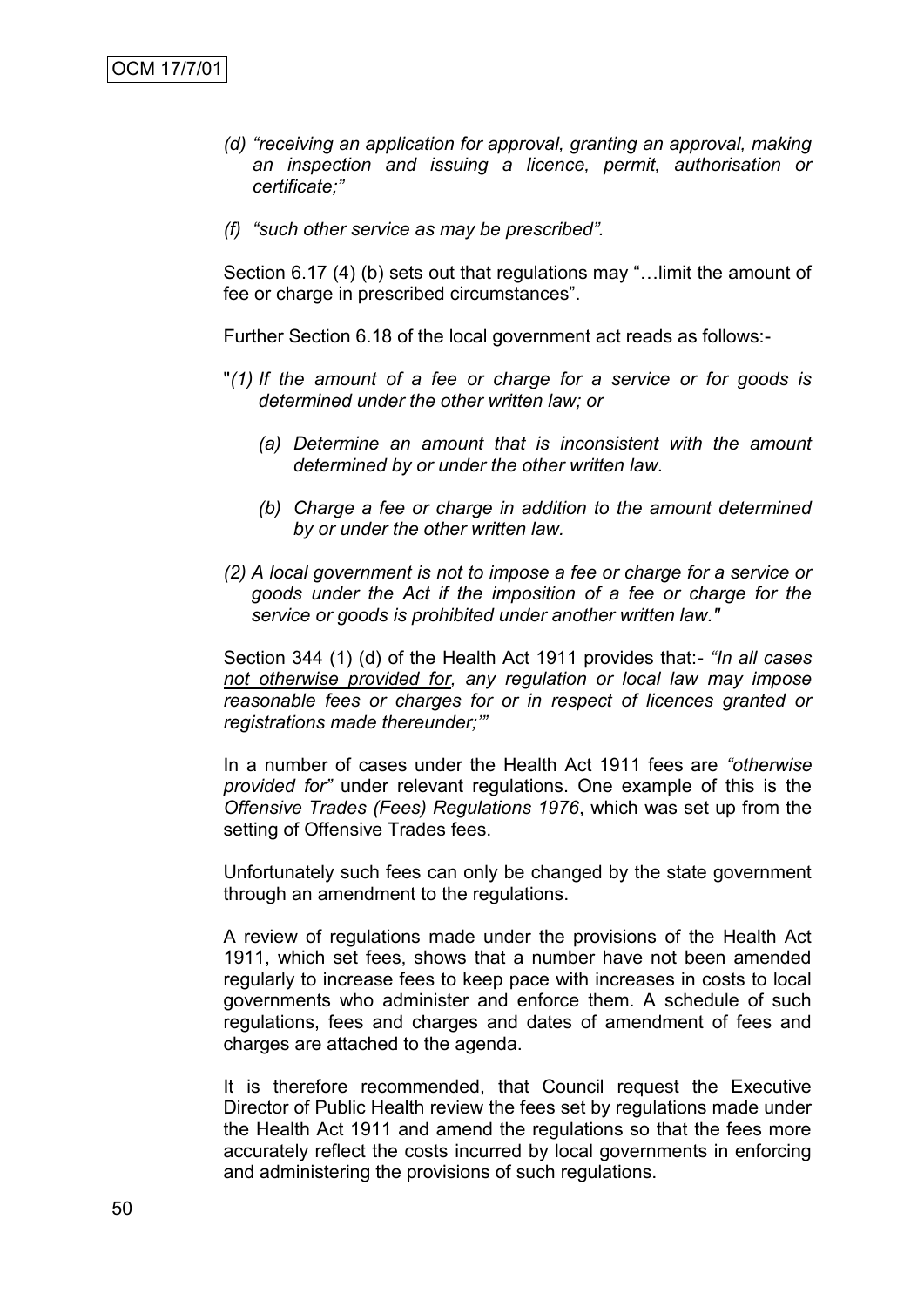It is also recommended that Council write to WAMA requesting that they approach the EDPH in this matter on behalf of all local governments.

# **Strategic Plan/Policy Implications**

The Corporate Strategic Plan Key Result Areas which apply to this item are:-

- 1. Managing Your City
	- *"To deliver services and to manage resources in a way that is cost competitive without compromising quality."*
	- *"To conduct Council business in open public forums and to manage Council affairs by employing publicly accountable practices."*

# **Budget/Financial Implications**

If pursuit of this recommendation with the Health Department of WA results in an increase in fees Health Services will receive a increase in income. Assuming any increases match CPI this will result in approximately \$1400 additional income per annum.

# **Implications of Section 3.18(3) Local Government Act, 1995**

Nil

# **14.13 (Ocm1\_7\_2001) - SAND MINING - FRANKLAND RESERVE WATTLEUP (4412178) (AJB) (ATTACH)**

#### **RECOMMENDATION** That Council:

- (1) Advise Porter Mathews and Amity Holdings Pty Ltd that;
	- 1. a proposal to exchange alternative land for Frankland Reserve is not supported.
	- 2. strongly objects to the mining of sand within Frankland Reserve.
	- 3. as the vestee for the Frankland Reserve it is not prepared to sign the Application for Approval to Commence Development for an extractive industry to become established within this local Reserve.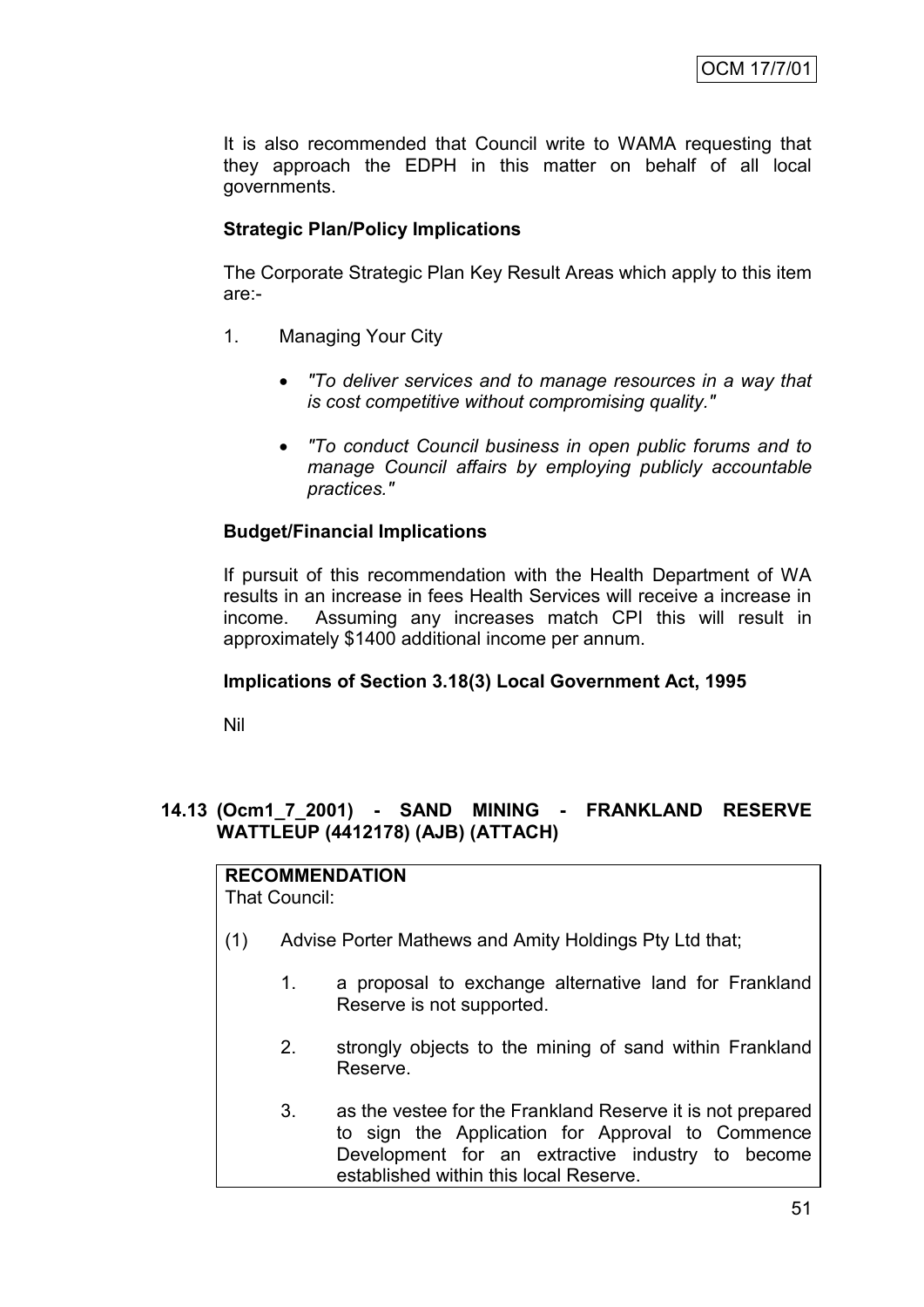(2) advise the Frankland Reserve Community Committee of Councils' decision.

# **COUNCIL DECISION**

#### **Background**

The brief history of the Mining Application on Frankland Reserve which is central to this agenda item is as follows:

- An application to mine sand within Frankland Reserve was lodged by Amity Holdings Pty Ltd (Naval Base Contractors) with the Department of Minerals and Energy (DOME) under the Mining Act in April 1995.
- Council objected strongly to the application on environmental grounds, relating to the loss of locally significant bushland and the potential of the mining activity to result in significant localised impacts from noise and dust. In addition to objecting to the application' Council endeavoured to secure the freehold of the land as a means of protecting the area from mining. However, this was not agreed to by the Department of Land Administration.
- The proponents prepared a Plan of Operations in February 1998. The proposal was formally referred to the Department of Environmental Protection (DEP). At around that time and in July 1998 Council received advice that the EPA had decided not to require a formal environmental impact assessment of this proposal, given the controls available under other approval processes. Council appealed against the level of assessment arguing that the potential impacts were significant and that a formal assessment be undertaken.
- In March 1999 the Hon Minister for the Environment advised that Council's appeal had been dismissed.
- In April 1999 DOME advised that it intended to proceed with the processing of the application given that the appeal against the level of assessment had been dismissed by the Minister for the **Environment**
- In June 1999 DOME convened a meeting with the proponent and Council officers to discuss the application. At the meeting the concept of a possible land exchange was canvassed as a way of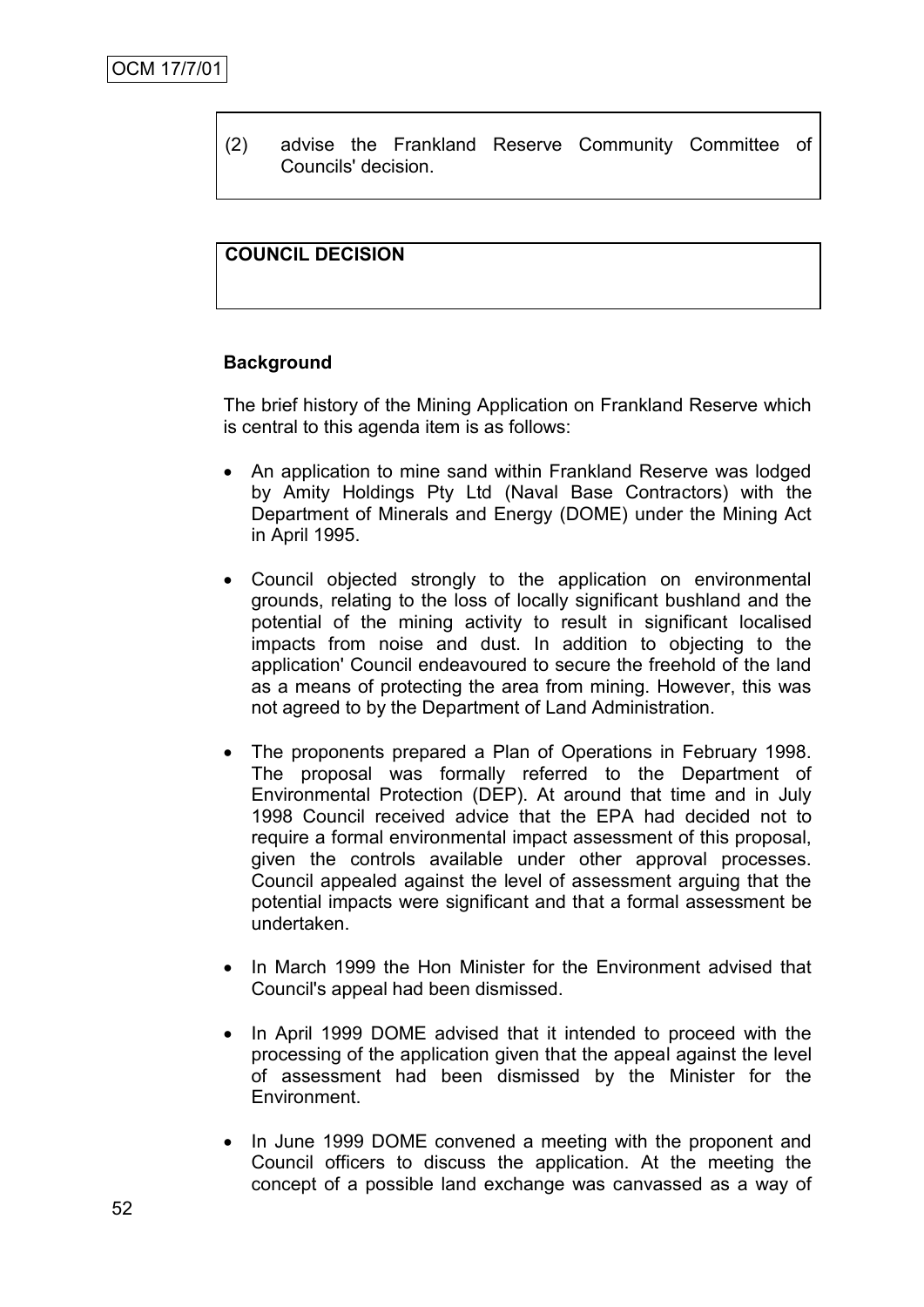enabling the sand resource on Frankland Reserve to be realised and at the same time achieve the Council's objective of protecting locally significant bushland. The area identified as potentially suitable for the exchange was immediately east of Frankland Reserve. A field inspection of the area by the Manager of Environmental Services confirmed that the bushland on the proposed exchange land was of high quality and contained biodiversity.

- The proponent agreed to pursue the concept and see if agreement could be reached with the owners of that land to participate in a land exchange arrangement.
- On 1 May 2001 Wattleup residents held a public meeting to discuss the mining and land exchange proposals for Frankland Reserve.
- On 7 May 2001 the Mayor was advised that residents in the vicinity of Frankland Reserve had formed the Frankland Reserve Community Committee (FPCC) and provided copies of letters sent to various government Ministers and Departments seeking information regarding the mining application and land exchange proposal.
- On 16 May 2001 a letter was received from FPCC which advised they were opposed to any mining in the reserve or a land exchange being considered. The letter requested that the City ;
	- 1. Suspend all proceedings and negotiations concerning the current options for Frankland Reserve.
	- 2. Agree to a meeting with the Community Committee, the full Council, its advisory committee/senior advisers and Francis Logan MLA regarding the future of the reserve as soon as all the relevant information is gathered form the ministers written to.
	- 3. Give the community the support it needs to realise its plan for Frankland Reserve

A copy of the letter is included in the Agenda attachments.

 On 16 May 2001 Council was formally advised by the proponent's consultants that they had managed to secure control of the proposed land exchange area and were in a position to further discuss a land exchange option.

# **Submission**

Porter Mathews on behalf of the mining proponent, Amity Holdings Pty Ltd (Naval Base Contractors) have advised that they are in a position to be able to discuss a possible land exchange for Frankland Reserve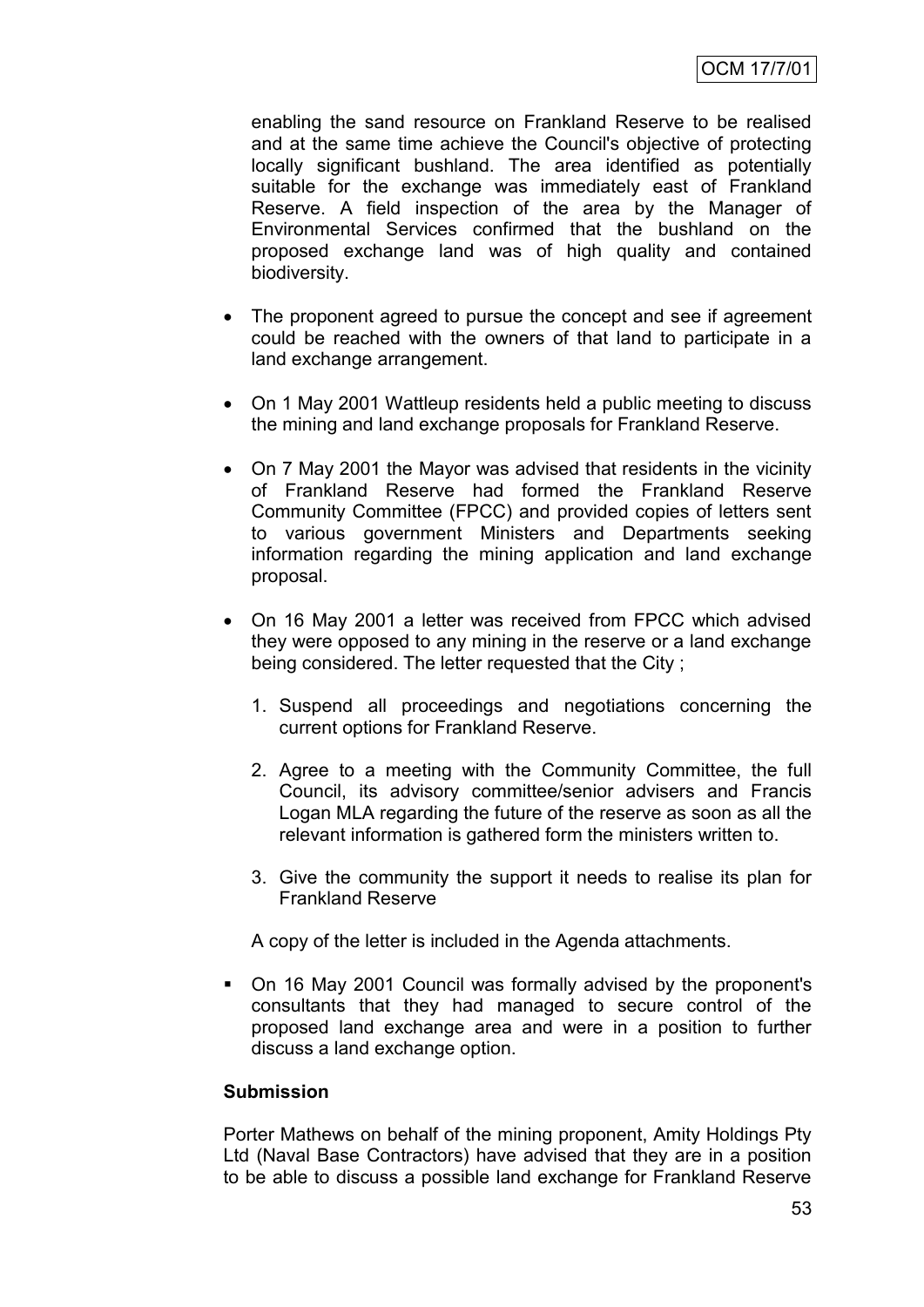and have requested a meeting to discuss the correct processes that must be gone through to progress the matter further. A copy of their letter dated 16 May is included in the Agenda attachments.

#### **Report**

The proposal lodged with Department of Minerals and Energy in April 1995 was for a licence to mine sand from the reserve. The submitted plans showed all land above RL 39 being quarried as shown on Figure 1 in the Agenda attachments.

Council strongly objected to the proposed mining application on the grounds of its high environmental values and its potential to result in significant localised impacts from noise, dust etc. Council also appealed against the level of environmental assessment set by the Department of Environmental Protection.

In March 1999 the Minister of Environment advised that Councils appeal against the level of assessment was dismissed and that the project would only be subject to informal review with public advice.

Following that advice Department of Minerals and Energy advised that it was proposed to progress the application and convened a joint meeting with the proponent and Council officers. At that meeting the option of a possible land exchange was canvassed as such a solution could achieve Councils objectives of preserving high quality bush in the area and the proponents objectives of winning sand from the site.

The suggested exchange included some 15 ha of bush land immediately east of and abutting Frankland Reserve. If the exchange were agreed to, the existing Frankland Reserve would be mined and ultimately subdivided for residential purposes. The final levels of the site would be suitable for the end use, that is the land would grade gently up from Wattleup Road to the Future alignment of Rowley Road and Hammond Road with the north east corner being suitably earth worked for a sports ground which would ultimately form part of the new Frankland Reserve.

No detail proposal has been prepared on the land exchange option because at that time the proponent did not control the identified exchange land.

At this time there are three alternative processes that could be followed being;

- 1. Reject the proposed land exchange option without any consideration and continue to contest the mining application.
- 2. Agree to assess the relative merits of the proposed land exchange and subsequently decide if this option should be supported or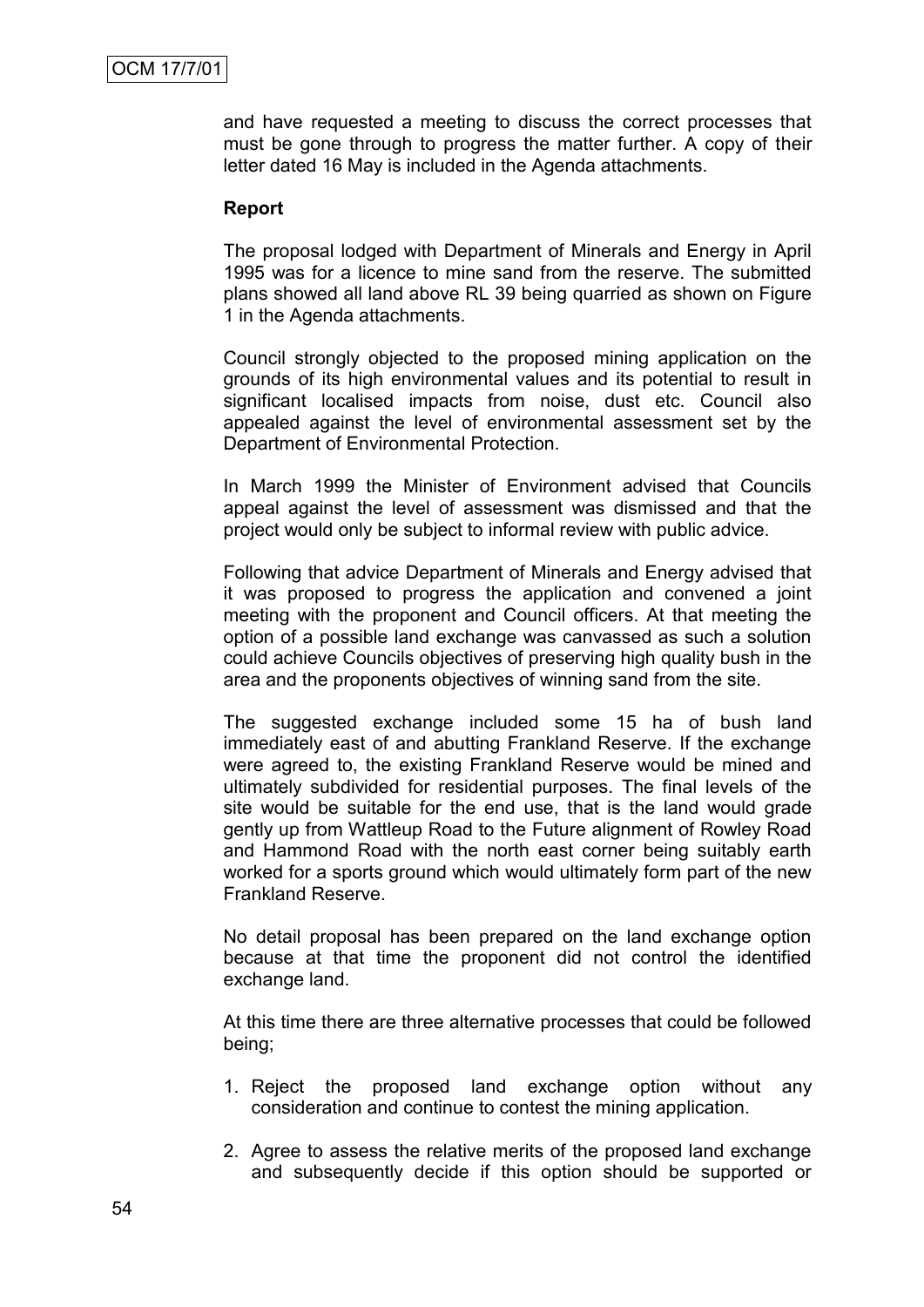rejected. This would include an assessment of the flora and fauna values of both existing Frankland Reserve and the exchange land and detailed mining proposals for Frankland Reserve which would need to define the extent of mining and operational requirements to enable potential dust and noise issues to be considered. If after being assessed the land exchange option was not supported or did not succeed, the proponent would then have the option of proceeding to have the mining application determined.

3. Agree to pursue the land exchange option.

The Frankland Reserve Community Committee strongly advocates that Council follow process 1.

Although there is merit in assessing the benefits of the land exchange option (option 2) particularly if it has the potential to deliver a better area of bushland than Frankland Reserve and certainty that the area will be retained for conservation purposes in perpetuity, there are however, numerous processes and approvals that would need to be obtained for the exchange to proceed and for the land to ultimately be subdivided.

Importantly, as Frankland Reserve is a local reserve, rather than a regional reserve under the MRS, and the responsibility for the reserve is vested in the Council, the Council as the "owner" of the reserve, must sign the Application For Approval to Council Development to enable the proposal to excavate basic raw materials from the reserve to proceed.

If the Council is not prepared to do this, then the proponent, Amity Holdings Pty Ltd, cannot commence the proposed extractive industry on the land.

However, when a application to develop in a local reserve is received by the Council and the Council is prepared to sign the application as the "owner", limitations on the development of the reserve apply. Part 2 of D25 No 2 in part states:-

- "2.3 Development of Local Reserves
	- 2.3.1 Subject to Part 4 of the Scheme and except as otherwise provided a person shall not on any Local Reserve:
		- (a) Commence or carry out any development other than the erection of a boundary fence unless that Land is vested in a Public Authority and the development is for the purpose for which the Land is so vested;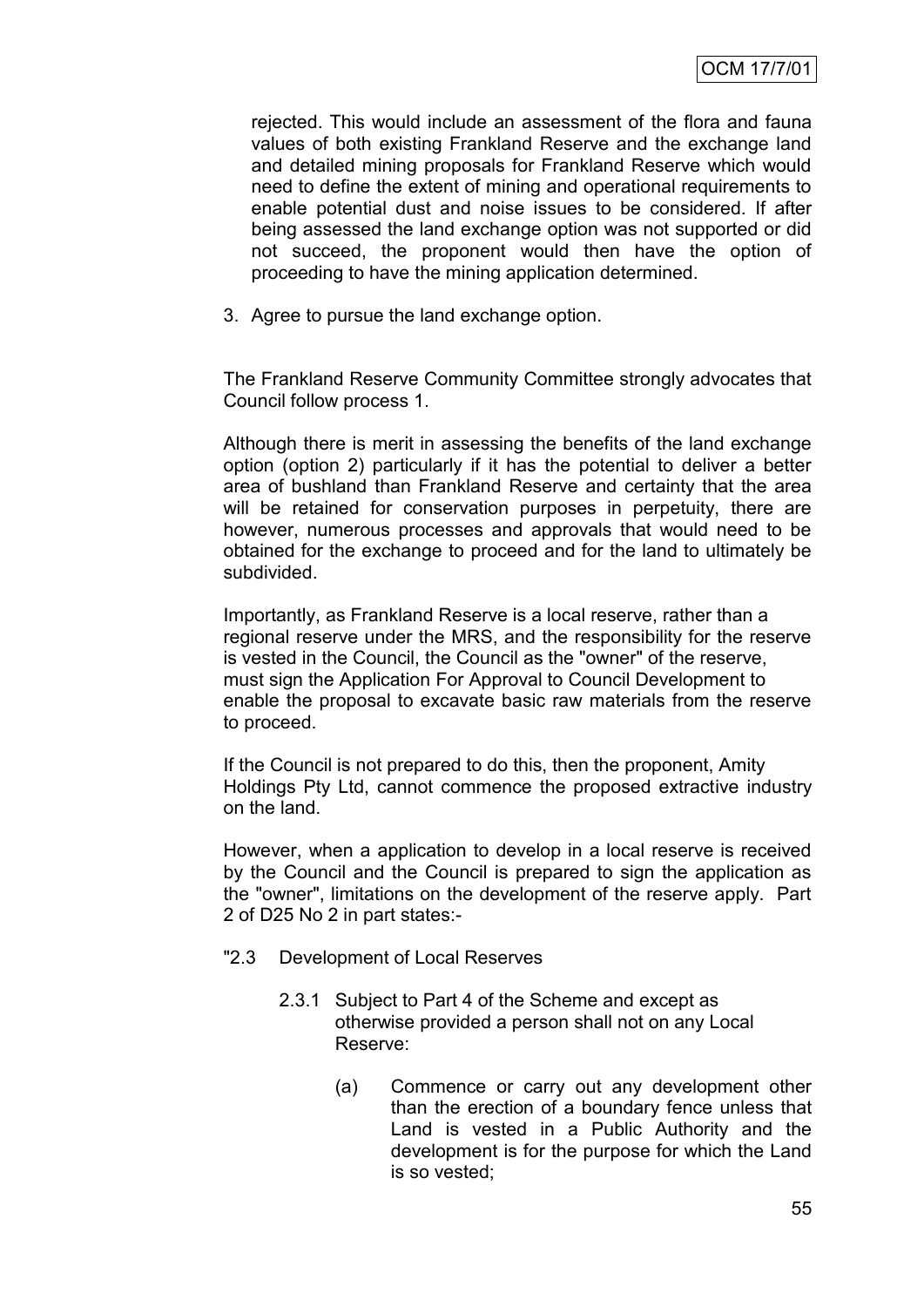- (b) Use that Land other than for the purposes for which it is reserved under this Part;
- (c) Demolish, damage or alter any Buildings or works or remove or damage any tree; or
- (d) Excavate, spoil or waste the Land so as to destroy, damage or adversely affect its usefulness for the purpose for which it is reserved, without first applying for and obtaining the Planning Consent of the Council under this Scheme."

Given this the Council as the vestee (owner) can decide whether or not a formal application is made.

If a mining licence is issued for the winning of minerals from the land, under the Mining Act, then there is nothing any authority can do to prevent this occurring on any reserve, including a national park.

However, on the understanding that the proponent is preposing to extract sand, a planning approval would be required prior to commencement.

Council is aware of considerable opposition to the land exchange by both the local members of Parliament and the local community. Even if Council agreed to pursue the exchange option, it is highly unlikely that it would succeed given the complications caused by the various requirements and the role of the stakeholders.

Having regard to the above, it is considered that the land exchange proposal does not serve the best interests of the community, the proponent or Council the limited likelihood of success, the time and cost involved and the possible friction that it could cause with the local communicty.

In the circumstances it is recommended that the Council not sign the planning application as the "owner" of the land. Under the scheme a planning approval is required before any development can take place in a local reserve.

# **Strategic Plan/Policy Implications**

The Corporate Strategic Plan Key Result Areas which apply to this item are:-

- 1. Managing Your City
	- *"To deliver services and to manage resources in a way that is cost competitive without compromising quality."*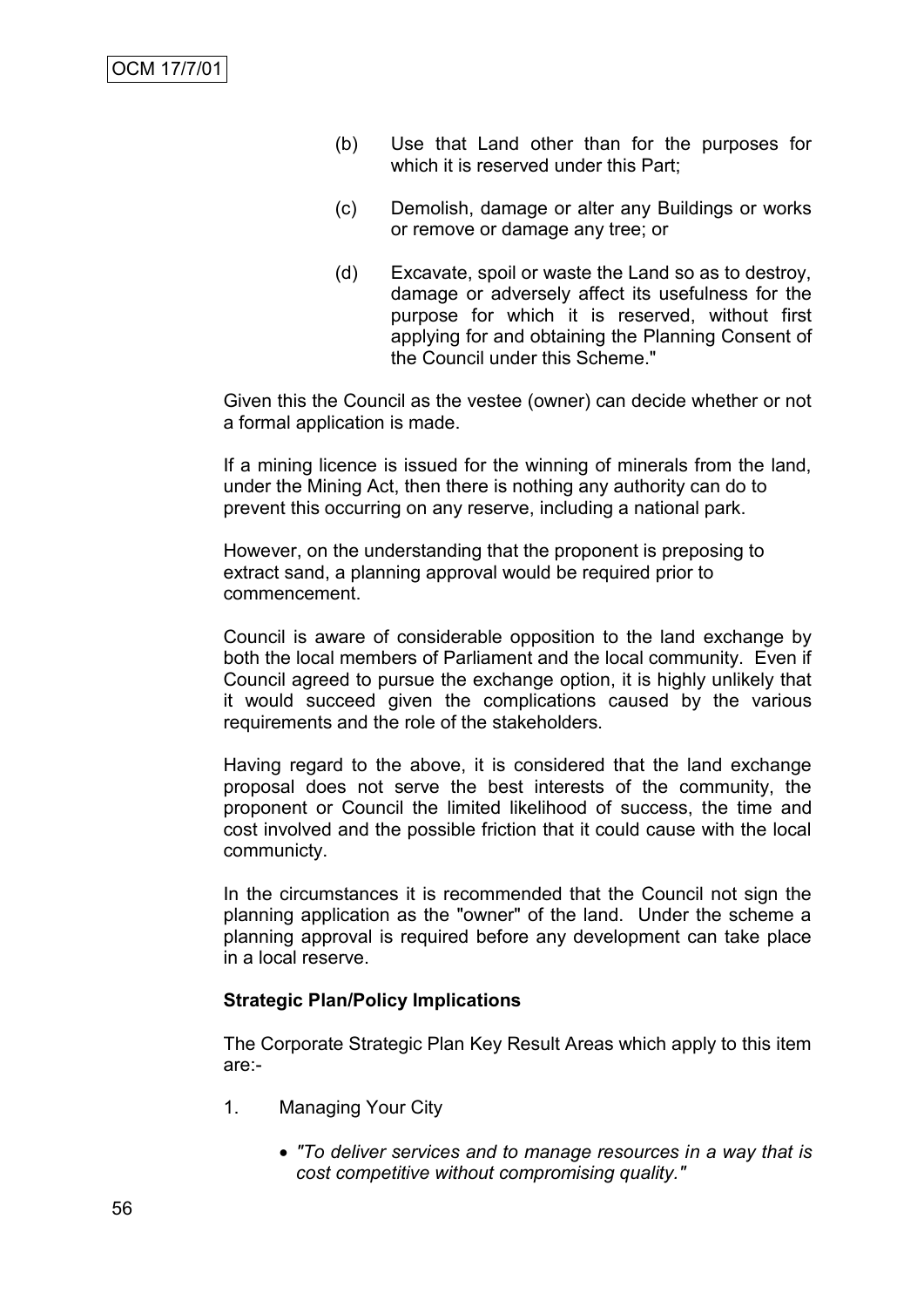- *"To conduct Council business in open public forums and to manage Council affairs by employing publicly accountable practices."*
- 2. Planning Your City
	- *"To ensure that the planning of the City is based on an approach which has the potential to achieve high levels of convenience for its citizens."*
	- *"To ensure that the development will enhance the levels of amenity currently enjoyed by the community."*
	- *"To foster a sense of community within the district generally and neighbourhoods in particular."*
- 3. Conserving and Improving Your Environment
	- *"To conserve the quality, extent and uniqueness of the natural environment that exists within the district."*
	- *"To ensure that the development of the district is undertaken in such a way that the balance between the natural and human environment is maintained."*
- 5. Maintaining Your Community Facilities
	- *"To construct and maintain parks which are owned or vested in the Council, in accordance with recognised standards and are convenient and safe for public use."*
	- *"To construct and maintain community buildings which are owned or managed by the Council."*

The Planning Policies which apply to this item are:-

- SPD1 Bushland Conservation Policy
- SPD3 Native Fauna Protection Policy
- APD4 Public Open Space

#### **Budget/Financial Implications**

Costs will be incurred for legal representation at the Wardens Court if the Mining Application proceeds and the Council needs to approve it.

Funds from the Environmental Services budget will need to be allocated to flora and fauna studies of the proposed exchange land if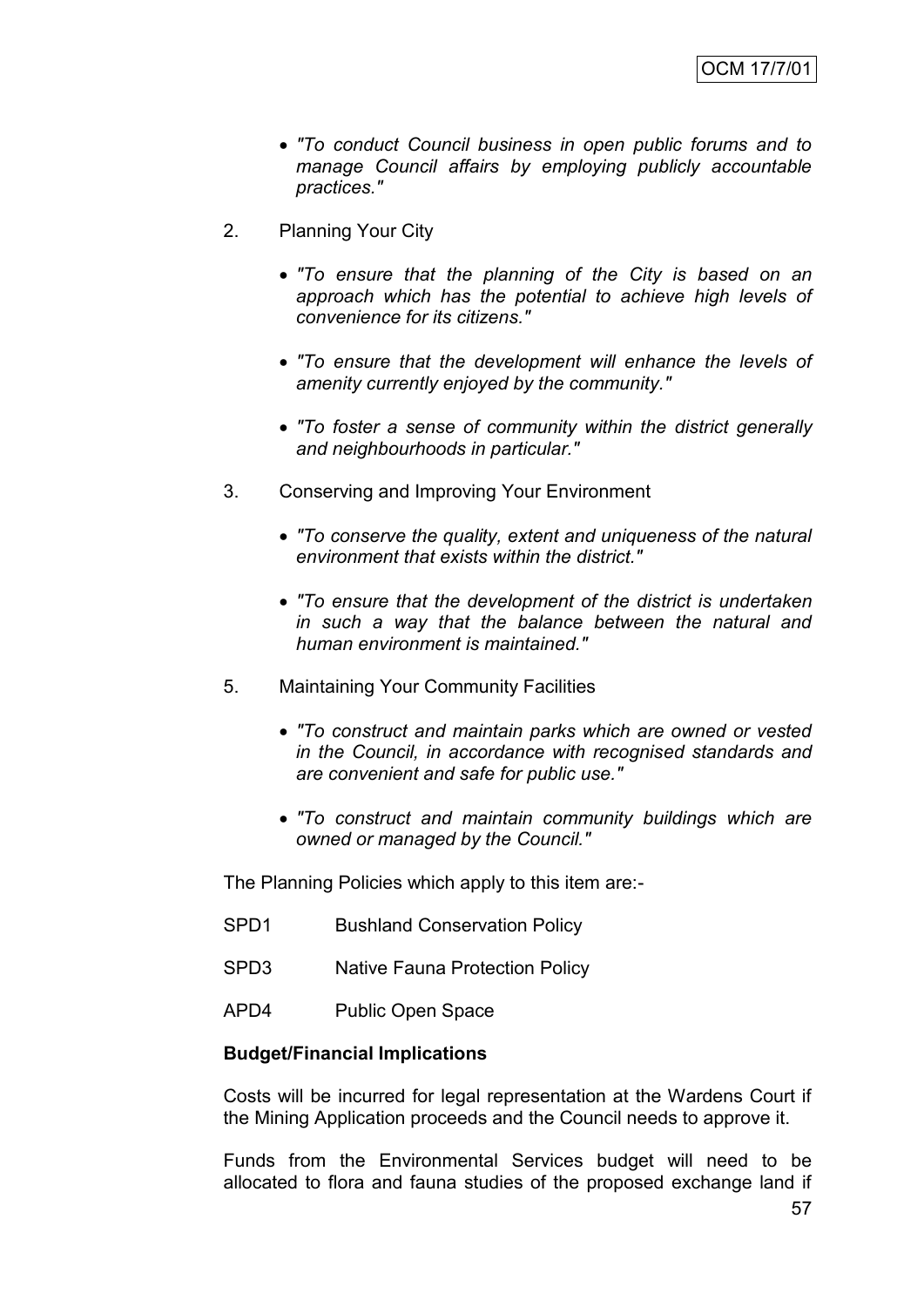this option is to be pursued. This is expected to be in the order of \$5,000-\$7,000

#### **Implications of Section 3.18(3) Local Government Act, 1995**

Nil

#### **15. FINANCE AND CORPORATE SERVICES DIVISION ISSUES**

# **15.1 (Ocm1\_7\_2001) - LIST OF CREDITORS PAID (5605) (KL) (ATTACH)**

# **RECOMMENDATION**

That Council receive the List of Creditors Paid for June 2001, as attached to the Agenda.

# **COUNCIL DECISION**

#### **Background**

It is a requirement of the Local Government (Financial Management) Regulations 1996, that a List of Creditors be compiled each month and provided to Council.

#### **Submission**

N/A

#### **Report**

N/A

#### **Strategic Plan/Policy Implications**

N/A

# **Budget/Financial Implications**

N/A

**Implications of Section 3.18(3) Local Government Act, 1995**

Nil.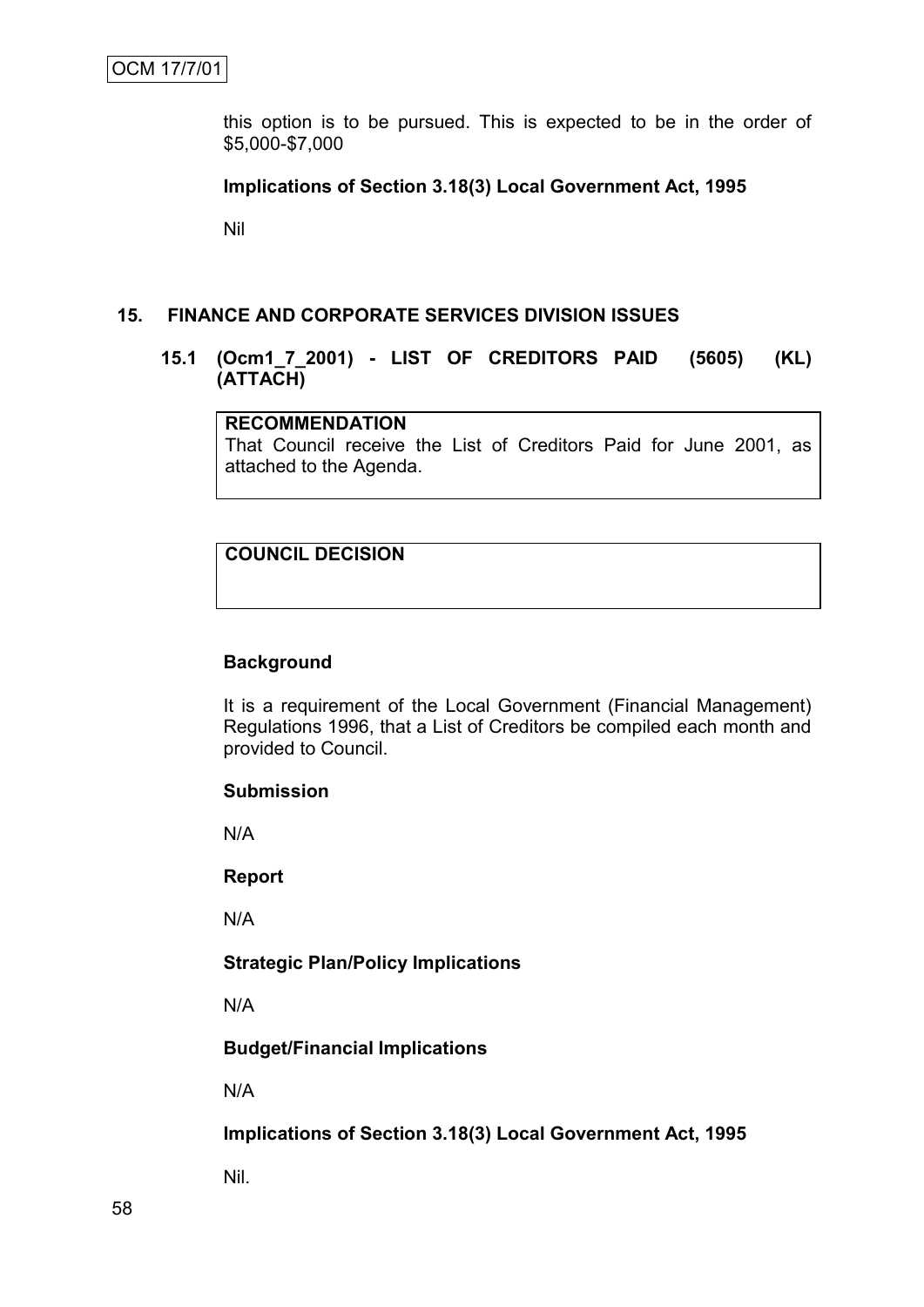# **16. ENGINEERING AND WORKS DIVISION ISSUES**

#### **16.1 (Ocm1\_7\_2001) - TENDER NO.34/2001 - SUPPLY AND LAYING OF HOT ASPHALT ROAD SURFACING (4437) (IS) (ATTACH)**

#### **RECOMMENDATION**

That Council accept the tender submitted by Asphalt Surfaces for Tender No. 34/2001 - Supply and Laying of Hot Asphalt Road Surfacing and Supply only - Ex Plant of Hot Asphalt Road Surfacing at the fixed rates indicated in their tender submissions for the two year period 1 July 2001 to 30 June 2003.

# **COUNCIL DECISION**

# **Background**

Council has a program of calling tenders each year for the regular supply of materials and services to facilitate Council's roads and parks programs.

# **Submission**

Tenders were called for the Supply and Laying of Hot Asphalt Road Surfacing and Supply only - Ex Plant for the next two financial years. Eight (8) tenders were received, the details of which are attached to the Agenda.

# **Report**

There are basically two parts to this tender. One being Supply and Lay and the other, Supply only - Ex Plant. The tender lends itself to being split if it proves beneficial.

The tenders have been assessed under the following criteria, which were outlined in the tender documents:

|                |                                | Weighting |
|----------------|--------------------------------|-----------|
| $\mathbf{1}$   | Price                          | 35%       |
| 2 <sub>1</sub> | Technical conformance          | 10%       |
| 3.             | Demonstrated safety management | 15%       |
| 4.             | Delivery response performance  | 20%       |
| 5.             | <b>Quality endorsement</b>     | 5%        |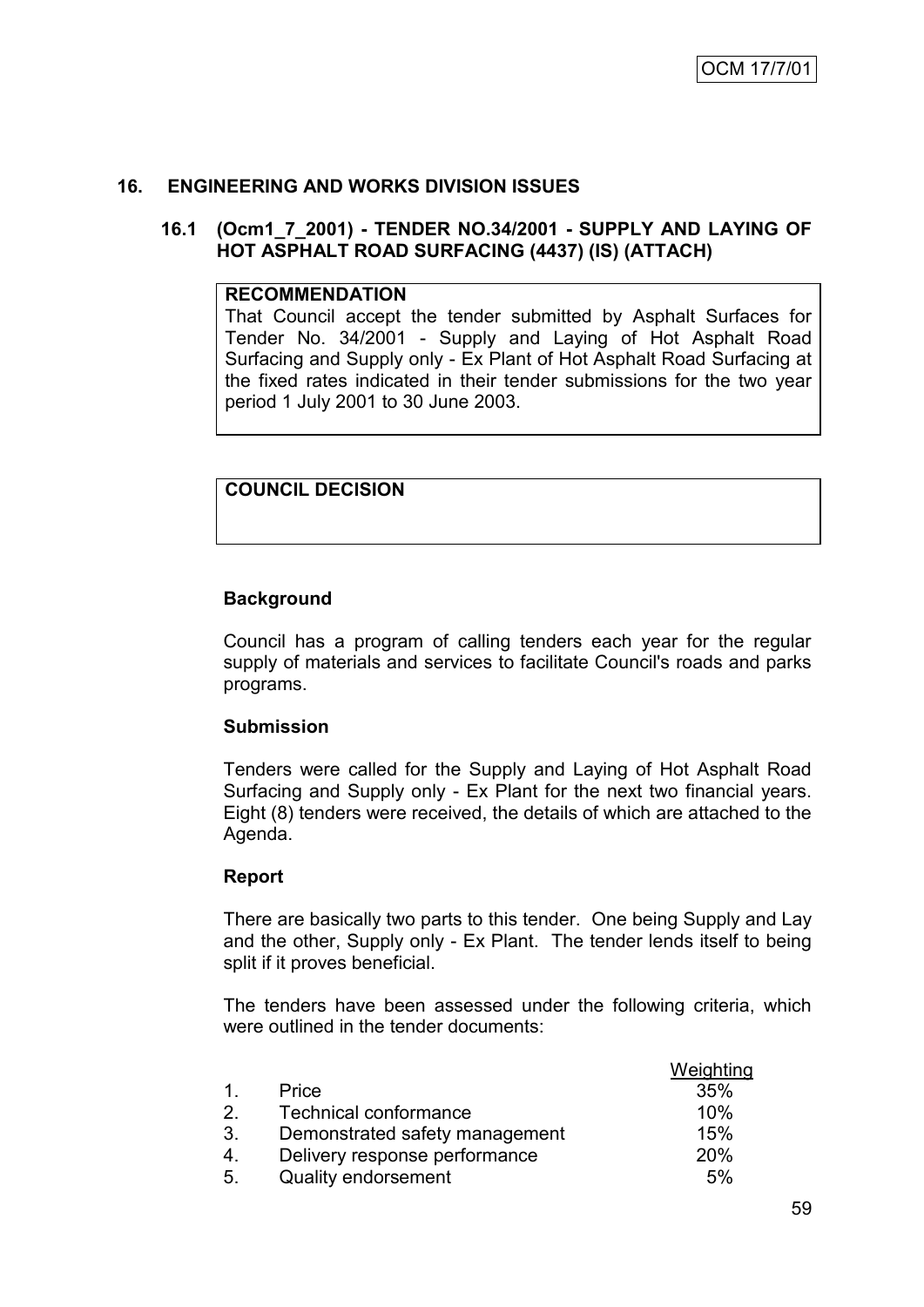| 6. | References | 10% |
|----|------------|-----|
|    | Insurance  | 5%  |

Tenderers were required to provide adequate information in their tender submission to allow for scoring each criteria. Where information was not supplied, the particular criteria was not scored.

The assessments under these criteria, as determined by Council's Roads Department, are as follows:

| <b>Supply &amp; Lay</b>     | Assessment | <b>Contract Estimate</b><br>(2 Year) |
|-----------------------------|------------|--------------------------------------|
| Roads 2000<br>1.            | 95%        | \$2.38m GST included                 |
| 2. Asphalt Surfaces Pty Ltd | 100%       | \$2.32m GST included                 |
| CSR Emoleum<br>3            | 95%        | \$2.46m GST included                 |
| 4. Pioneer Road Surfaces    | 78%        | \$2.58m GST included                 |
| <b>BGC Asphalt</b><br>5.    | 83%        | \$2.56m GST included                 |
| <b>Boral Asphalt</b><br>6.  | 86%        | \$2.48m GST included                 |
| Asphaltech Pty Ltd<br>7.    | 82%        | \$2.52m GST included                 |
| Hotmix<br>8.                | 71%        | \$2.68m GST included                 |

The tender for the Supply and Laying of Hot Asphalt Road Surfacing and Supply only – Ex Plant as a result of the evaluation criteria being implemented, shows that Asphalt Surfaces is the most advantageous to Council. Asphalt Surfaces hold the current contract for supply and lay of hot asphalt road surfacing and supply only – ex plant, they have performed satisfactorily and are a reputable company within the road construction and asphalt industry. Hence their tender in this instance should be supported. The estimated fixed rate contract value over 2 years is \$2.32 million with GST included.

# **Strategic Plan/Policy Implications**

Construction and maintenance of roads is a principal objective of the Corporate Strategic Plan. Asphalt is an essential component of maintaining and constructing roads.

#### **Budget/Financial Implications**

The cost of asphalt is covered in the Budget allocations for road maintenance and construction.

# **Implications of Section 3.18(3) Local Government Act, 1995**

Nil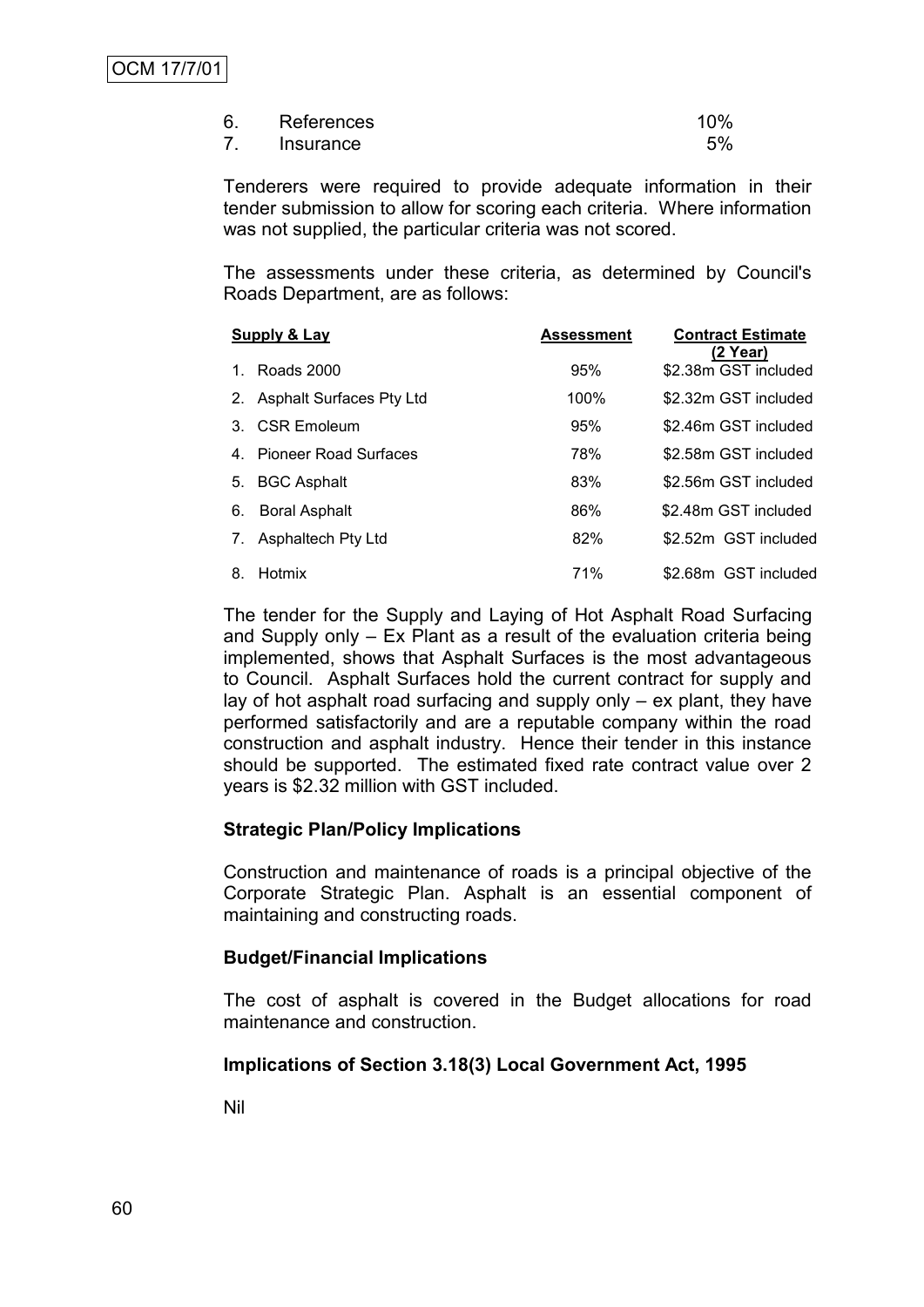# **16.2 (Ocm1\_7\_2001) - DEPROCLAMATION OF COCKBURN ROAD AS A MAIN ROAD (450002) (JR)**

# **RECOMMENDATION**

That Council agree to the de-proclamation of the section of Cockburn Road between Russell Road and Perimeter Road as a Main Road and accept the associated road maintenance responsibilities for the public road sections that will remain following the required closure of the section of Cockburn Road to accommodate the Jervoise Bay Development, subject to Main Roads WA:

- 1. confirming that they will assume the maintenance responsibility for Russell Road between Cockburn Road and the perimeter road; and
- 2. addressing general maintenance of the section of Cockburn Road prior to de-proclamation

# **COUNCIL DECISION**

# **Background**

As part of the Jervoise Bay Development and the ultimate alignment of the Fremantle Rockingham Highway on the east side of the development, Cockburn Road will be downgraded as an arterial traffic carrier through the area. Currently, Cockburn Road is proclaimed as a Main Road under the jurisdiction of Main Roads WA.

# **Submission**

To facilitate the Jervoise Bay Development, Main Roads have constructed a through route around the development which deviates Cockburn Road between Russell Road and south of Stuart Drive to use an upgraded Russell Road and the newly constructed Perimeter Road. Consequently, the existing section of Cockburn Road between Russell Road and the Perimeter Road south of Stuart Drive, which is approximately 2.1km in length, has ceased its arterial traffic carrier function. Main Roads is now seeking Council's agreement to its deproclamation as a Main Road and acceptance of maintenance responsibilities for that section of road.

# **Report**

The Jervoise Bay Development will result in the closure as a public road of approximately 0.9km of Cockburn Road that goes through the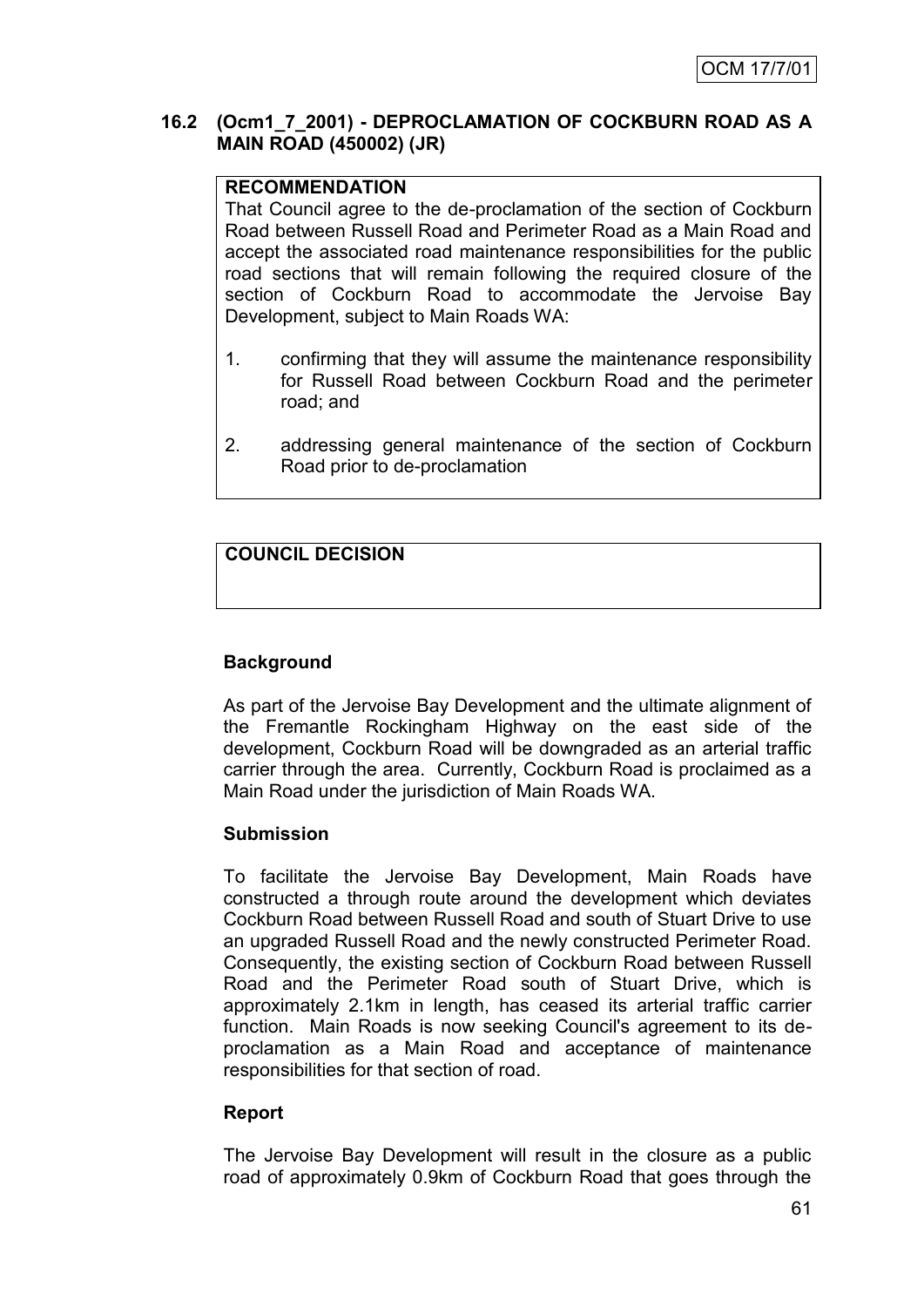development, being the section extending north from the Perimeter Road. That will leave approximately 1.2km of Cockburn Road as public road, being the section extending south from Russell Road. Main Roads have requested Council's agreement to de-proclaim this whole section of Cockburn Road and to assume maintenance responsibilities of the public section remaining after the closure. In this regard, Main Roads have undertaken a road condition survey for Council's information of the northern section of Cockburn Road between Russell Road and south of Redemptora Road, a distance of approximately 1.1km.

The condition data indicates that the subject road section is structurally sound and has an acceptable level of roughness, rutting and surface texture. There are no known defects associated with the drainage system and verge areas and no pending major maintenance requirements. However, an inspection has indicated that general maintenance is required to tidy up and slash verge areas, clean drainage pits, repair signage, repair some surface damage, etc.

In addition, the Jervoise Bay Development will result in the upgrade of approximately 200 metres of the southern part of the subject road section.

Consequently, in view of the good condition of the subject section of Cockburn Road and as Main Roads will assume responsibility from Council of approximately 0.9km of Russell Road, which is part of the Cockburn Road deviation, it is considered that Council should agree to the de-proclamation of Cockburn Road through the Jervoise Bay Development and accept the associated maintenance responsibilities.

# **Strategic Plan/Policy Implications**

One of the objectives of the Corporate Strategic Plan is to maintain roads, which are the responsibility of the Council, in accordance with the required standards and are convenient and safe for use by vehicles, cyclists and pedestrians. As the subject section of Cockburn Road is no longer performing as a Main Road, but is still a public road, it will need to be made the responsibility of Council to achieve the above objective.

# **Budget/Financial Implications**

It is anticipated that there will be no extra costs in the road maintenance budget in taking over the maintenance responsibility of the subject section of Cockburn Road as a similar section of Russell Road will become the responsibility of Main Roads WA.

# **Implications of Section 3.18(3) Local Government Act, 1995**

Nil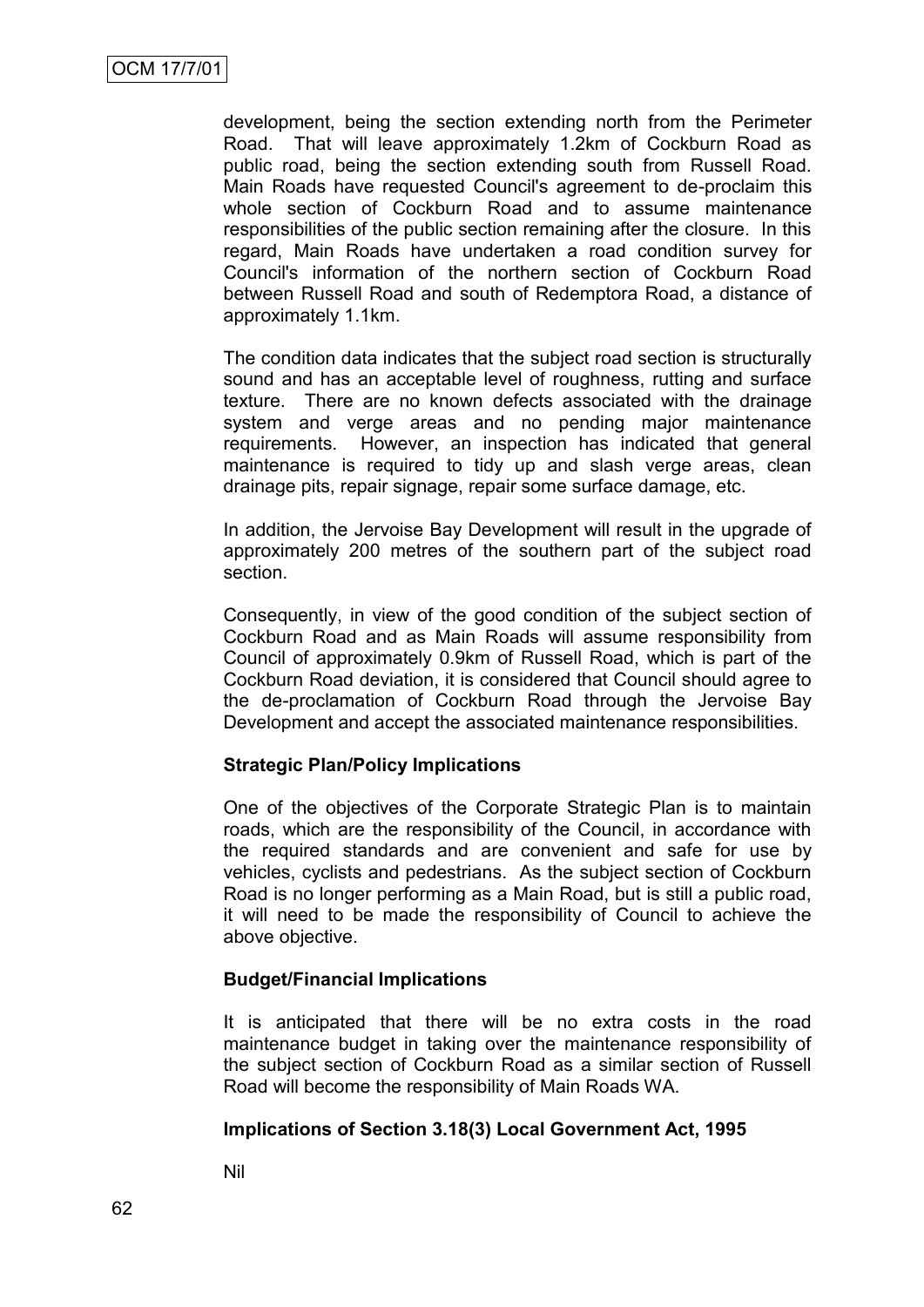# **17. COMMUNITY SERVICES DIVISION ISSUES**

Nil

# **18. EXECUTIVE DIVISION ISSUES**

Nil

# **19. MOTIONS OF WHICH PREVIOUS NOTICE HAS BEEN GIVEN**

Nil

# **20. NOTICES OF MOTION GIVEN AT THE MEETING FOR CONSIDERATION AT NEXT MEETING**

**21. NEW BUSINESS OF AN URGENT NATURE INTRODUCED BY DECISION OF MEETING BY COUNCILLORS OR OFFICERS**

# **22. MATTERS TO BE NOTED FOR INVESTIGATION, WITHOUT DEBATE**

# **23. CONFIDENTIAL BUSINESS**

Nil

# **24. RESOLUTION OF COMPLIANCE (Section 3.18(3), Local Government Act 1995)**

# **RECOMMENDATION**

That Council is satisfied that resolutions carried at this Meeting and applicable to items concerning Council provided services and facilities,